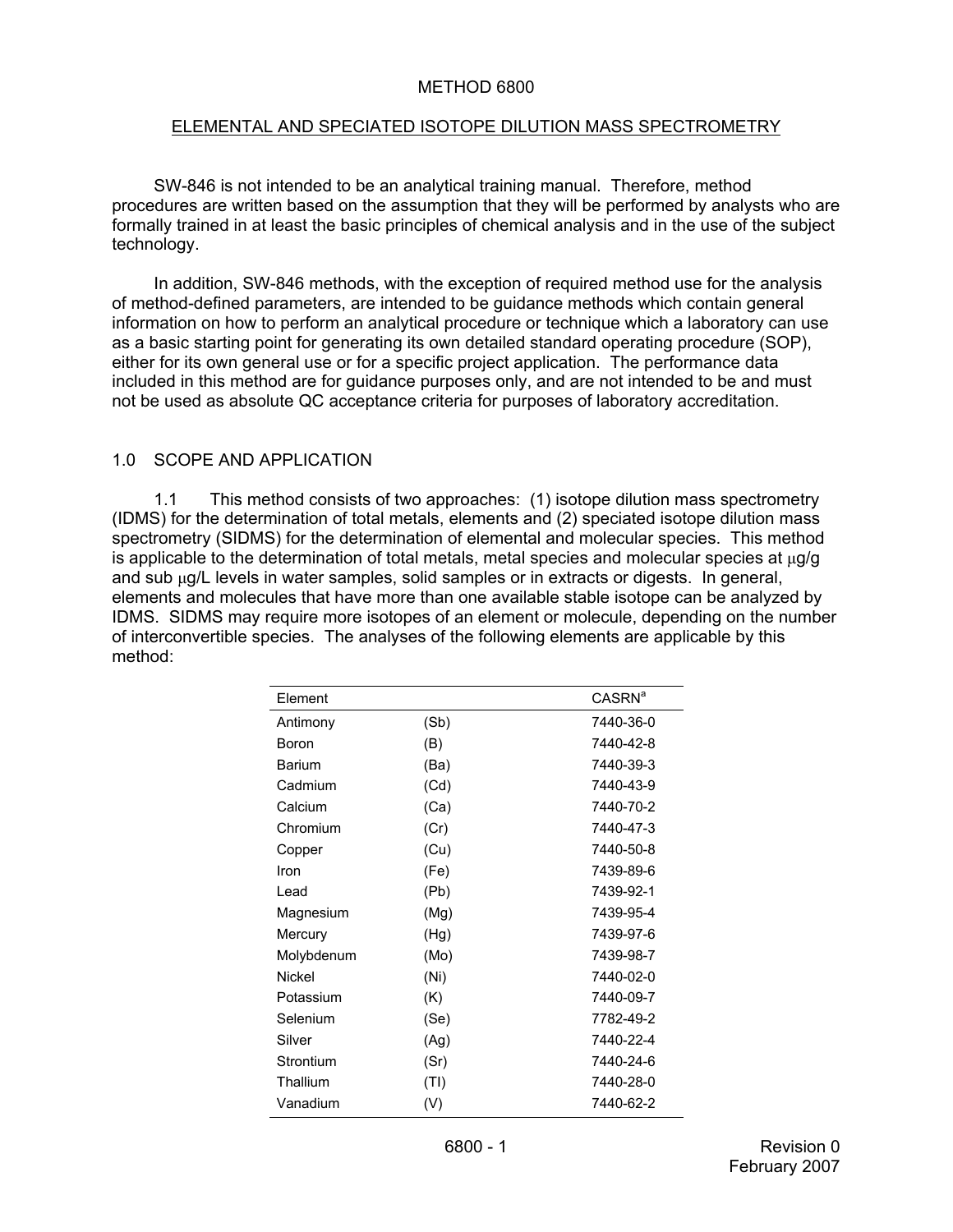| Zinc | Zn) | 7440-66-6 |
|------|-----|-----------|
|      |     |           |

<sup>a</sup> Chemical Abstract Service Registry Number

Other elements, molecules and species may be analyzed by this method if appropriate performance is demonstrated for the analyte of interest, in the matrices of interest, at the concentration levels of interest (see Sec. 9.0).

1.2 Isotope dilution is based on the addition of a known amount of enriched isotope to a sample. Equilibration of the spike isotope with the natural element/molecule/species in the sample alters the isotope ratio that is measured. With the known isotopic abundance of both spike and sample, the amount of the spike added to the known amount of sample, concentration of the spike added, and the altered isotope ratio, the concentration of the element/molecule/species in the sample can be calculated.

1.3 IDMS has proven to be a technique of high accuracy for the determination of total metals in various matrices (Refs. 1, 9 and 10). IDMS has several advantages over conventional calibration methodologies. Partial loss of the analyte after equilibration of the spike and the sample will not influence the accuracy of the determination. Fewer physical and chemical interferences influence the determination as they have similar effects on each isotope of the same element. The isotope ratio to be measured for quantification in IDMS can be measured with very high precision, typically RSD  $\leq$ 0.25%. Quantification is a direct mathematical calculation from determined isotopic ratios and known constants and does not depend on a calibration curve or sample recovery.

1.4 SIDMS takes a unique approach to speciated analysis that differs from traditional methods. Traditional speciation methods attempt to hold each species static while making the measurement. Unfortunately, speciation extraction and analysis methods inherently measure the species after species conversions have occurred. SIDMS has been developed to address the correction for the species conversions. In SIDMS, each species is "labeled" with a different isotope-enriched spike in the corresponding species form. Thus, the interconversions that occur after spiking are traceable and can be corrected. While SIDMS maintains the advantages of IDMS, it is capable of correcting for the degradation of the species or the interconversion between the species (Refs. 2, 3, 5 through 8, and 11 through 23). SIDMS is also a diagnostic tool that permits the evaluation of species-altering procedures and permits evaluation and validation of other more traditional speciation analysis methods. SIDMS is applicable to be used in conjunction with other methods when knowledge of species concentration, conversion and stability is necessary.

1.5 Both IDMS and SIDMS require the equilibration of the spike isotope(s) and the natural isotopes. For IDMS, the spike and sample can be in different chemical forms; only total elemental concentrations will result. In general, IDMS equilibration of the spike and sample isotopes occurs as a result of decomposition, which also destroys all species-specific information when the isotopes of an element are all oxidized or reduced to the same oxidation state. For SIDMS, spikes and samples must be in the same speciated form. This requires the chemical conversion of the elements in spikes to be in the same molecular form as those in the sample.

For solution or liquid samples, spiking and equilibration procedures can be as simple as mixing the known amount of the sample and the spikes prior to analysis. Efforts are taken to keep the species in their original species forms after spiking. Aqueous samples such as drinking water, ground water, and other aqueous samples may be directly spiked and analyzed. Solid samples such as soils, sludges, sediments, industrial materials, biological tissues,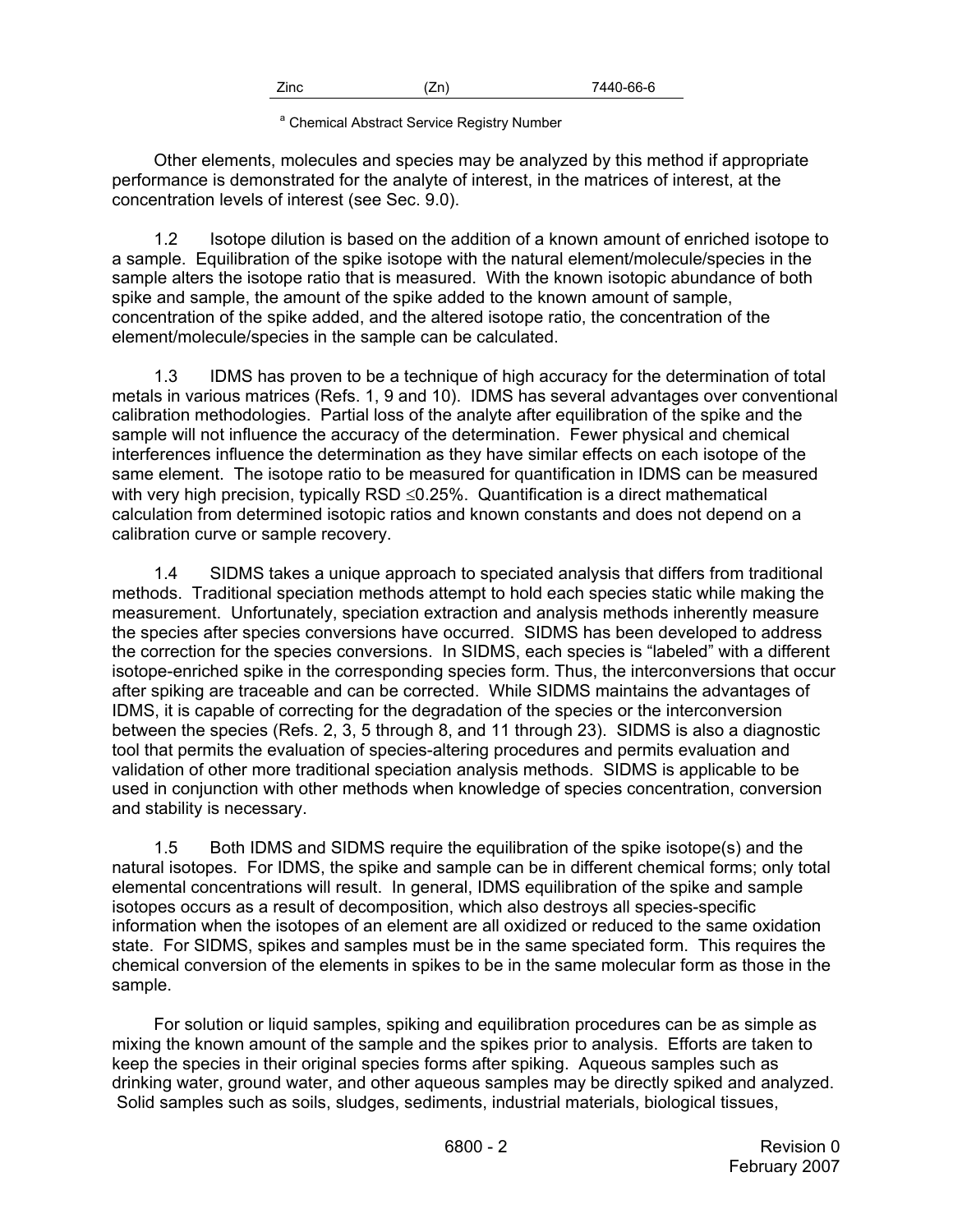botanicals, lysed cells, foods, mixed samples, blood, and urine and other samples containing solid matrices require spiking before or after extraction or digestion prior to analysis to solubilize and equilibrate the species prior to introduction to the mass spectrometer. This method has also been and can be used to certify reference materials and for environmental forensic analysis such as water, soil, air and other samples for detecting chemical and biological agents for homeland defense and homeland security purposes.

1.6 Sensitivity and optimum ranges of the elements will vary with the matrix, separation method, and isotope ratio measurement methods. With the popularity of chromatography and ICP-MS, it is convenient to separate elemental species and to measure the isotope ratios. Although this method is not restricted to chromatography as the separation method of the species and the ICP-MS as the isotope ratio measurement method, this method will use these two techniques as examples in describing the procedures. Other species separation methods, such as extraction, precipitation, and solid phase chelation, and other isotope ratio measurement techniques, such as thermal ionization mass spectrometry (TIMS), electrospray ionization mass spectrometry (ESI-MS) and matrix assisted laser desorption ionization mass spectrometry (MALDI) and other mass spectrometers such as time-of-flight mass spectrometers (TOF-MS) can also be used.

1.7 Prior to employing this method, analysts are advised to consult the base method for each type of procedure that may be employed in the overall analysis for additional information on quality control procedures, development of QC acceptance criteria, calculations, and general guidance. Analysts also should consult the disclaimer statement at the front of the manual and the information in Chapter Two for guidance on the intended flexibility in the choice of methods, apparatus, materials, reagents, and supplies, and on the responsibilities of the analyst for demonstrating that the techniques employed are appropriate for the analytes of interest, in the matrix of interest, and at the levels of concern.

In addition, analysts and data users are advised that, except where explicitly specified in a regulation, the use of SW-846 methods is *not* mandatory in response to Federal testing requirements. The information contained in this method is provided by EPA as guidance to be used by the analyst and the regulated community in making judgments necessary to generate results that meet the data quality objectives for the intended application.

1.8 Use of this method is restricted to use by, or under supervision of, properly experienced and trained personnel. Each analyst must demonstrate the ability to generate acceptable results with this method.

# 2.0 SUMMARY OF METHOD

# 2.1 IDMS method

2.1.1 Samples may require a variety of sample preparation procedures, depending on sample matrices and the isotope ratio measurement methods. One primary purpose of sample preparation is to solubilize the analyte of interest and equilibrate the spike isotopes with sample isotopes. Solids, slurries, and suspended material must be subjected to digestion after spiking using appropriate sample preparation methods (such as Method 3052). Water samples may not require digestion when ICP-MS is used as a detection method because ICP can destroy elemental species and thus many species are indistinguishable for ICP-MS.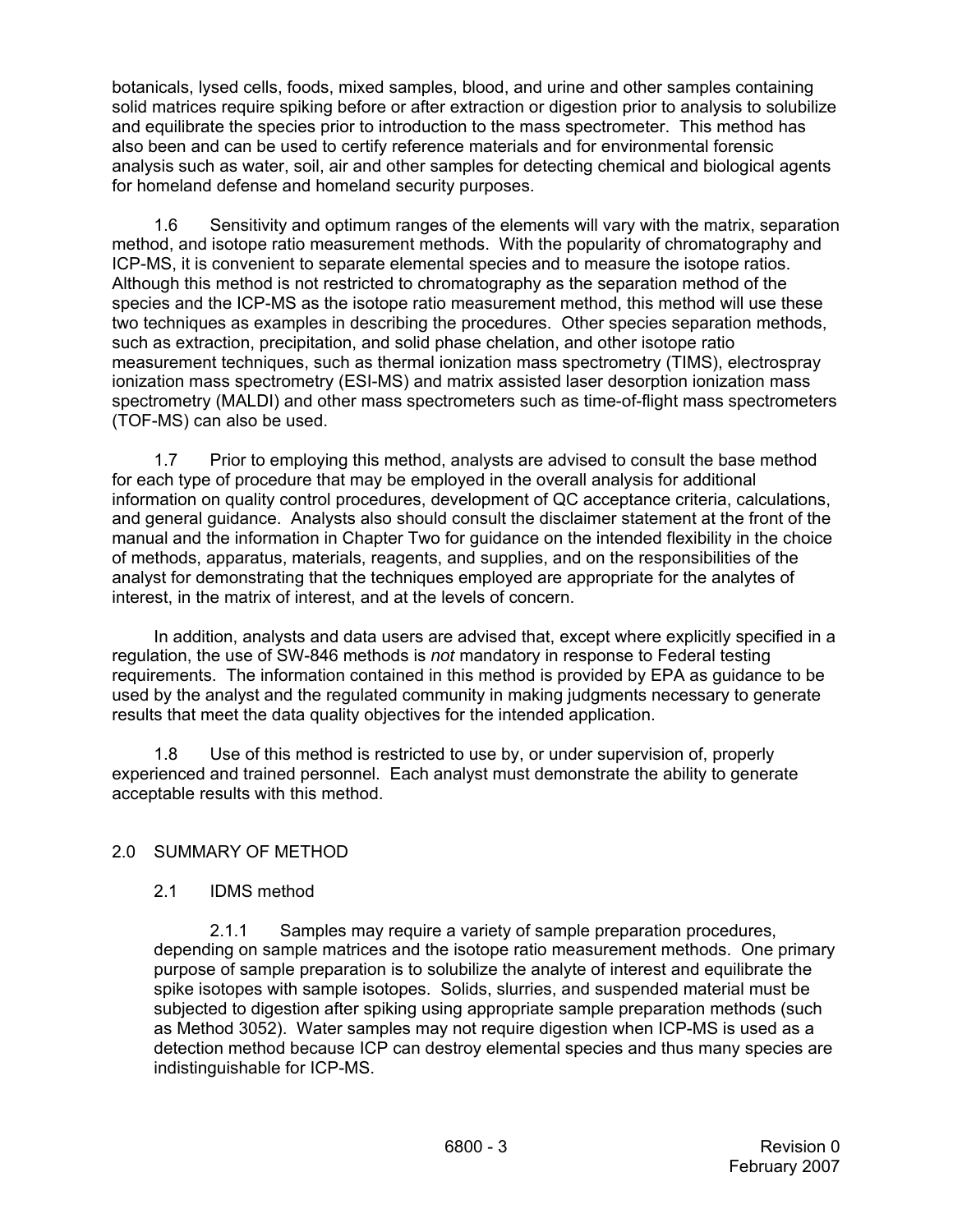2.1.2 A representative measured sample is thoroughly mixed with a measured amount of the isotopic spike. If a digestion procedure is required, the spiked sample is then digested to equilibrate the spikes and samples. The sample solutions are then measured with mass spectrometry such as ICP-MS to obtain the altered isotope ratios. Method 6020 can be used as a reference method for ICP-MS detection. In addition to Method 6020, dead time correction and mass bias correction must be included in the measurement protocol. The equations described in Sec. 12.1 are used to calculate the concentrations.

Figure 2 shows an example of an IDMS determination of vanadium in crude oil (Ref. 1). IDMS determination of the restricted elements Cd, Cr, Pb and Hg in electrical components are demonstrated in Table 11 (Ref. 26).

## 2.2 SIDMS method

2.2.1 Speciated samples generally require sample preparation specific to the sample matrices, species, and the isotope ratio measurement method. The purpose of sample preparation is to solubilize the species of interest and to equilibrate the natural and spiked species, creating a homogeneous solution. Solids, slurries, and suspended material must be subjected to extraction before or after spiking, using appropriate sample preparation methods (such as Method 3060A for the determination of Cr(VI) in soils). Water samples may not need extraction. In contrast to total element analysis, efforts must be taken to avoid the destruction of the species in SIDMS.

2.2.2 Although SIDMS is a general method applicable to many elements in various species forms, such environmental samples as water samples or soil extracts, containing chromium species, Cr(III) and Cr(VI), will be used for demonstration purposes. Two isotopic spikes are prepared and characterized as follows: <sup>50</sup>Cr(III) spike enriched in  $50Cr$  and  $53Cr(VI)$  enriched in  $53Cr$ . The dominant natural isotope for Cr is  $52Cr$ , at 83.79%  $(50Cr, 4.35\%; 53Cr, 9.50\%; 54Cr, 2.36\%)$ . A measured amount of a representative aqueous sample is mixed well with an appropriate amount of  ${}^{50}Cr(III)$  and  ${}^{53}Cr(VI)$  spike solutions. The spiked sample is then separated into Cr(III) and Cr(VI) using chromatography or other separation method (Figure 3). Four isotope ratios are measured: <sup>50</sup>Cr(III)/<sup>52</sup>Cr(III),  ${}^{53}Cr(HJ)^{52}Cr(HJ), {}^{50}Cr(VJ)^{52}Cr(VJ),$  and  ${}^{53}Cr(VJ)^{52}Cr(VJ)$ . The concentrations of the species are determined from speciated isotope dilution calculations.

Figures 4 and 5 show an example of the SIDMS for the determination of chromium species in an aqueous sample. Any transformation from Cr(VI) to Cr(III) or from Cr(III) to Cr(VI) is mathematically corrected, as described in Sec. 12.2.

## 3.0 DEFINITIONS

See the "Glossary" at the end of this method for definitions of applicable terms. Also refer to Chapters One and Three and the manufacturer's instructions for definitions that may be relevant to this procedure.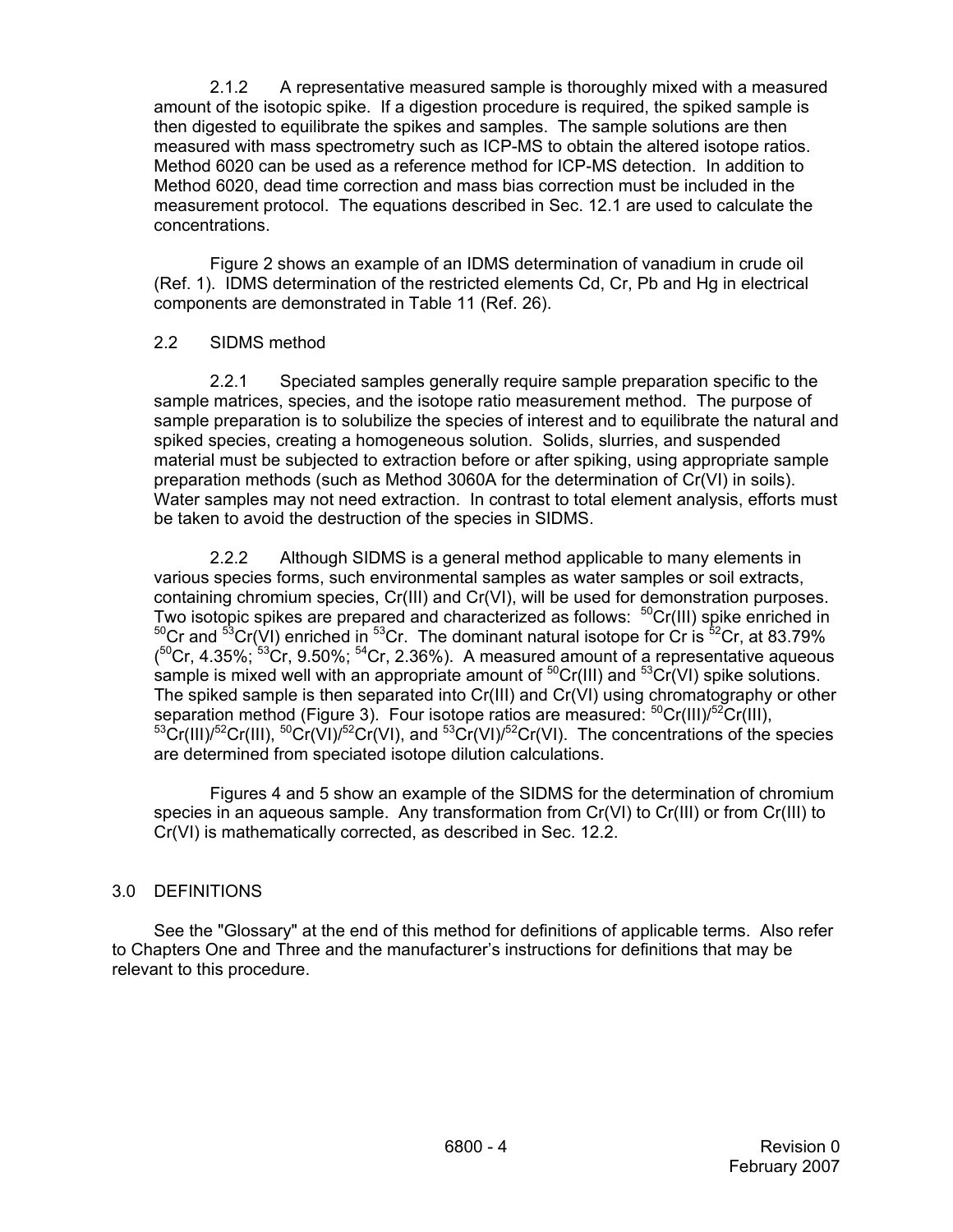# 4.0 INTERFERENCES

4.1 Solvents, reagents, glassware, and other sample processing hardware may yield artifacts and/or interferences to sample analysis. All of these materials must be demonstrated to be free from interferences under the conditions of the analysis by analyzing method blanks. Specific selection of reagents and purification of solvents by distillation in all-glass systems may be necessary. Refer to each method to be used for specific guidance on quality control procedures and to Chapter Three for general guidance on the cleaning of glassware.

# 4.2 Sample preparation

4.2.1 Because this method requires the equilibration of the spike isotope(s) and the natural isotopes, the solid samples must be digested, dissolved or extracted into a solution. If the analyte of interest does not completely dissolve, if the spike or sample isotopes are selectively lost before equilibration, or if contamination occurs in the sample preparation process, the measured isotope ratio will not reflect the accurate ratio of added spike atoms to sample atoms for that element or species (Ref. 1).

4.2.2 In general, SIDMS incorporates the assumption that all the converted species can be found in other species that are monitored. As an example, in the interconversion between Cr(III) and Cr(VI), the lost Cr in one species must be found in the other species. Thus, efforts should be made to keep all species in solution.

4.2.3 Preservation of the species is required in SIDMS since the interconversion degrades the precision of the determination. The complete conversion of the species will disable the deconvolution of the species concentration. Thus, digestion methods used for total metals are inappropriate for SIDMS. However, the altered isotope ratios will indicate the conversion that has occurred and will not lead to an incorrect answer, but to a situation where the concentration cannot be determined. Approaches that have been developed to maintain the species are applicable to SIDMS.

## 4.3 Isotope ratio measurement

4.3.1 Discussions about isobaric interference, doubly-charged ion interference, and memory interference in Method 6020 are applicable to this method. The discussion about the physical interference, suggesting the addition of an internal standard, does not apply. The internal standard is unnecessary because the isotope ratio measurement is free from physical interferences. (General considerations for isotope ratio measurement can be found in the document of Sec. 13.5.1.)

4.3.2 Dead time measurement must be performed daily. At high count rates, two effects cause pulse counting systems to count less events than actually occur (Sec. 13.5.2 and 13.5.3). The first is dead time  $(\tau)$ , the interval during which the detector and its associated counting electronics are unable to resolve successive pulses. If the true rate, *n,* is much less than *1/*τ, then:

$$
m \approx n(1 - m\tau)
$$

where *m* is the observed rate. The second effect is the loss of gain at high rates caused by the inability of the multiplier's dynode string to supply enough current to maintain constant dynode voltage drops. This effect is indicated by a sharp increase in apparent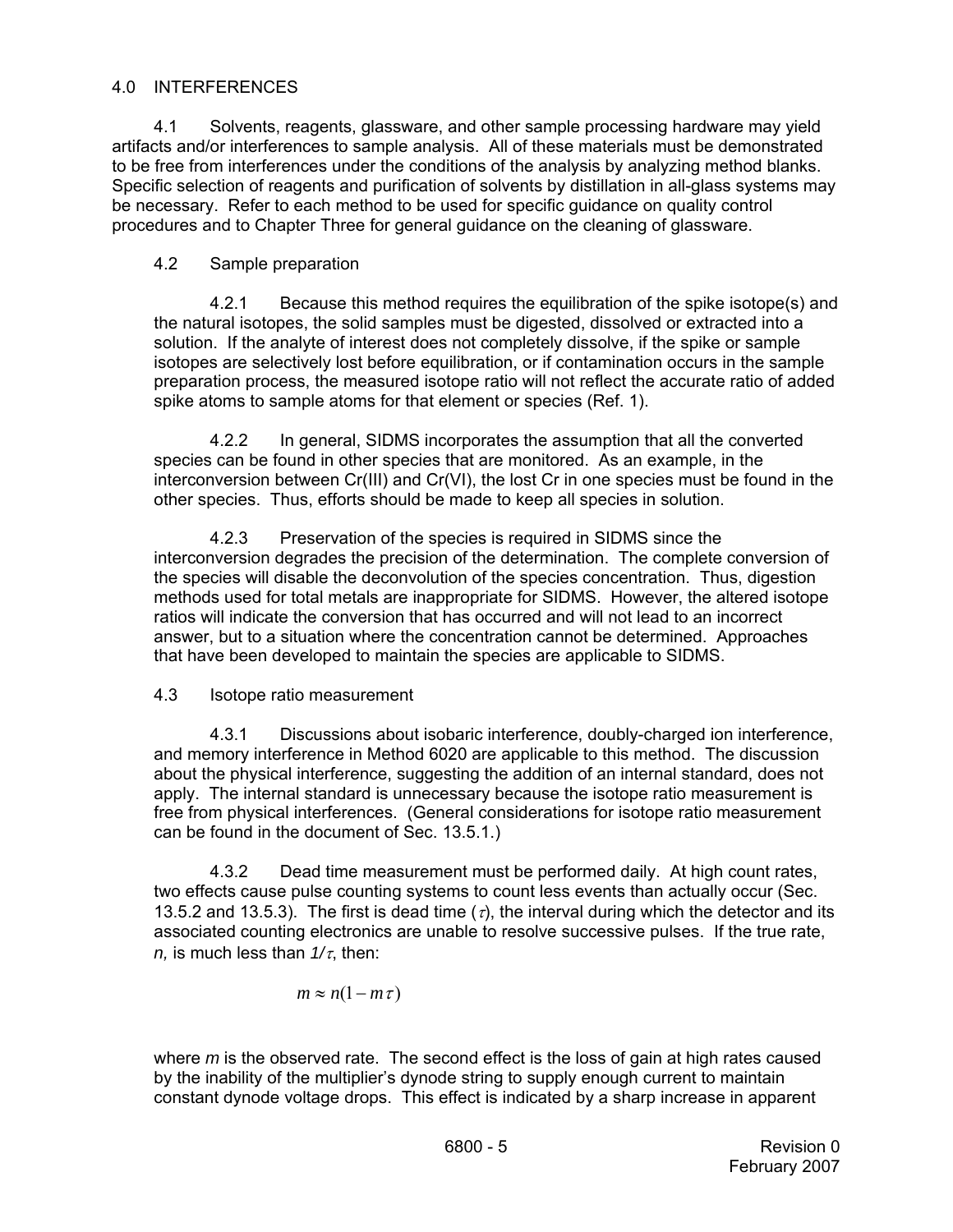dead time at high count rates. Both effects cause the measured isotope ratios to diverge from the true isotope ratios with increasing count rate. While the dead time can be mathematically corrected, the gain loss cannot.

A series of solutions with different concentrations can be prepared from isotopically certified standards for the determination of dead time. The concentrations may not be accurate, but the concentrations should spread out evenly, covering the blank to the highest count rate that may be used in measurements. The isotope pairs that are monitored should have large differences between their isotopic abundances, since the major isotopes suffer dead time effects much more seriously than minor isotopes; this makes the dead time correction significant. The sum of the dead-time-corrected counts is used for calculating the isotope ratios after background subtraction.

$$
R_{m}=\frac{\frac{\text{Isotope1}}{\text{Isotope2}}S_{\text{sample/s tan dard}}-\frac{\text{Isotope1}}{\text{Isotope2}}S_{\text{background}}}{S_{\text{sample/s tan dard}}-\frac{\text{Isotope1}}{\text{Isotope2}}S_{\text{background}}}
$$

 $R_m$  is the dead-time-corrected isotope ratio;

 $I<sub>sotope1</sub>S<sub>sample/standard</sub>$  and  $I<sub>sotope2</sub>S<sub>sample/standard</sub>$  are the integrated dead-timecorrected-counts for the sample or standard of Isotope1 and Isotope2, respectively;

 $sotope<sup>1</sup>S<sub>background</sub>$  and  $sotope<sup>2</sup>S<sub>background</sub>$  are the integrated dead-time-correctedcounts for the background of Isotope1 and Isotope2, respectively.

As shown in Figure 1, which displays the  $50Cr/52Cr$  ratios for SRM 979  $(Cr(NO<sub>3</sub>)<sub>3</sub>•9H<sub>2</sub>O)$  as a function of the count rate, the isotope ratios are highly dependent on the number used for dead time correction. When the dead time is set to 43.5 ns, the isotope ratios are approximately constant up to the count rate of 5.8 x  $10^5$ . At higher count rates, gain loss will occur and cannot be mathematically corrected. Therefore, the solutions must be diluted in the case where the count rate is higher than this value.

- NOTE: Dead time correction is performed before mass bias correction, so the deadtime-corrected isotope ratios may be different from the certified isotope ratios. Although it is unnecessary to use isotopically certified material for the determination of dead time, the certified material is still required for the measurement of mass bias factors. Thus, it is convenient to use the same certified material for both dead time and mass bias factor measurement.
- NOTE: It has been observed that using different isotope pairs for dead time measurement may obtain different dead times. Thus, it is required to do the dead time measurement for each isotope pair that will be used. The dead time must be determined daily.

4.3.3 Instrumental discrimination/fraction effects are changes induced in the "true" isotope ratios from the ionization process or from differential transmission/detection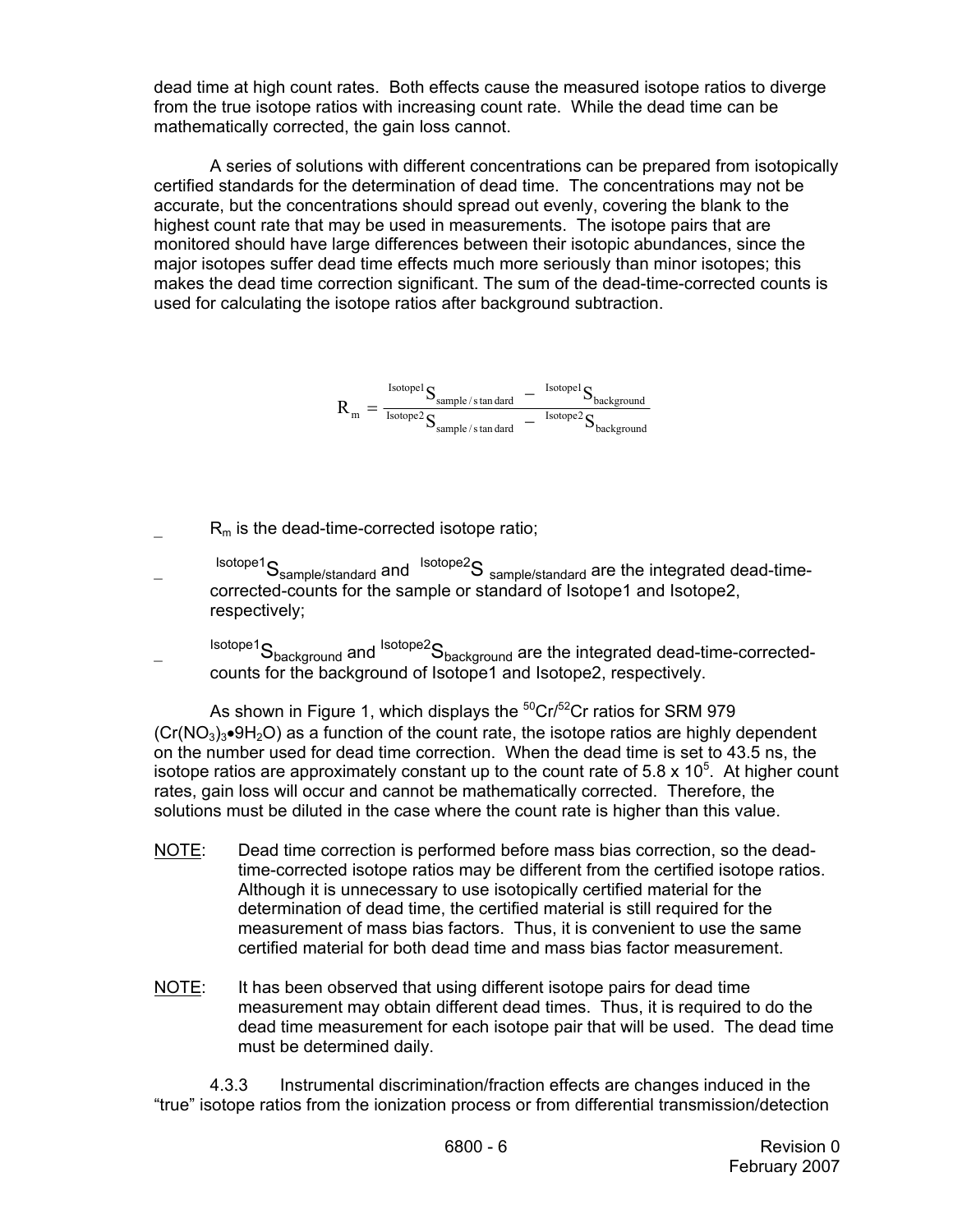by the mass spectrometer. This effect can bias the ratios either positively or negatively. To correct for the mass bias, mass bias factors should be determined with isotopically certified materials.

# mass bias factor =  $R_t / R_m$

where:

 $R_t$  and  $R_m$  are the certified isotope ratio and the measured dead-time-correctedisotope-ratios of the standard material, respectively.

The dead-time-corrected isotope ratios of the samples can be corrected using:

 $R_c$  = mass bias factor x  $R_m$ 

where:

 $R_c$  and  $R_m$  are the corrected isotope ratio and the measured dead-time-correctedisotope-ratios of the sample, respectively.

Mass discrimination is a time-dependent instrumental effect, so the mass bias factors must be determined periodically during the measurement of the samples. Samples are run with the assumption that mass bias factors remain constant. In general, the mass bias factors are stable over several hours for ICP-MS measurements. However, the measurement interval for determining mass bias factors should generally not exceed four hours.

NOTE: Some previous work observed the following relationship between the measured and the true isotope ratios for ICP-MS:  $R_m = R_t (1 + an)$ , where *a* is the bias per mass unit, *n* is the mass difference between isotopes. This enables the calculation of the mass bias factors of other isotope pairs based on the measurement of one pair of isotopes. However, this must be verified experimentally. Otherwise, the mass bias factor for each isotope pair must be determined.

# 5.0 SAFETY

5.1 This method does not address all safety issues associated with its use. The laboratory is responsible for maintaining a safe work environment and a current awareness file of OSHA regulations regarding the safe handling of the chemicals listed in this method. A reference file of material safety data sheets (MSDSs) should be available to all personnel involved in these analyses.

5.2 Refer to Chapter Three for a discussion on safety-related references and issues.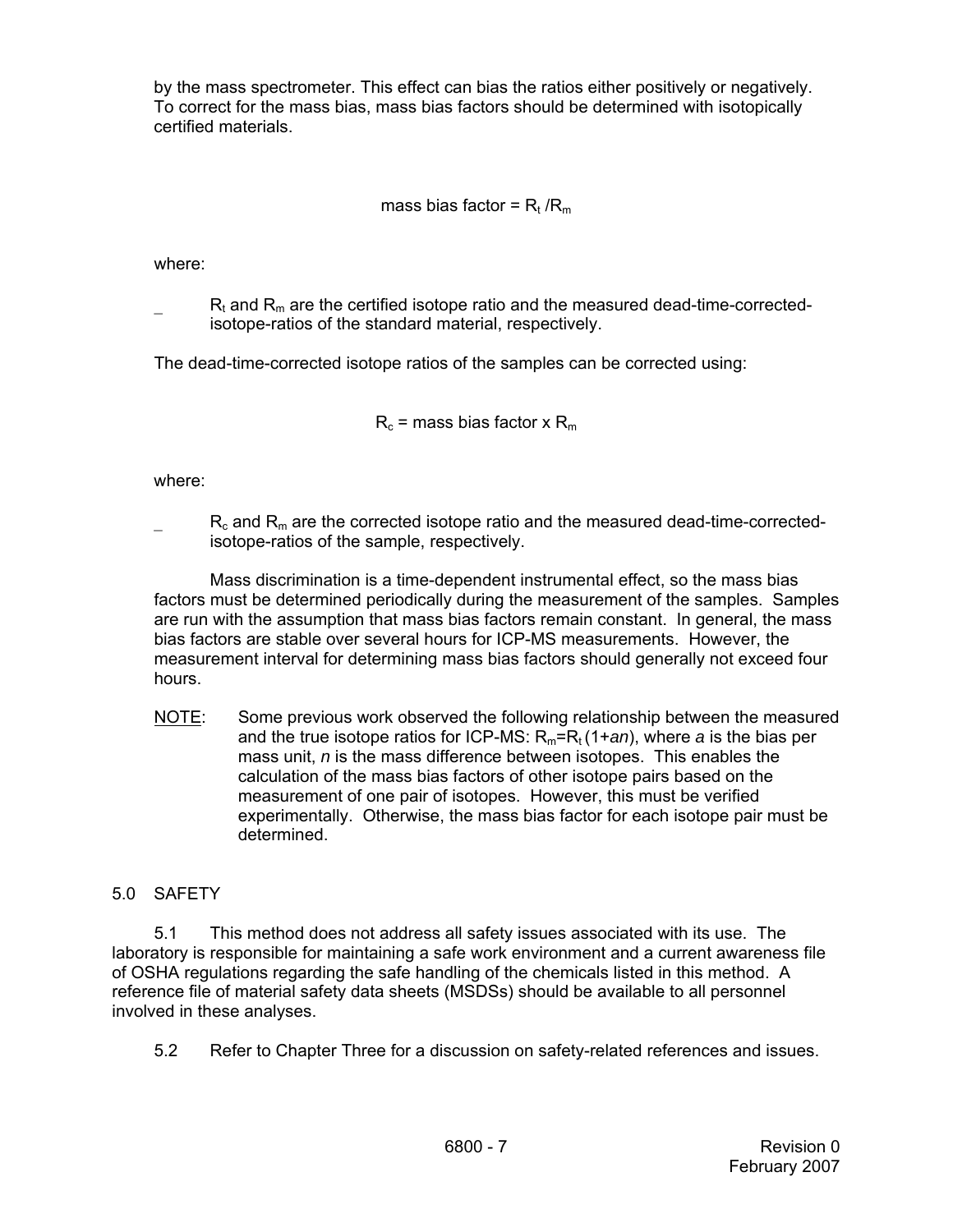5.3 Many chromium compounds are highly toxic if swallowed, inhaled, or absorbed through the skin. Extreme care must be exercised in the handling of hexavalent chromium reagents. Hexavalent chromium reagents should only be handled by analysts who are knowledgeable of their risks and of safe handling procedures.

# 6.0 EQUIPMENT AND SUPPLIES

 The mention of trade names or commercial products in this manual is for illustrative purposes only, and does not constitute an EPA endorsement or exclusive recommendation for use. The products and instrument settings cited in SW-846 methods represent those products and settings used during method development or subsequently evaluated by the Agency. Glassware, reagents, supplies, equipment, and settings other than those listed in this manual may be employed provided that method performance appropriate for the intended application has been demonstrated and documented.

6.1 Inductively coupled plasma-mass spectrometer (ICP-MS) or other mass spectrometer systems capable of base line (at least 1 amu) resolution are required. The data system should allow for corrections of isobaric interferences, dead time and mass bias, or the raw data may be exported to a computer for further processing. For quadrupole mass spectrometers, the dwell time should be adjustable since proper settings of dwell time can significantly improve the precision of the isotope ratio measurement. Both scan mode and peak jump mode can be used, depending on the instrumentation. The use of a mass-flow controller for the nebulizer argon and a peristaltic pump for the sample solution are recommended. When chromatography is coupled to ICP-MS for on-line detection, the ICP-MS data system must be capable of correcting interferences, dead time and mass bias, and calculating the isotope ratios in time resolved analysis mode (TRA), or the raw data can be exported for off-line processing. Other mass spectrometers may also be used, providing a precision of 0.5% or better can be obtained for the isotope ratio measurement. Examples of other ionization and mass spectrometers would be electrospray and/or MALDI and/or microwave induced plasma (MIP) ionization coupled to quadrupole, time-of-flight and/or ion-trap mass spectrometers. Appropriate correction protocols for these mass spectrometers should be applied.

6.2 Chromatography or other separation methods are used to isolate species prior to isotope ratio measurement. Chromatography, such as ion exchange chromatography, may be used to separate the species on-line in SIDMS (Figure 3). Chromatography components should be chemically inert based on the specific reagents and analytes. The eluent components and the flow rate of the chromatography system must be compatible with ICP-MS. An interface between the chromatography and ICP-MS may be required for compatibility reasons. Alternatively, any appropriate separation methods, including extraction, chelation, and precipitation, can be used after validation.

# 7.0 REAGENTS AND STANDARDS

7.1 All reagents should be of appropriate purity to minimize the blank levels due to contamination. Whenever possible, acids should be sub-boiling distilled. All references to water in the method refer to high purity reagent water. Other reagent grades may be used if it is first ascertained that the reagent is of sufficient purity to permit its use without lessening the accuracy of the determination. If the purity of a reagent is questionable, analyze the reagent to determine the level of impurity.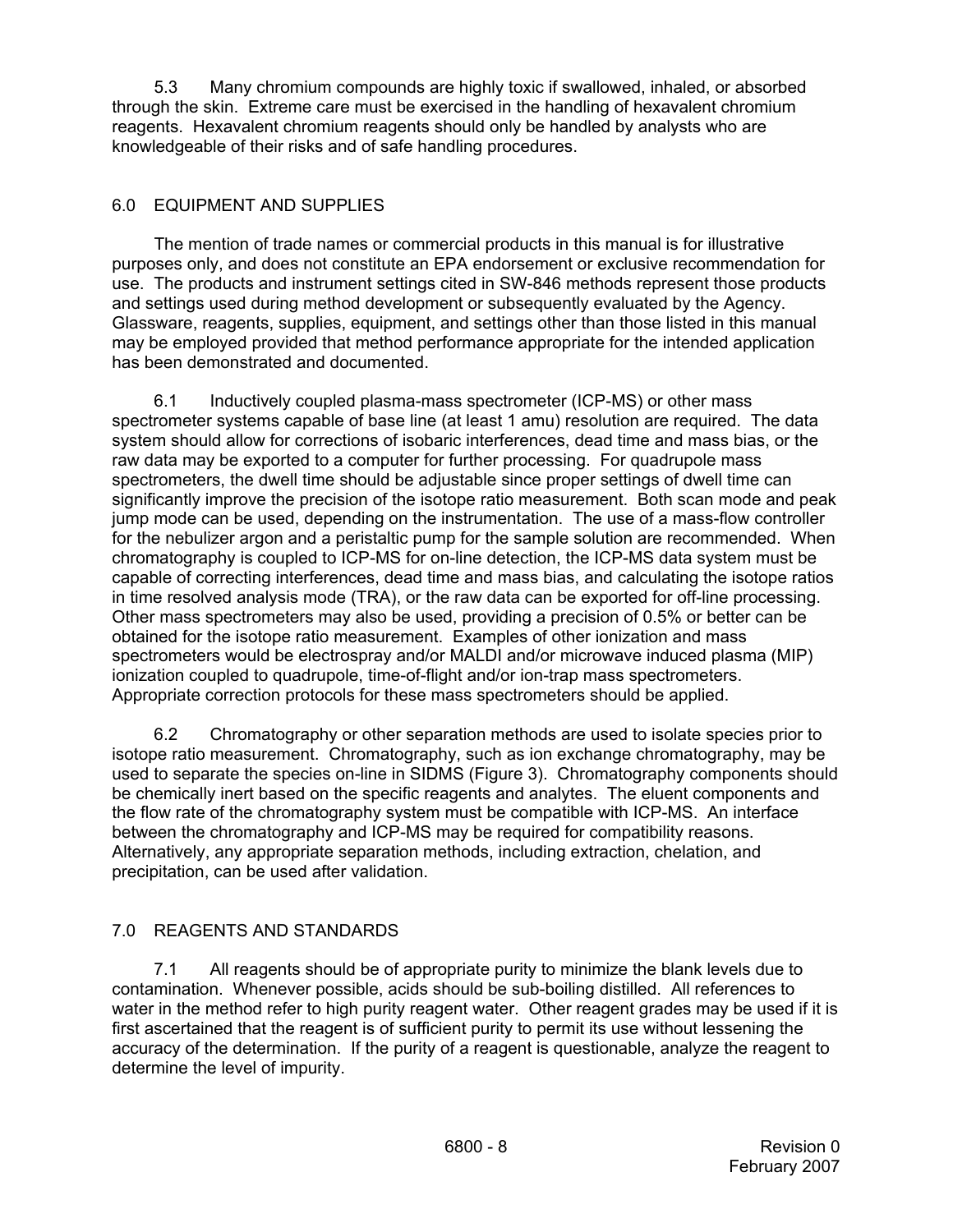7.2 For higher precision, solutions may be prepared by weight. For IDMS, standard stock solutions with natural isotopic abundance may be purchased or prepared from ultra-high purity grade chemicals or metals. See Method 6020 for instructions on preparing standard solutions from solids. Generally, the same procedures are applicable to isotope-enriched materials. However, when a limited amount of the isotope-enriched material is used (usually due to cost considerations) to prepare the stock solutions, the solutions require calibration with inverse isotope dilution (see Sec. 7.4.1). Isotope-enriched materials with known enrichment can be purchased from several suppliers, such as the Oak Ridge National Laboratory Electromagnetic Isotope Enrichment Facility (ORNL-EMIEF).

7.3 Currently, few standard stock solutions made for speciation analysis are commercially available. Thus, in addition to the dissolution of the standard solid, the chemical conversion of the element into the desired species is usually required for SIDMS. The preparation of Cr(VI) and Cr(III) stock standards for SIDMS will be illustrated as an example. For other elements and species, procedures must be specifically developed. One supplier of stable isotope standards for SIDMS and IDMS includes Applied Isotope Technologies (AIT), Inc. These standards may be covered by patents. AIT, Inc. is located at 851 Stella Court, Sunnyvale, CA 94087, info@sidms.com, http://www.sidms.com.

7.3.1 There are five standards to be prepared for the simultaneous analysis of Cr(VI) and Cr(III), including  $<sup>nat</sup>Cr(VI)$  and  $<sup>nat</sup>Cr(III)$  with natural abundance,  $<sup>53</sup>Cr(VI)$ </sup></sup></sup> enriched in <sup>53</sup>Cr, <sup>50</sup>Cr(III) enriched in <sup>50</sup>Cr, and isotopic-abundance-certified Cr standard solution.

7.3.2 1 mg/mL Cr(VI) and Cr(III) standards are commercially available.  $<sup>nat</sup>Cr(VI)$ </sup> and natCr(III) can also be prepared from  $K_2Cr_2O_7$  and Cr metal, respectively.

7.3.2.1  $^{\text{nat}}$ Cr(VI) standard solution, stock, 1 g = 1 mg Cr: Dissolve 0.2829 g of  $K_2Cr_2O_7$  in about 80 mL of reagent water and dilute to 100 g with reagent water.

7.3.2.2  $^{\text{nat}}$ Cr(III) standard solution, stock, 1 g = 1 mg Cr: Dissolve 0.1 g of Cr metal (accurately to at least 4 significant figures) in a minimum amount of 6M HCl and dilute the solution with  $1\%$  HNO<sub>3</sub> to 100 g.

7.3.3  $53Cr(VI)$  standard solution, 1 g  $\approx$  10 µg Cr: The following procedure describes chromium oxide as the source material. A 150-mL glass or quartz beaker is used for the dissolution. Weigh 5.8 mg of <sup>53</sup>Cr-enriched oxide (the exact amount should be calculated based on the content of Cr in the material) into the beaker and add 8 mL of concentrated  $HGIO_4$ . Slowly heat the beaker on a hot plate until bubbles form on the bottom; the solution should not boil. Keep heating the solution for up to 6 hrs until all solids are dissolved and only 1 to 2 mL of the solution remains. Turn off the hot plate and wait until the beaker cools down. Rinse the beaker and watch glass with 10 mL of reagent water; the solution should turn intense yellow. Add 50  $\mu$ L of 30% H<sub>2</sub>O<sub>2</sub> and 4.5 mL of concentrated NH4OH. Slowly heat the vessel until the solution gently boils to oxidize all Cr to Cr(VI). Allow the solution to boil for at least 15 minutes to remove the excessive  $H_2O_2$ . Transfer the solution to a 500-mL polymeric (e.g., polytetrafluoroethylene [PTFE], polyethylene, polypropylene, etc.) bottle and dilute the solution to 400 g. The exact concentration of the  ${}^{53}Cr(VI)$  spike must be calibrated with  ${}^{nat}Cr(VI)$  standard as described in Sec. 7.4.

NOTE: The procedure may be simpler when the isotope-enriched materials are available in other forms. For example, when  $K_2Cr_2O_7$  enriched in  ${}^{53}Cr$  is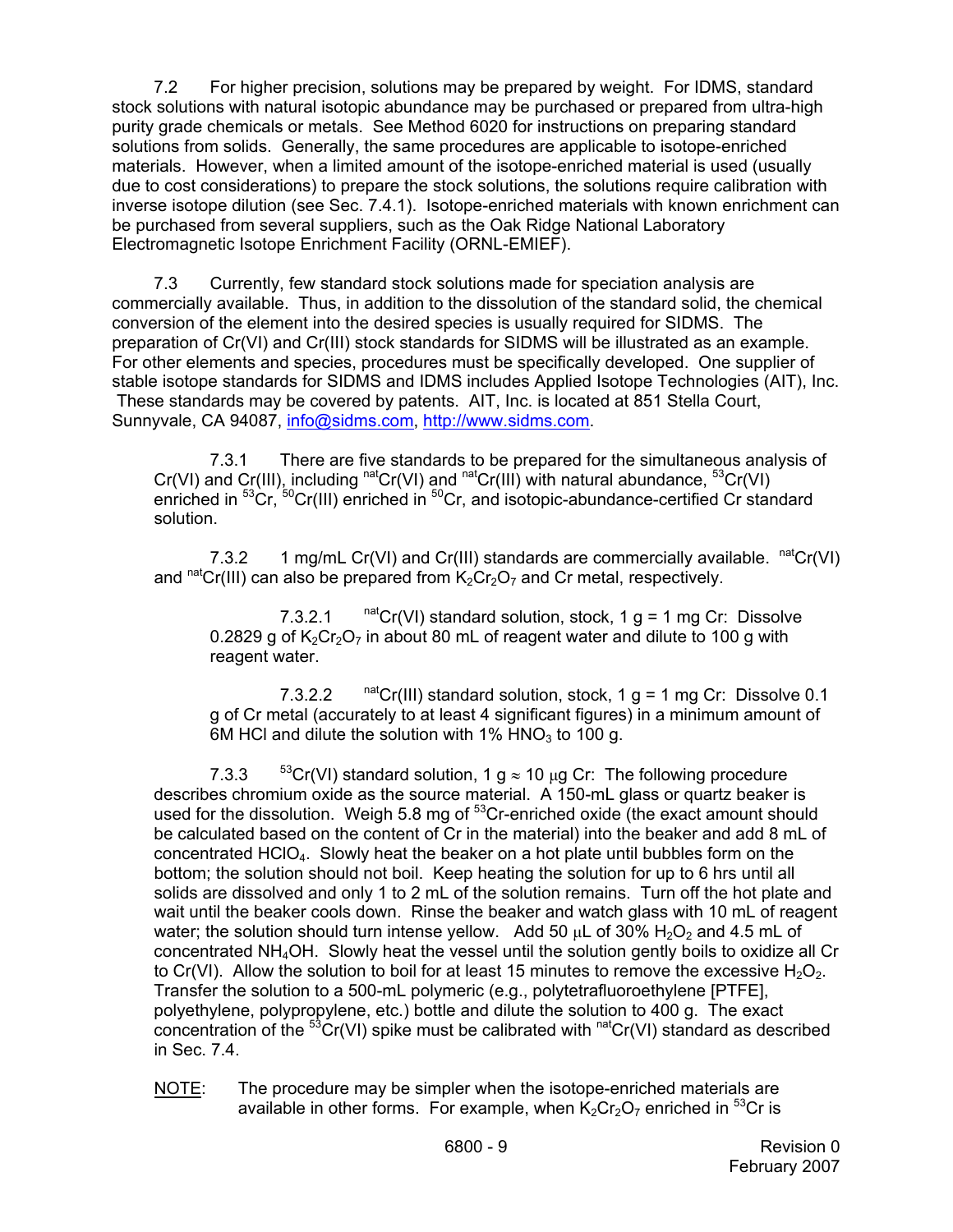available, the solid can be dissolved in reagent water without further conversion; when Cr metal is available, the metal can be dissolved in 6M HCl as described in Sec. 7.3.2.2, followed by the addition of  $H_2O_2$  and NH<sub>4</sub>OH to oxidize Cr(III) to Cr(VI) as described above.

WARNING: Concentrated  $HClO<sub>4</sub>$  is a very strong oxidizer. Safety protocols require this reagent only be used in a perchloric acid hood or equivalent solution and vapor handling system.

7.3.4  $50$ Cr(III) standard solution, 1 g  $\approx$  10  $\mu$ g Cr: The following procedure describes chromium metal as the source material. Weigh 4 mg of the metal into a 30-mL PTFE vessel. Add 4 mL of 6M HCl and gently heat the solution but do not boil it until the solid is dissolved. Continue to heat the solution until only 1 to 2 mL of the solution remains. The solution is then cooled and transferred to a 500-mL polymeric bottle. Dilute the solution with 1% HNO<sub>3</sub> to 400 grams. The exact concentration of the  ${}^{50}Cr(III)$  spike must be calibrated with nat<sub>C</sub>r standard as described in Sec. 7.4.

NOTE: The procedure depends on the form of the material. For example, when  $K_2Cr_2O_7$  enriched in <sup>50</sup>Cr is available, the solid can be dissolved in 1% HNO<sub>3</sub>, followed by the addition of  $H_2O_2$  to reduce Cr(VI) to Cr(III). The excessive  $H_2O_2$ can be removed by boiling the solution.

7.3.5 Isotopic-abundance-certified standard solution, stock, 1  $q \approx 10 \mu q$  Cr: Weigh 31 mg of  $Cr(NO<sub>3</sub>)<sub>3</sub>·9H<sub>2</sub>O$  (SRM 979) into a 500-mL polymeric container. Dissolve the solid and dilute it with  $1\%$  HNO<sub>3</sub> to 400 g.

7.4 The isotope-enriched spikes require characterization since a limited amount of material is usually weighed, complex treatment is involved, or the purity of the source material is limited (usually <99% ). For the SIDMS method, in addition to the total concentration of the standard, the distribution of the species must be determined before it can be used (see Section 12.2.2,  $2<sup>nd</sup>$  NOTE). Inverse IDMS and inverse SIDMS measurement is used to calibrate the isotope-enriched spike and to determine the species distribution. The characterization of <sup>53</sup>Cr(VI) spike solution will be illustrated as an example.

7.4.1 Calibration of total concentration of spike solution with natural material: Weigh the proper amount (W<sub>X</sub>) of 10  $\mu$ g/g (C<sub>Standard</sub>) natCr standard and the proper amount (W<sub>S</sub>) of the <sup>53</sup>Cr(VI) spike (nominal concentration is 10  $\mu$ g/g) into a polymeric container, and dilute the mixture with 1%  $HNO<sub>3</sub>$  to a concentration suitable for isotope ratio measurement. Use direct aspiration mode to determine the isotope ratio of  ${}^{53}$ Cr/ ${}^{52}$ Cr (R)  $_{53/52}$ ). The concentration of the spike,  $C_{Solve}$ , can be calculated using the following equations:

$$
C_{\text{Spike}} = C_{\text{S}} M_{\text{S}}
$$

$$
C_{S} = \frac{C_{X} W_{X}}{W_{S}} \left( \frac{^{53} A_{X} - R_{53/52} {^{52} A_{X}}}{R_{53/52} {^{52} A_{S}} - {^{53} A_{S}}} \right)
$$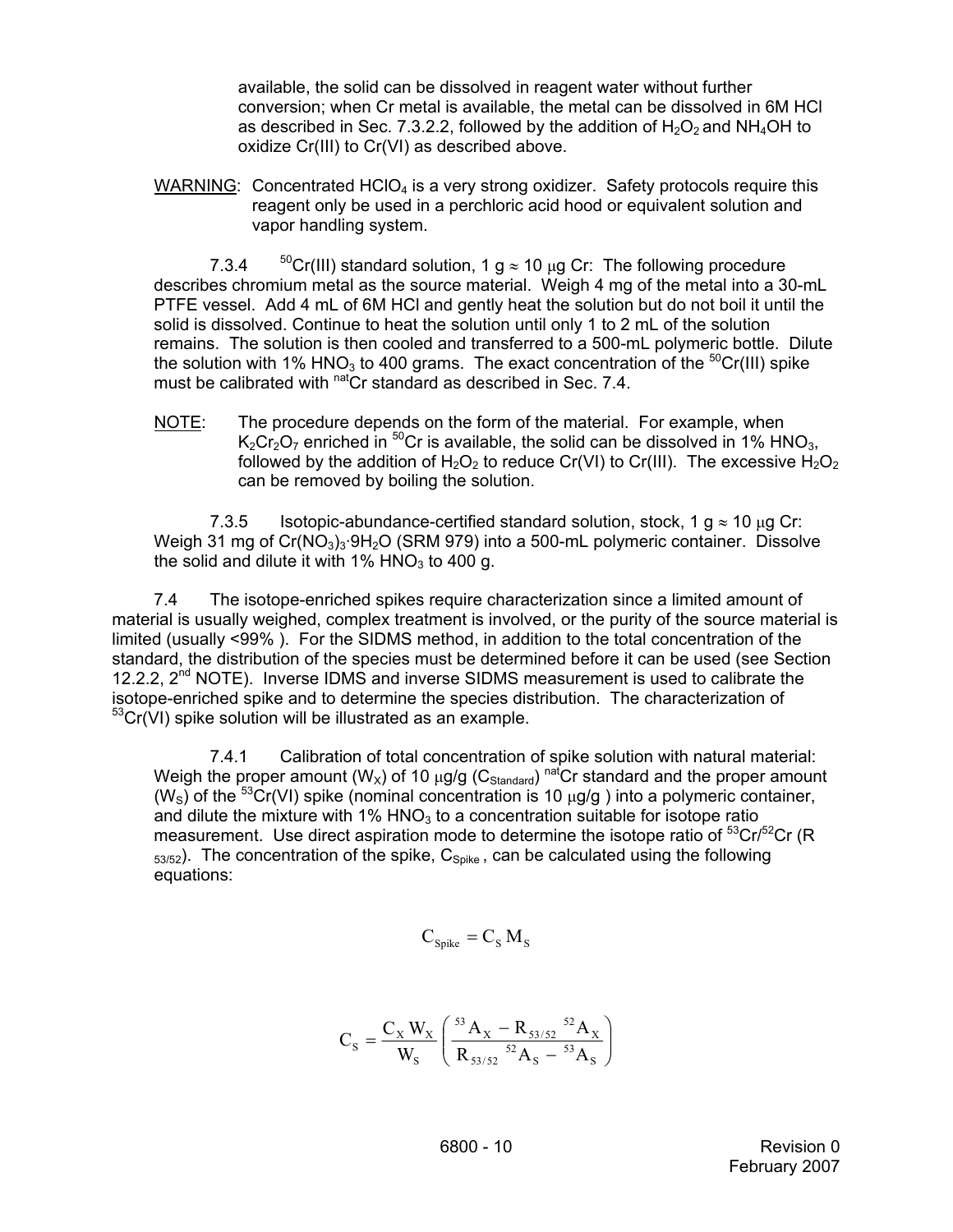$$
C_{\rm X}=C_{\rm Standard}\,/\,M_{\rm X}
$$

where  $C_S$  and  $C_X$  are the concentrations of the isotope-enriched spike and the standard with natural isotopic abundance in  $\mu$ mole/g, respectively. M<sub>s</sub> and M<sub>x</sub> are the average atomic weights of the spike and the standard in g/mole, respectively.  ${}^{53}A_S$  and  ${}^{53}A_X$  are the atomic fractions of <sup>53</sup>Cr for the spike and standard, respectively.  $52A_S$  and  $52A_X$  are the atomic fractions of <sup>52</sup>Cr for the spike and standard, respectively.

NOTE: The same procedure is applicable to the calibration of the isotope-enriched spike solutions in IDMS. The same procedure is also applicable to the calibration of  ${}^{50}Cr(HI)$  by changing isotope  ${}^{53}Cr$  to  ${}^{50}Cr$ .

NOTE: Average atomic weight =  $\Sigma$ (atomic weight of the isotope x atomic fraction)

7.4.2 Calibration of the concentration of the Cr(VI) in the  ${}^{53}Cr(VI)$  spike with natCr(VI): Weigh the proper amount (W<sub>x</sub>) of 10 µg/g (C<sub>standard</sub>)<sup>nat</sup>Cr(VI) standard and the proper amount (W<sub>S</sub>) of the <sup>53</sup>Cr(VI) spike (nominal concentration is 10  $\mu$ g/g) into a polymeric container, and dilute the mixture with reagent water to a concentration suitable for measurement. Acidify the solution to  $pH$  1.7 - 2.0 with concentrated  $HNO<sub>3</sub>$ . Separate the Cr(VI) with chromatography or other separation methods and measure the isotope ratio of <sup>53</sup>Cr/<sup>52</sup>Cr in Cr(VI) species (  $R_{53/52}^{VI}$  ). The concentration of Cr(VI) in the spike, C<sub>Spike</sub>, can be calculated using the following equations:

$$
C_{\text{Spike}}^{\text{VI}}\,=\,C_{\text{S}}^{\text{VI}}\,M_{\text{S}}
$$

$$
C_S^{VI} = \frac{C_X^{VI} W_X}{W_S} \left( \frac{^{53} A_X - R_{53/52}^{VI} {^{52} A_X}}{R_{53/52}^{VI} {^{52} A_S} - {^{53} A_S}} \right)
$$

X VI  $C_{\text{X}}^{\text{VI}} = C_{\text{Standard}}^{\text{VI}} / M$ 

where  $C_S^{\vee l}$  and  $C_X^{\vee l}$  are the concentrations of Cr(VI) in the isotope-enriched spike and standard with natural isotopic abundance in  $\mu$ mole/g, respectively. M<sub>s</sub> and M<sub>x</sub> are the average atomic weights of the spike and the standard in g/mole, respectively.  $53A<sub>S</sub>$  and  $^{53}A_{\rm X}$  are the atomic fractions of  $^{53}$ Cr for the spike and standard, respectively.  $^{52}A_{\rm S}$  and  $^{52}A_{\rm X}$ are the atomic fractions of  ${}^{52}Cr$  for the spike and standard, respectively.

NOTE: This set of equations is similar to those used in the determination of total Cr in 53Cr(VI) standard (Sec. 7.4.1). The general equations for inverse SIDMS are not so simple. However, for speciation of Cr(VI) and Cr(III) in standard solutions, because the matrix is so simplified, only the reduction of Cr(VI) to Cr(III) is observed at low pH. Thus, the existence of Cr(III) species will not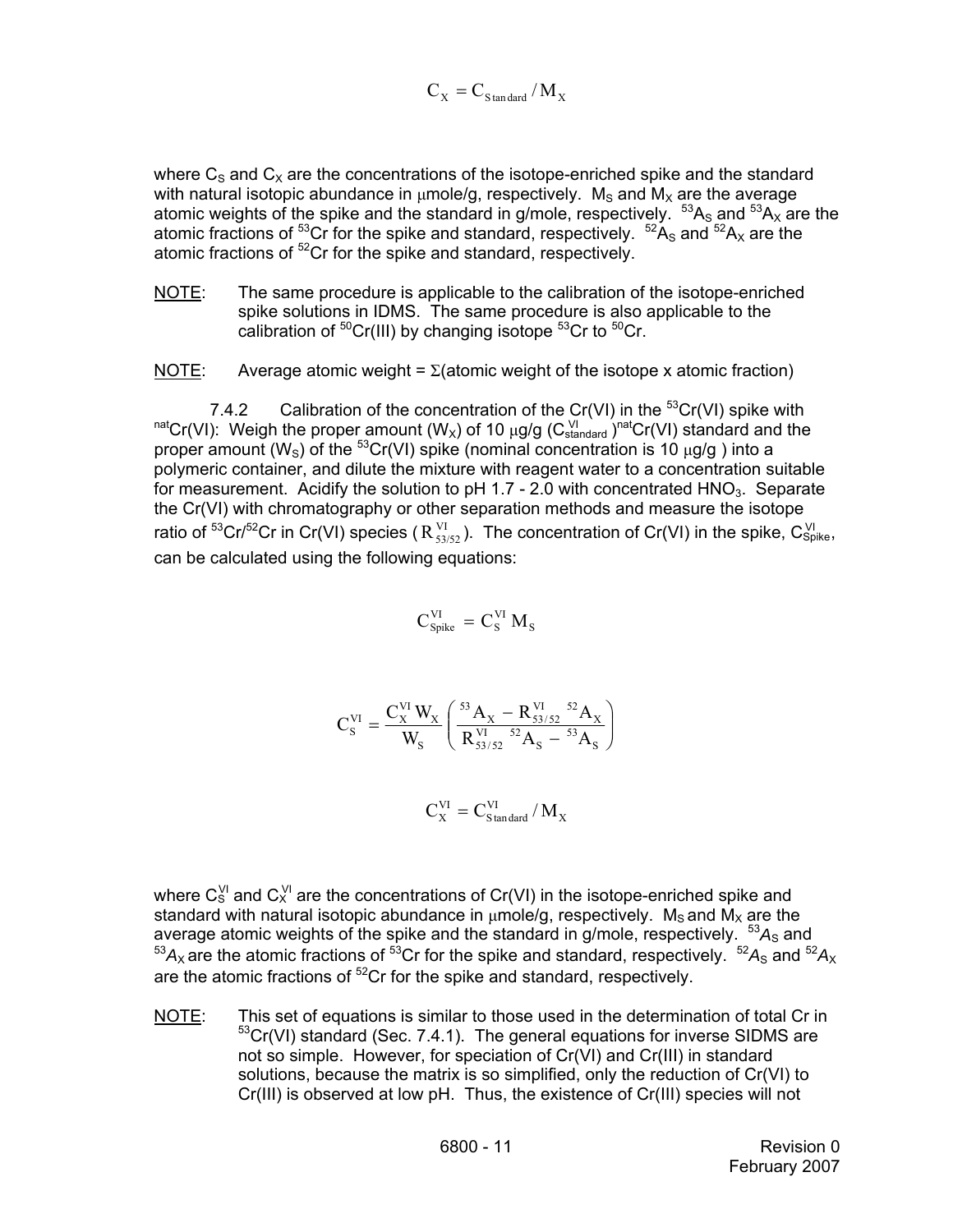influence the isotope ratio of Cr(VI), and the complex equations can be simplified to the equations shown above (Ref. 3).

7.4.3 The distribution of Cr(III) and Cr(VI) in  ${}^{53}Cr(VI)$  spike can be calculated as:

$$
percentage of Cr(VI) = \frac{C_{\text{Spike}}^{VI}}{C_{\text{Spike}}} \times 100\%
$$

$$
\text{percentage of Cr(III)} = \left(1 - \frac{C_{\text{Spike}}^{\text{VI}}}{C_{\text{Spike}}}\right) \times 100\%
$$

NOTE: No determination of the species distribution in  ${}^{50}Cr(III)$  spike is required because only Cr(III) is present in this solution.

7.5 Blank samples -- Three types of blank samples are required for the analysis; namely, a background blank for subtracting background in isotope ratio measurement, a preparation blank for monitoring possible contamination resulting from the sample preparation procedures, and a rinse blank for flushing the system between all samples and standards.

7.5.1 The background blank consists of the same concentration(s) of the acid(s) used to prepare the final dilution of the sample solution (often 1% HNO<sub>3</sub> (v/v) in reagent water).

7.5.2 The preparation (or reagent) blank must be carried through the complete preparation procedure and contain the same volumes of reagents as the sample solutions.

7.5.3 The rinse blank consists of 1 to 2 %  $HNO<sub>3</sub>$  (v/v) in reagent water. Prepare a sufficient quantity to flush the system between standards and samples. Refer to Method 6020 regarding the interference check solution.

7.6 Refer to Method 6020 for preparing mass spectrometer tuning solution.

# 8.0 SAMPLE COLLECTION, PRESERVATION, AND STORAGE

8.1 See the introductory material to Chapter Three, "Inorganic Analytes."

8.2 Due to the possible degradation or interconversion of the species, samples collected for speciation analysis must be isotopically spiked as soon as possible. The measurement, however, can be carried out later provided that less than 80% degradation or interconversion occurs. The holding time prior to measurement depends on the preservation of the species.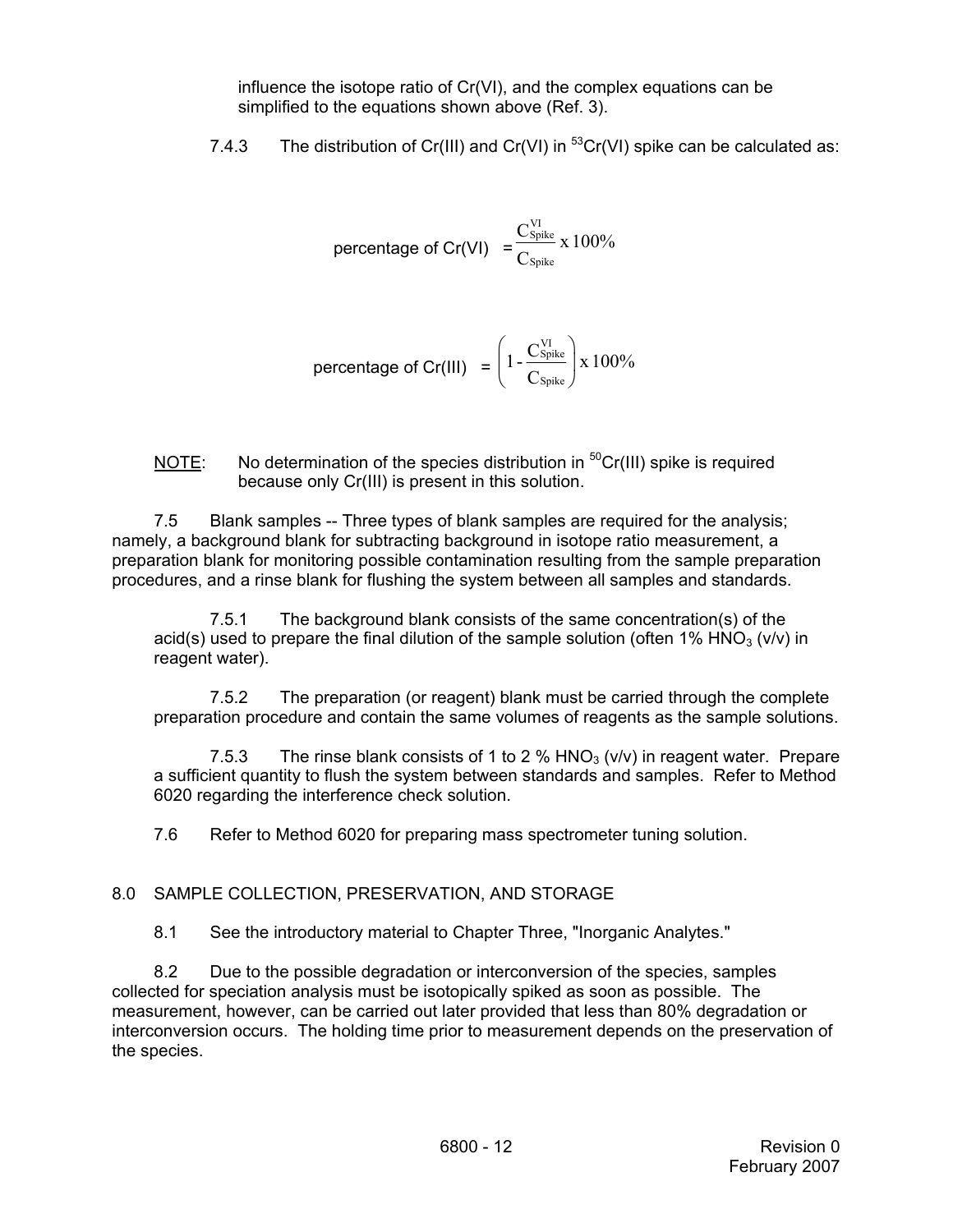8.3 Proper methods to retard the chemical activity of the species are applicable to SIDMS.

8.4 All sample containers must be prewashed with detergents, acids, and water. Polymeric containers should be used. See Chapter Three for further information on clean chemistry procedures to reduce blank effects in these measurements.

# 9.0 QUALITY CONTROL

9.1 Refer to Chapter One for guidance on quality assurance (QA) and quality control (QC) protocols. When inconsistencies exist between QC guidelines, method-specific QC criteria take precedence over both technique-specific criteria and those criteria given in Chapter One, and technique-specific QC criteria take precedence over the criteria in Chapter One. Any effort involving the collection of analytical data should include development of a structured and systematic planning document, such as a Quality Assurance Project Plan (QAPP) or a Sampling and Analysis Plan (SAP), which translates project objectives and specifications into directions for those that will implement the project and assess the results. Each laboratory should maintain a formal quality assurance program. The laboratory should also maintain records to document the quality of the data generated. All data sheets and quality control data should be maintained for reference or inspection.

# 9.2 Initial demonstration of proficiency

Each laboratory must demonstrate initial proficiency with the appropriate sample preparation and the isotope ratio measurement methods by generating data of acceptable accuracy and precision for target analytes in a clean matrix. The laboratory must also repeat the demonstration of proficiency whenever new staff members are trained or significant changes in instrumentation are made. Method 8000 provides information on how to accomplish a demonstration of proficiency for standard methods. This method, using SIDMS, has unique proficiency requirements as concentrations are determined by direct calculation based on isotopic properties of the target analyte and the enriched isotopic species spike without the use of calibration curves as described in Method 8000. During SIDMS analysis by Method 6800, analyte transformations may occur to some extent in some matrices and can be corrected by using its protocol. Proficiency is established for each species such as Cr(VI), methylmercury, tributyltin, and any polyisotopic species and each matrix such as water, soil, tissue and others. These proficiencies are to be determined using appropriate standards prepared to test proficiency of spiking, extraction, species separation, mass spectrometric operation and calculation which together constitute this method's SIDMS protocol. A suite of proficiency testing materials, as well as guidelines, for the implementation of the proficiency testing is available from Applied Isotope Technologies (info@sidms.com). Determination of total element using this method's IDMS protocol is similar to more traditional methods that are spiked with elements as the matrix spike. However, in this method, concentration of the species of interest is calculated directly from the isotopic element spike and not from calibration curves.

## 9.3 Sample quality control for preparation and analysis

 The laboratory must also have procedures for documenting the effect of the matrix on method performance (precision, accuracy, method sensitivity, species conversion). At a minimum, this should include the analysis of QC samples including background blank, preparation blank, rinse blank, matrix spike, duplicate, and laboratory control sample (LCS) and/or proficiency samples if available and were applicable for each analytical batch. A sample of known concentration, such as Standard Reference Material, an appropriate reference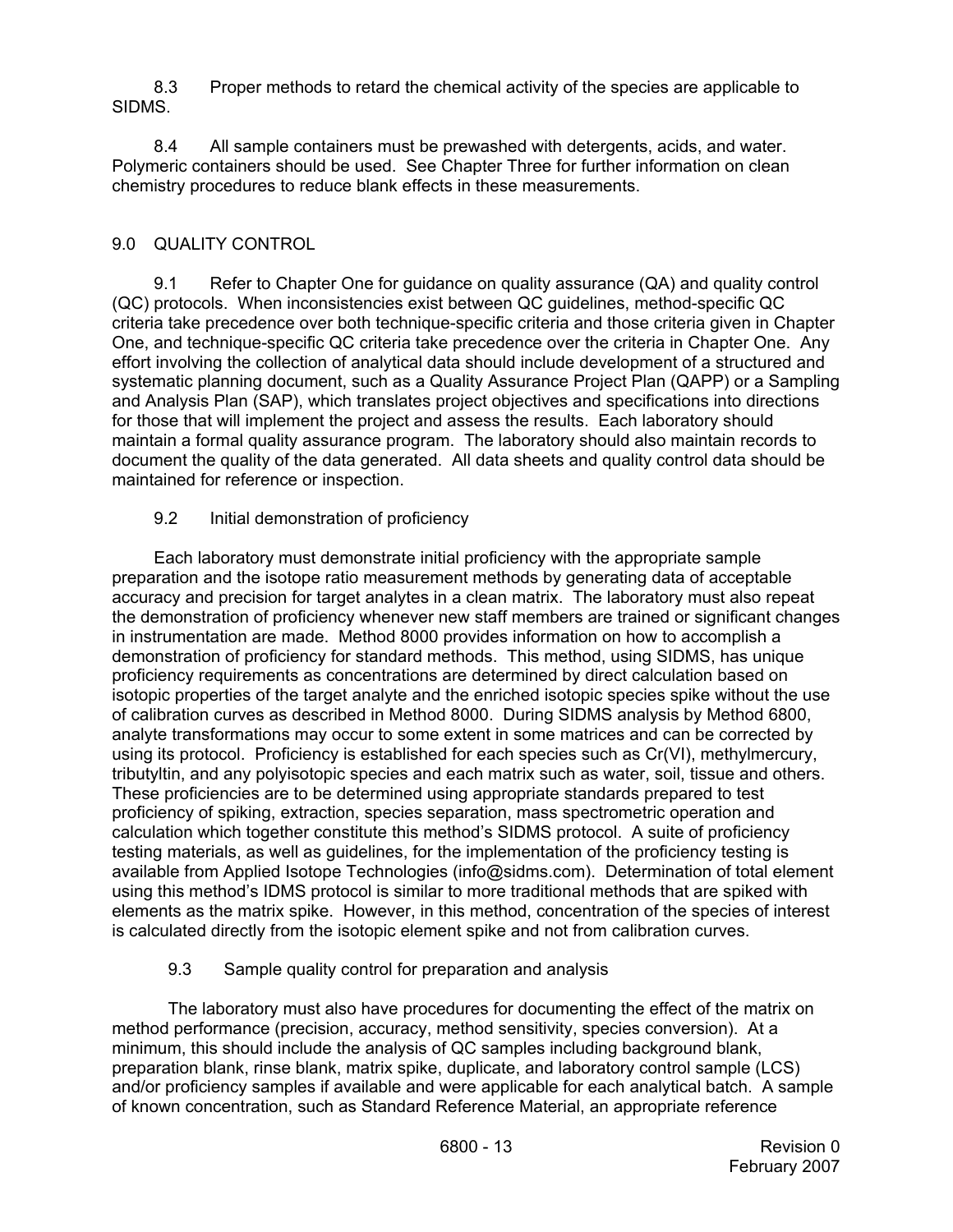material or a suitable set of proficiency materials can be used as LCS. Any blank, matrix spike samples, and replicate samples should be subjected to the same analytical procedures (Sec. 11.0) as those used on actual samples.

9.3.1 Duplicate samples should be processed on a routine basis. A duplicate sample is a sample processed through the entire sample preparation and analytical procedure. A duplicate sample should be processed with each analytical batch or every 20 samples, whichever is the greater number. A duplicate sample should be prepared for each matrix type (i.e., soil, sludge, water, tissue, etc.). If statistical compilations are desired, a sufficient number of duplicate samples should be analyzed to produce the desired statistical results.

9.3.2 Spiked samples and/or standard reference materials and/or reference materials or proficiency materials (if available) should be included with each group of samples processed or every 20 samples, whichever is the greater number. A spiked sample should also be included whenever a new sample matrix is being analyzed and proficiency should be established for each sample matrix. For SIDMS, because the species may degrade or convert to other species when they are spiked into samples, low recovery may be observed. Thus, the low recovery does not immediately invalidate this method. For example, if Cr(III) is spiked into a basic solution, due to the hydrolysis of Cr(III) and the limited solubility of chromium hydroxide, low recovery of Cr(III) may be obtained. Low recovery may indicate an unfavorable matrix for preserving the corresponding species (Ref. 4). The conversion of one species to another should be calculated and recorded with the final corrected concentration. If equilibration is reached prior to species-loss, an isotopic ratio may still be measurable and will result in an acceptable species measurement. In most cases, conversion can be quantified and corrected. If a sample, isotopic spike of one species is completely converted into another species, then the matrix and/or the sample preparation procedure may be responsible for species conversion. This will indicate that this specific matrix can support the stability of only select species. The results of concentration and conversion should be recorded as an acceptable set of data. Species concentration and species conversion should be measured and recorded in the laboratory report. Speciation under this method is a relatively new field and additional equations and other QC, proficiency support, and reference materials are updated through Ref. 27.

9.3.3 Blank samples should be prepared using the same reagents and quantities used in sample preparation, placed in vessels of the same type, and processed with the samples. Also see Sec. 7.5 for more information regarding blank samples.

# 10.0 CALIBRATION AND STANDARDIZATION

## 10.1 IDMS calibration

10.1.1 Follow the appropriate sections in Method 6020 to set up and tune the ICP-MS. The determination is performed in direct aspiration mode. The following procedure is illustrated with the measurement of  ${}^{50}$ Cr/ ${}^{52}$ Cr and  ${}^{53}$ Cr/ ${}^{52}$ Cr isotope ratios.

10.1.2 Determine the dead time (Sec. 4.3.2). Solutions prepared from reference material SRM 979 ( $Cr(NO<sub>3</sub>)<sub>3</sub>$  $\bullet$ 9H<sub>2</sub>O) are used in this determination. A range of solutions of different concentrations should be prepared, but do not need to be accurately known. Masses 50, 52 and 53, as well as masses which could affect data quality, should be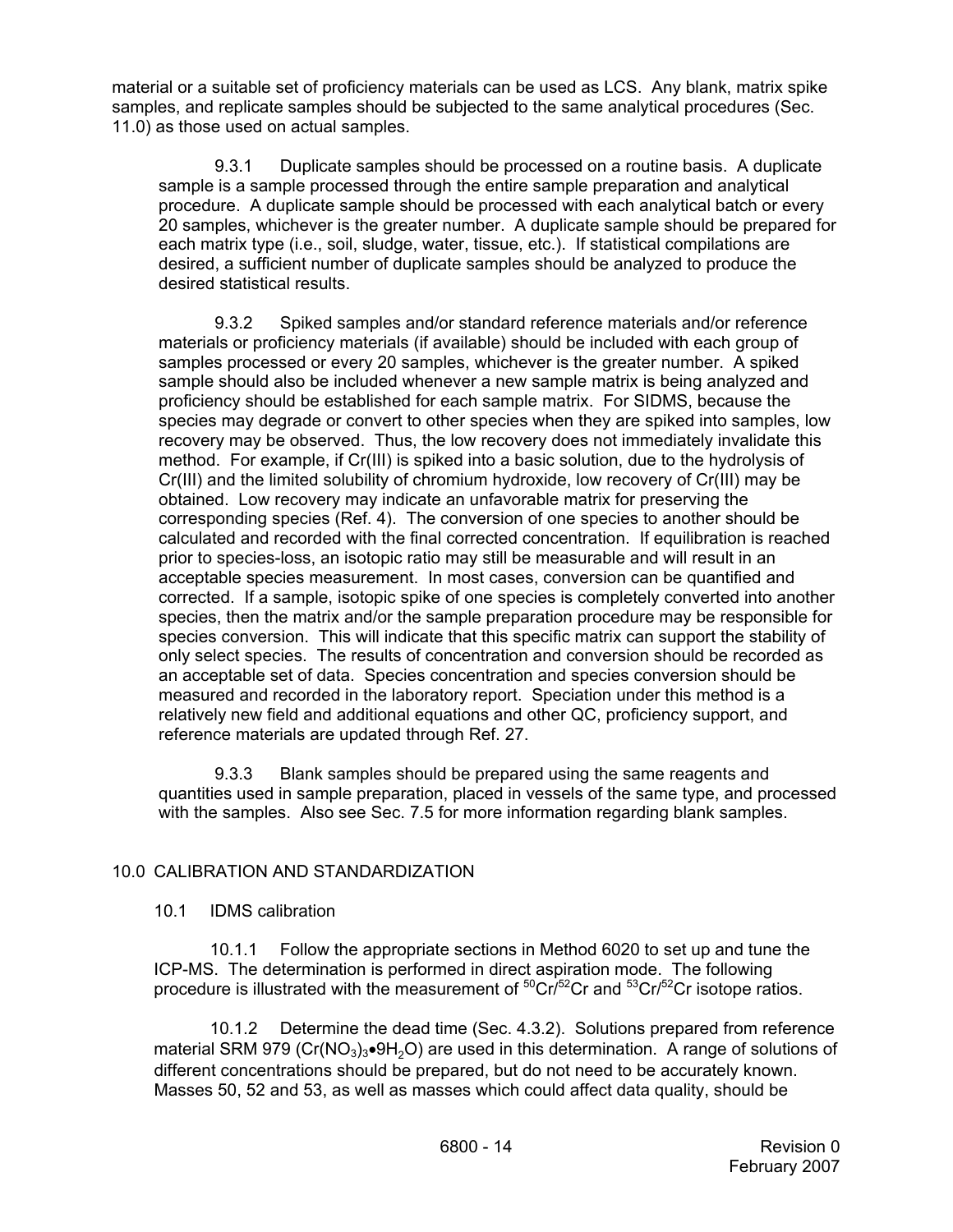monitored. The raw count rates for each solution are measured and integrated. Assume a dead time and use the equation described in Sec. 4.3.2 to correct the integrated counts. The dead-time-corrected counts are then used for calculating the isotope ratios after background subtraction. By trial and error, the dead time is determined to bring the isotope ratios obtained from solutions of different concentrations to a constant (the relative standard deviation of the isotope ratios reaches the minimum). The isotope ratios obtained from high counts may be excluded as gain loss may occur.

- NOTE: The concentration range of the solutions may be adjusted depending on the sensitivity and dynamic range of the instrument.
- NOTE: For direct aspiration mode, the dead time correction can be done either before or after the integration of the raw data. However, it is simpler to do the dead time correction after the integration.

10.1.3 Determine the mass bias factor (Sec. 4.3.3). The mean of isotope ratios obtained in Sec. 10.1.2 is used for calculating the mass bias factor. The equation is provided in Sec. 4.3.3. The measurement of the mass bias factor must be done periodically between sample measurements. The interval between these measurements depends on the mass bias stability of the instrument. The relative difference between two consecutive mass bias factors should not exceed 1%.

## 10.2 SIDMS calibration

10.2.1 Follow the appropriate sections in Method 6020 to set up and tune the ICP-MS. Follow Sec. 10.1.2 to measure the dead time. If the calibration of the isotopeenriched spikes is required, the mass bias factors for direct aspiration mode and the altered isotope ratios for the spiked standards are measured at this step. The measured isotope ratios obtained at this step are used in the calibration of total concentrations.

10.2.2 Determine the mass bias factor (Sec. 4.3.3). Connect the chromatography outlet to the nebulizer of the ICP-MS. Stabilize the entire system. Background blank and an isotopic abundance certified standard are used for the measurement of the mass bias factors for TRA mode. The raw data at each point are corrected for dead time using the equation described in Sec. 4.3.2 and then integrated by summing the data across each peak. The intervals between two consecutive injections must be long enough for the signal to return to baseline. The integrated counts are then used to calculate the isotope ratios with the equation shown in Sec. 4.3.2. Apply the equation in Sec. 4.3.3 to the calculation of the mass bias factors for each isotope pair by comparing the measured isotope ratios to the certified isotope ratios.

- NOTE: For the TRA mode, the dead time correction must be done at each data point before the data integration.
- NOTE: For other ionization and mass spectrometer types such as electrospray and/or MALDI and/or microwave induced plasma (MIP) ionization coupled to quadrupole, time-of-flight and/or ion-trap mass spectrometers, appropriate correction protocols for these mass spectrometers should be utilized.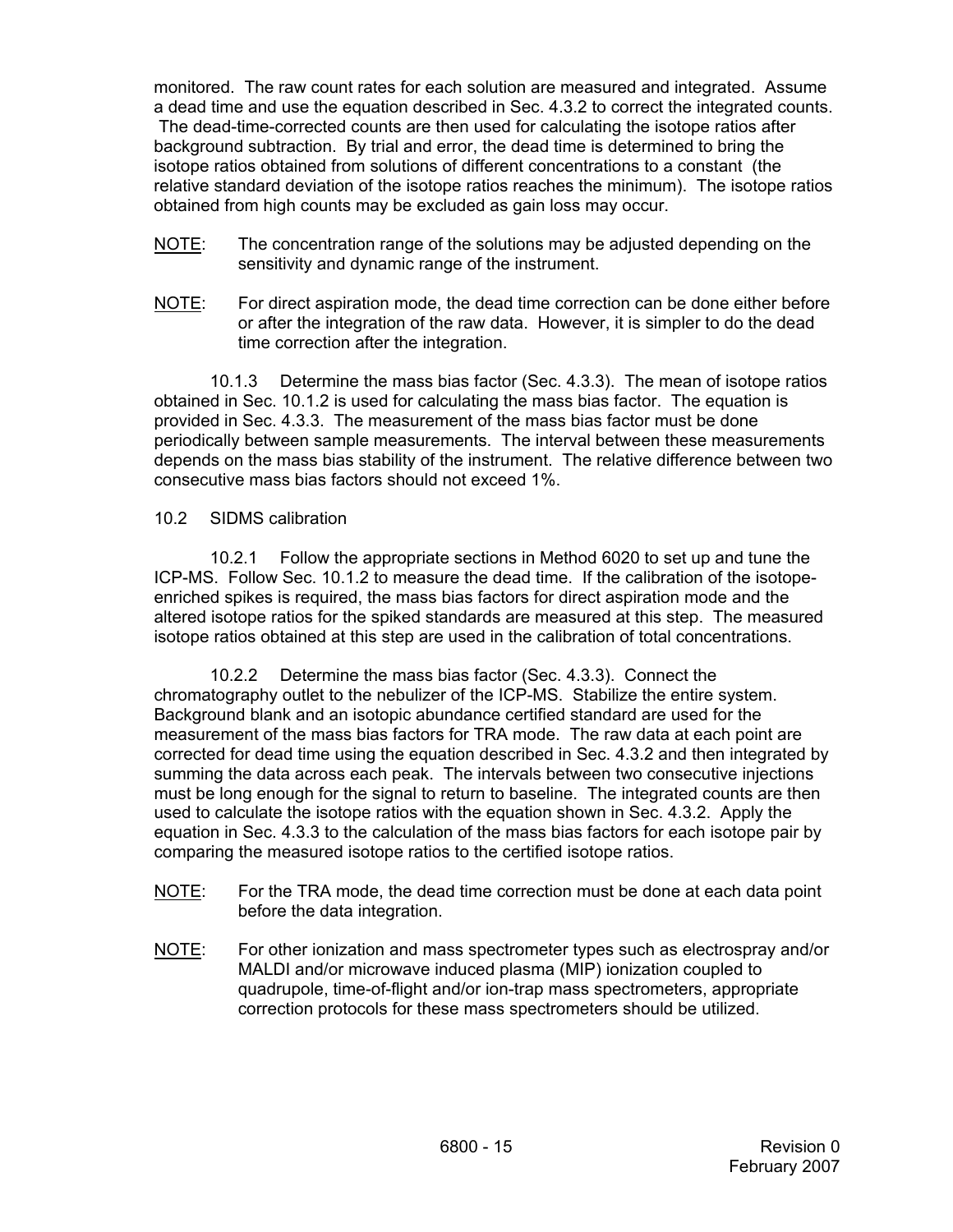## 11.1 IDMS

11.1.1 Closed-vessel microwave digestion is used as an example method to decompose, solubilize, equilibrate and stabilize the elements of interest. The following procedure is applicable to samples specified in Method 3052. Refer to Method 3052 for specification of the microwave apparatus.

11.1.2 Prepare the isotope-enriched spike and calibrate it with the inverse isotope dilution mass spectrometry procedure described in Secs. 7.3 and 7.4.1. Isotope enriched spikes are available as commercial products from Applied Isotope Technologies, Inc. (e-mail: info@sidms.com; http://www.sidms.com).

11.1.3 Weigh a representative sample to the nearest 0.001 g into an appropriate microwave digestion vessel equipped with a pressure relief mechanism. Spike the sample with the calibrated isotope-enriched spike. The concentration of the spike should be high enough so that only a small volume of the solution is used. At least three significant figures should be maintained for the mass of the spike.

- 11.1.4 Digest the sample according to the procedure described in Method 3052.
- NOTE: For filtered and acidified aqueous samples, digestion may not be required. Sample solutions can be directly analyzed with ICP-MS after spiking and equilibration.

11.1.5 Measurement of the isotope ratios can be carried out using ICP-MS or other appropriate mass spectrometers.

11.1.5.1 Determine the mass bias factor periodically as described in Sec. 10.1.3.

11.1.5.2 Measure the isotope ratio of each sample. Flush the system with the rinse blank. The ideal isotope ratio is 1:1. Isotope ratios must be within the range from 0.1:1 to 10:1, except for blanks and samples with extremely low concentrations. Samples may be respiked to achieve an isotope ratio close to 1:1. Samples must be diluted if too high of a count rate is observed to avoid gain loss of the detector.

NOTE: For elements such as lithium, lead, and uranium, the unspiked solution is used to measure the isotopic abundance of all the isotopes because the isotopic abundances of these elements are not invariant in nature.

## 11.2 SIDMS

11.2.1 SIDMS is currently applicable to the quantification of elemental species in various samples. Solid samples require isolation and separation to solubilize the elemental species before analysis. Procedures for such extraction of the species from different matrices must be specifically designed. Extraction procedures for tissue and hair and bacteria are found in references (Refs. 20 through 22 respectively). The following procedure is an illustration of the simultaneous determination of Cr(III) and Cr(VI) in water samples or soil or sediment extracts. Solids are extracted for Cr(VI) using Method 3060A.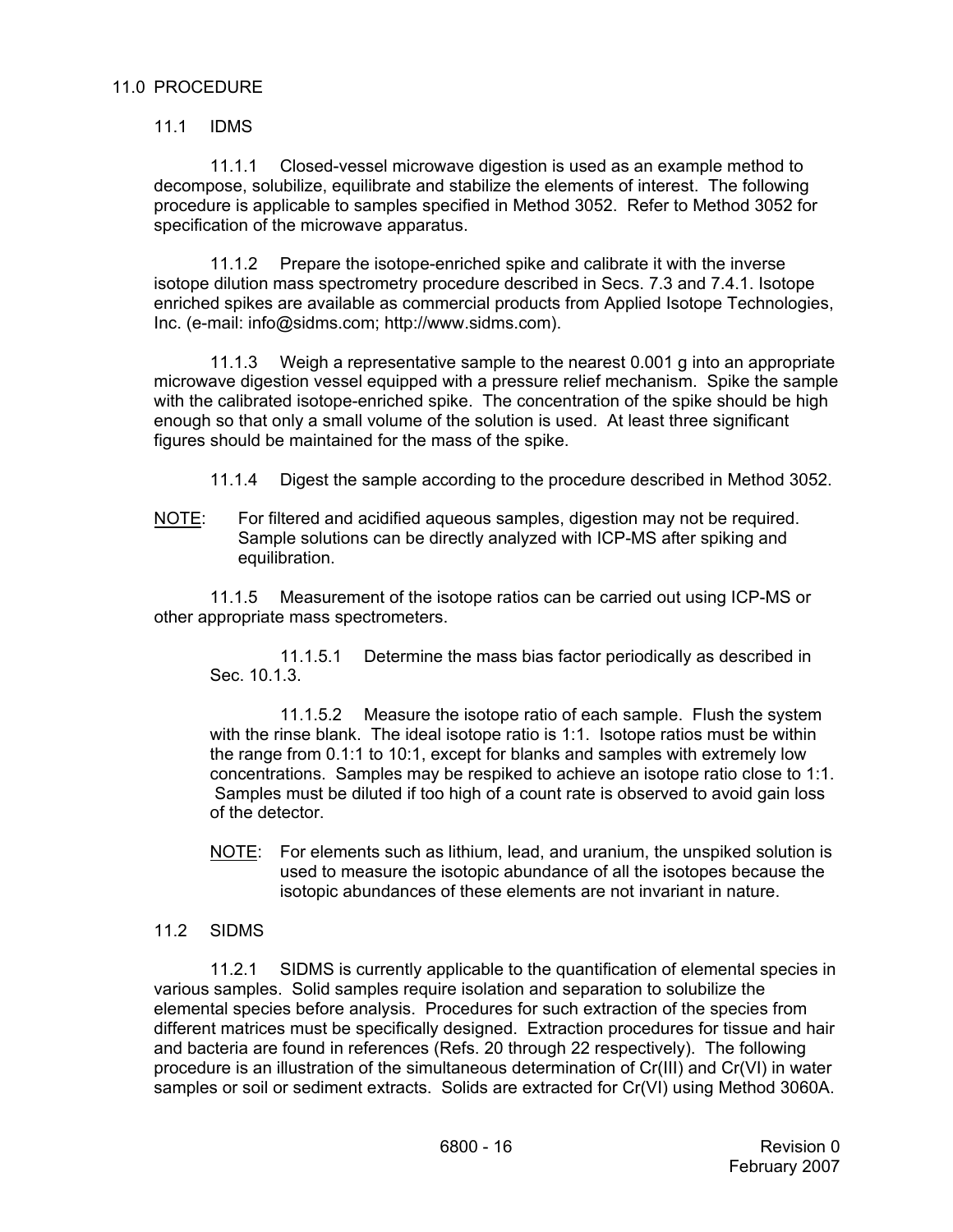11.2.2 Prepare the isotope-enriched spikes in species forms and calibrate them with inverse isotope dilution mass spectrometry described in Sec. 7.4. Isotope enriched spikes in species form are available as commercial products from Applied Isotope Technologies, Inc (e-mail: info@sidms.com; http://www.sidms.com).

11.2.3 Weigh a proper amount of water sample, solid or semi-solid sample, or extract to the nearest 0.0001 g into a polymeric container. Spike the sample with 10  $\mu$ g/g of  ${}^{53}$ Cr(VI) spike to a concentration so that the isotope ratio of  ${}^{53}$ Cr/ ${}^{52}$ Cr in Cr(VI) will be approximately 1:1. Spike the sample with  ${}^{50}Cr(H)$  spike to a concentration so that the isotope ratios of  ${}^{50}Cr/{}^{52}Cr$  in Cr(III) will also be approximately 1:1 and the species concentrations are suitable for measurement. Thoroughly mix the spike and the sample. The isotope ratios  ${}^{53}Cr/{}^{52}Cr$  for samples must be within the range of 0.1:1 to 10:1, except for blanks or samples with extremely low concentrations. Determined ratios outside these example ratios indicate sample that should be respiked and reanalyzed.

NOTE: If only the Cr(VI) is of interest, the sample can be single spiked with  ${}^{53}Cr(VI)$ instead of double-spiking with both  ${}^{50}Cr(HI)$  and  ${}^{53}Cr(VI)$ . However, this is based on the assumption that only unidirectional conversion, the reduction of Cr(VI) to Cr(III), can occur after spiking. This is usually true if the sample is acidified to a low pH after spiking, especially for matrices containing reducing agents.

11.2.4 Extract the species from the samples such as soils and sludges. Method 3060A can be used to extract Cr(VI) from soils and other samples and Method 3200 can be used to extract methylmercury from many sample types for example.

NOTE: For aqueous samples, extraction may not be required. Sample solutions can be directly analyzed with ICP-MS, ESI-TOF-MS and other appropriate ionization MS methods after spiking and equilibration. Extremely concentrated samples may also need to be adjusted in spike to sample ratio and may be pushed to a lighter spike ratio to conserve spike or sub-sampled.

11.2.5 If the solution is strongly basic, neutralize the sample with concentrated  $HNO<sub>3</sub>$  to avoid the hydrolysis of Cr(III).

11.2.6 Acidify the spiked samples to pH 1.7 to 2.0; under these conditions Cr is usually retained in the solutions (although there might be interconversion between Cr(III) and Cr(VI)). The spiked samples can be stored at  $\leq 6$  °C to retard the interconversion of the species. Other methods that can retard the transformation of the species are applicable as long as no interference with the isotope ratio measurement is introduced. For example, some soil extracts contain large concentrations of reducing agents that reduce Cr(VI) rapidly after acidification. To slow down the reduction, stoichiometric amounts of  $KMnO<sub>4</sub>$  can be added to the sample to compete with  $Cr(VI)$  in the oxidation of reducing matrices.

NOTE: Studies have shown that the lower the interconversion, the more precise the determination (Ref. 3). Thus, efforts should be made to prevent interconversion between the species.

11.2.7 The measurement of the isotope ratios in each species can be carried out using ICP-MS or other equivalent mass spectrometers following the separation of the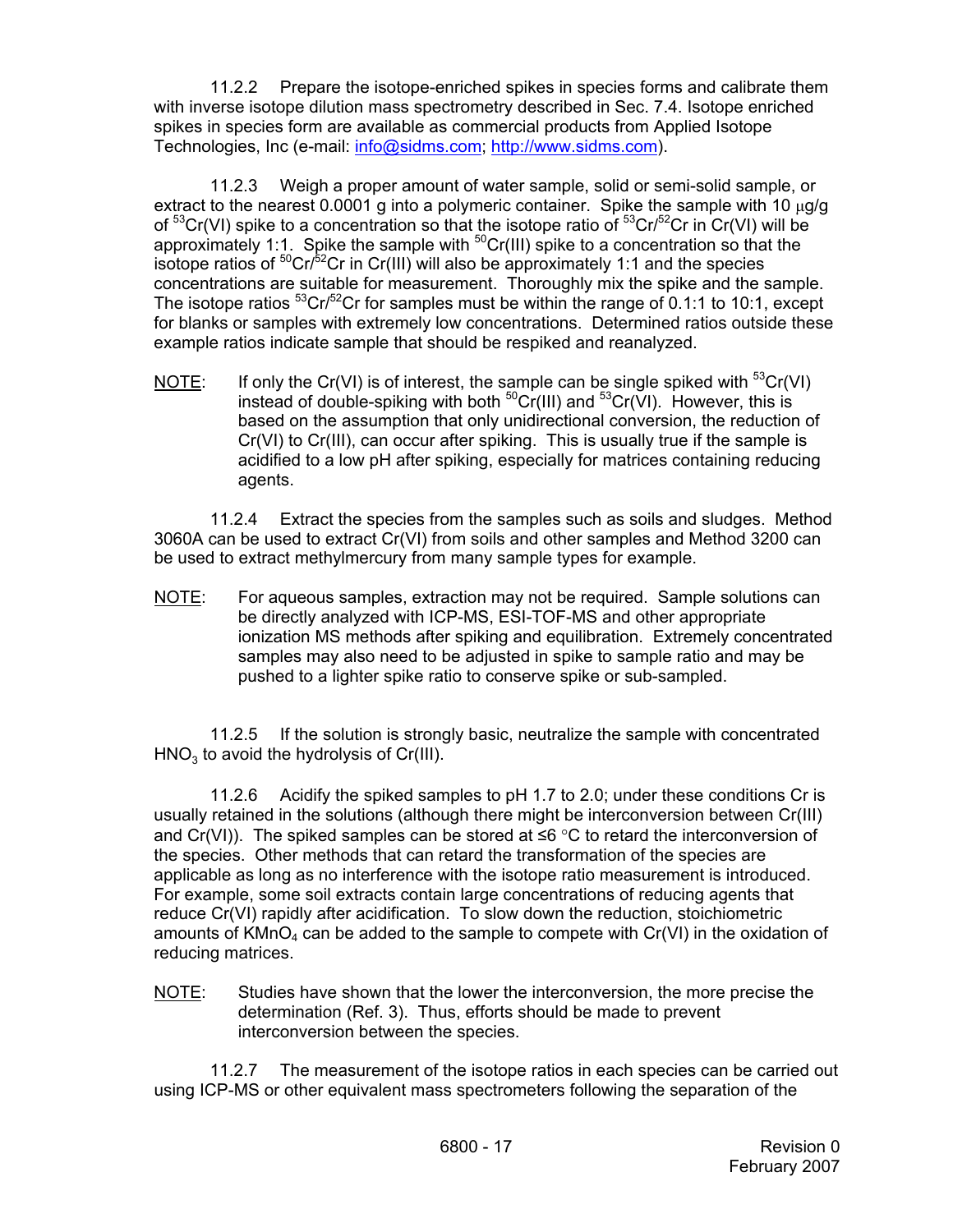species using chromatography or other separation methods. An ion-exchange chromatograph coupled with ICP-MS will be illustrated as an example in the measurement of  ${}^{50}$ Cr/ ${}^{52}$ Cr and  ${}^{53}$ Cr/ ${}^{52}$ Cr isotope ratios in both Cr(III) and Cr(VI) species in samples.

11.2.7.1 Determine the mass bias factors periodically as described in Sec. 10.2.2.

11.2.7.2 Measure the isotope ratios of each sample. Flush the system with the eluent until the signal returns to the baseline. The ideal isotope ratios for  $50Cr/52Cr$  in Cr(III) and  $53Cr/52Cr$  in Cr(VI) are 1:1. Ratios between 0.1:1 to 10:1 are also appropriate. Samples may be respiked to achieve an isotope ratio close to 1:1. Samples must be diluted if excessively high count rates are observed to avoid gain loss of the detector.

- NOTE: For elements such as lithium, lead, and uranium, the unspiked solution is used to measure the isotopic abundance of all the isotopes because the isotopic abundances are not invariant in nature.
- NOTE: For the simultaneous determination of three species with correction following the SIDMS protocol, a new equation and example are required. This example for three mercury species can be found in Ref. 24 along with a version of the equation developed for three species. Equations for two and three species are in this reference and in formats constructed to simplify these calculations for the user. New and determinative equations will be published in the literature and updated references will be made available through the SIDMS.com website (Ref. 27).

# 12.0 DATA ANALYSIS AND CALCULATIONS

12.1 IDMS calculations

The quantitative values must be reported in appropriate units, such as micrograms per liter (µg/L) for aqueous samples and milligrams per kilogram (mg/kg) for solid samples. If dilutions are performed, the appropriate corrections must be applied to the sample values.

12.1.1 Calculate the isotope ratios. Calculations should include appropriate interference corrections (see Sec. 4.3 for data integration, dead time correction, and mass bias correction).

12.1.2 The following equations are applied to the calculation of the concentration of the element,  $C_{Sample}(µq/q)$ , in the final sample solutions:

$$
C_{\text{Sample}} = C_X M_x
$$

$$
C_{\rm S} = C_{\rm Spike} / M_{\rm S}
$$

$$
C_{\rm X} = \frac{C_{\rm S}\,W_{\rm S}}{W_{\rm X}}\left(\frac{^{53}A_{\rm S}-R_{53/52}~^{52}A_{\rm S}}{R_{53/52}~^{52}A_{\rm X}-^{53}A_{\rm X}}\right)
$$

 6800 - 18 Revision 0 February 2007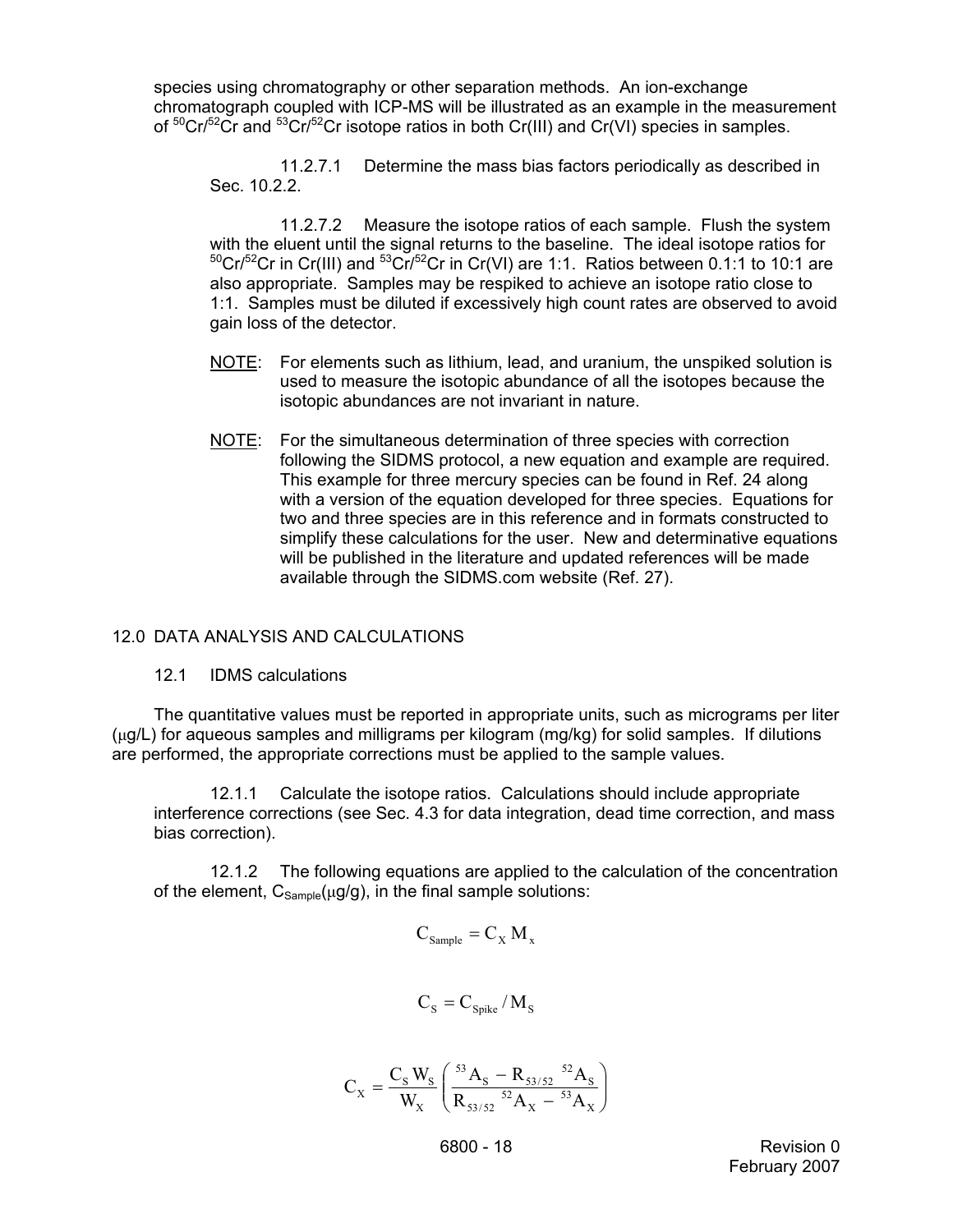where,  $C_S$  and  $C_X$  are the concentrations of the isotope-enriched spike and the sample in  $\mu$ mole/g, respectively. M<sub>S</sub> and M<sub>x</sub> are the average atomic weights of the isotope-enriched spike and the sample in g/mole, respectively.  $^{53}A_S$  and  $^{53}A_X$  are the atomic fractions of  $53<sup>53</sup>Cr$  for the isotope-enriched spike and sample, respectively.  $5<sup>2</sup>A<sub>S</sub>$  and  $5<sup>2</sup>A<sub>X</sub>$  are the atomic fractions of  ${}^{52}Cr$  for the isotope-enriched spike and sample, respectively.  $C_{spike}$  is the concentration of the isotope-enriched spike in  $\mu$ g/g. A general guideline for IDMS calculations can be found in the documents of Section 13.5.4.

NOTE: When isotope  ${}^{50}$ Cr is used, substitute 53 with 50 in the above equations.

12.1.3 If appropriate or required, calculate results for solids on a dry-weight basis as follows:

- (1) A separate determination of percent solids must be performed.
- (2) The concentrations determined in the digest are to be reported on the basis of the dry weight of the sample.

$$
Concentration (dry weight)(mg/kg) = \frac{C_{Sample}}{S}
$$

where,  $C_{Sample}$  = Concentration based on the wet sample ( $\mu$ g/g)

$$
S = \frac{\% \text{ Solids}}{100}
$$

#### 12.2 SIDMS calculations

The quantitative values must be reported in appropriate units, such as micrograms per liter (µg/L) for aqueous samples and milligrams per kilogram (mg/kg) for solid samples. If dilutions are performed, the appropriate corrections must be applied to the sample values.

12.2.1 Calculate the isotope ratios. Calculations should include appropriate interference corrections, dead time correction, and mass bias correction (Sec. 4.3).

12.2.2 The following equations are used to deconvolute the concentrations of the species at the time of spiking, as well as the conversion of the species after spiking:

$$
R_{50/52}^{III} = \frac{\left(50 \, \text{A}_{X} \, \text{C}_{X}^{III} \, \text{W}_{X} \; + \; 50 \, \text{A}_{S}^{III} \, \text{C}_{S}^{III} \, \text{W}_{S}^{III}\right)\left(1-\alpha\right) + \left(50 \, \text{A}_{X} \, \text{C}_{X}^{VI} \, \text{W}_{X} \; + \; 50 \, \text{A}_{S}^{VI} \, \text{C}_{S}^{VI} \, \text{W}_{S}^{VI}\right)\beta}{\left(52 \, \text{A}_{X} \, \text{C}_{X}^{III} \, \text{W}_{X} \; + \; 52 \, \text{A}_{S}^{III} \, \text{C}_{S}^{III} \, \text{W}_{S}^{III}\right)\left(1-\alpha\right) + \left(52 \, \text{A}_{X} \, \text{C}_{X}^{VI} \, \text{W}_{X} \; + \; 52 \, \text{A}_{S}^{VI} \, \text{C}_{S}^{VI} \, \text{W}_{S}^{VI}\right)\beta}
$$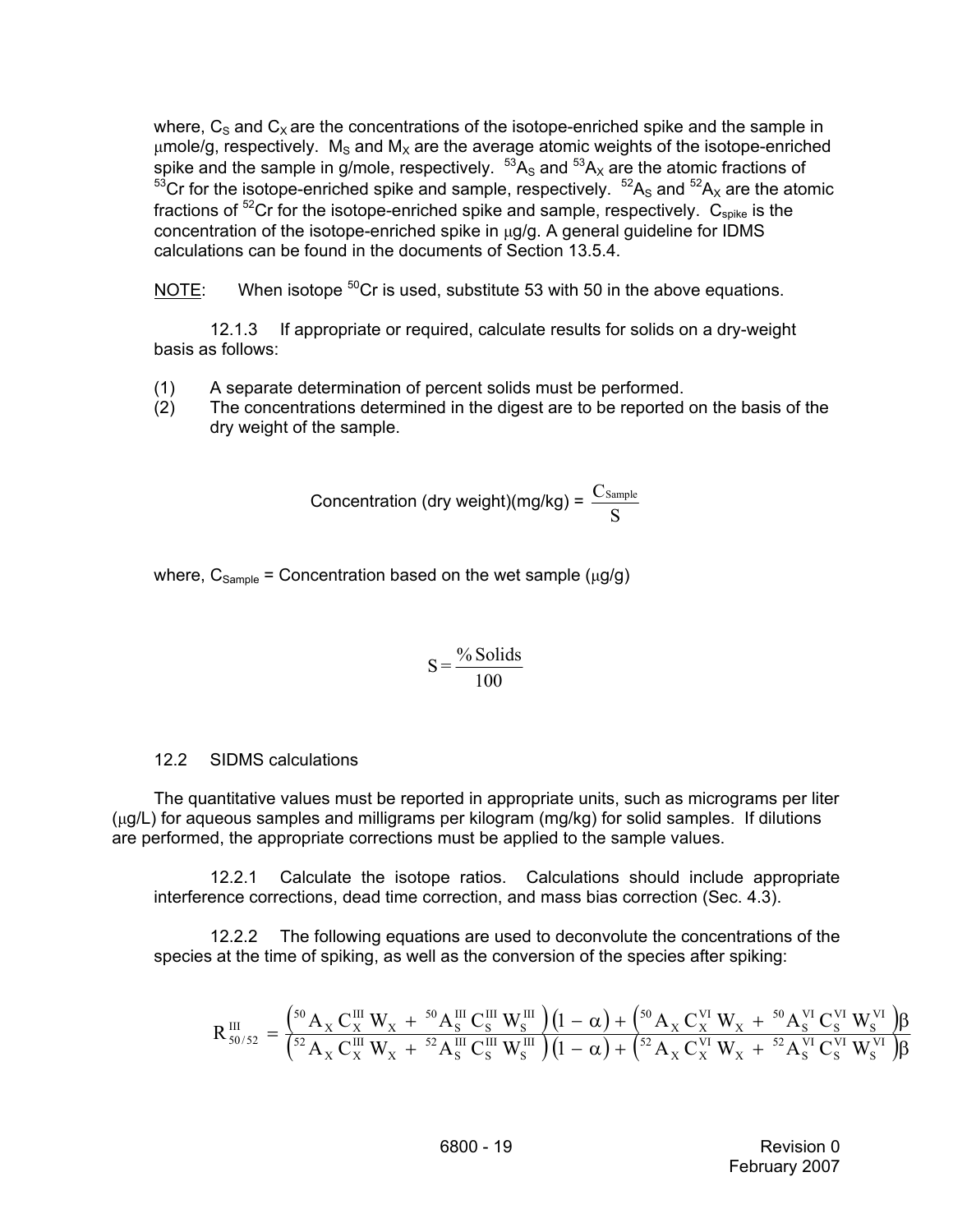$$
R_{53/52}^{III}=\frac{\left(^{53}A_X\,C_X^{III}\,W_X\,+\,^{53}A_S^{III}\,C_S^{III}\,W_S^{III}\right)\left(1-\alpha\right)+\left(^{53}A_X\,C_X^{VI}\,W_X\,+\,^{53}A_S^{VI}\,C_S^{VI}\,W_S^{VI}\right)\!\beta}{\left(^{52}A_X\,C_X^{III}\,W_X\,+\,^{52}A_S^{III}\,C_S^{III}\,W_S^{III}\right)\left(1-\alpha\right)+\left(^{52}A_X\,C_X^{VI}\,W_X\,+\,^{52}A_S^{VI}\,C_S^{VI}\,W_S^{VI}\right)\!\beta}
$$

$$
R_{50/52}^{VI} = \frac{\left(50 \, \text{A}_{X} \, \text{C}_{X}^{III} \, \text{W}_{X} + 50 \, \text{A}_{S}^{III} \, \text{C}_{S}^{III} \, \text{W}_{S}^{III}\right) \alpha + \left(50 \, \text{A}_{X} \, \text{C}_{X}^{VI} \, \text{W}_{X} + 50 \, \text{A}_{S}^{VI} \, \text{C}_{S}^{VI} \, \text{W}_{S}^{VI}\right)\left(1 - \beta\right)}{\left(52 \, \text{A}_{X} \, \text{C}_{X}^{III} \, \text{W}_{X} + 52 \, \text{A}_{S}^{III} \, \text{C}_{S}^{III} \, \text{W}_{S}^{III}\right) \alpha + \left(52 \, \text{A}_{X} \, \text{C}_{X}^{VI} \, \text{W}_{X} + 52 \, \text{A}_{S}^{VI} \, \text{C}_{S}^{VI} \, \text{W}_{S}^{VI}\right)\left(1 - \beta\right)}
$$

$$
R^{\rm VI}_{\rm 53/52}=\frac{\left(^{53}A_{\rm X}\,C^{\rm III}_{\rm X}\,W_{\rm X}\, +\, {^{53}A}_{\rm S}^{\rm III}\,C^{\rm III}_{\rm S}\,W^{\rm III}_{\rm S}\right)\alpha\, +\,\left(^{53}A_{\rm X}\,C^{\rm VI}_{\rm X}\,W_{\rm X}\, +\, {^{53}A}_{\rm S}^{\rm VI}\,C^{\rm VI}_{\rm S}\,W^{\rm VI}_{\rm S}\right)\!\!\!\!\!\left(1-\beta\right)}{\left(^{52}A_{\rm X}\,C^{\rm III}_{\rm X}\,W_{\rm X}\, +\, {^{52}A}_{\rm S}^{\rm III}\,C^{\rm III}_{\rm S}\,W^{\rm III}_{\rm S}\right)\alpha\, +\,\left(^{52}A_{\rm X}\,C^{\rm VI}_{\rm X}\,W_{\rm X}\, +\, {^{52}A}_{\rm S}^{\rm VI}\,C^{\rm VI}_{\rm S}\,W^{\rm VI}_{\rm S}\right)\!\!\!\!\!\left(1-\beta\right)}
$$

where,

- $R_{50/52}^{III}$ is the measured isotope ratio of  ${}^{50}Cr$  to  ${}^{52}Cr$  of Cr(III) in the spiked sample
- $50A<sub>X</sub>$  is the atomic fraction of  $50Cr$  in the sample (usually a constant in nature)
- $C_X^{III}$ is the concentration of Cr(III) in the sample ( $\mu$ mole/g, unknown)
- $W_x$  is the weight of the sample (g)
- $50A_S$ is the atomic fraction of  ${}^{50}Cr$  in the  ${}^{50}Cr(III)$  spike
- $C_S^{\text{III}}$ is the concentration of Cr(III) in the  ${}^{50}Cr(III)$  spike ( $\mu$ mole/g)
- $W_{\mathbf{S}}^{\text{III}}$ is the weight of the  ${}^{50}Cr(III)$  spike (g)
- $C_{\mathbf{y}}^{\vee l}$ is the concentration of Cr(VI) in the sample ( $\mu$ mole/g, unknown)
- $\alpha$  is the percentage of Cr(III) oxidized to Cr(VI) after spiking (unknown)
- β is the percentage of Cr(VI) reduced to Cr(III) after spiking (unknown)
- NOTE: The unit of the concentrations shown above is  $\mu$ mole/g. The conversion factor from µmole/g to µg/g is: M, where M is the average atomic weight of the element in  $\mu q/\mu$ mole (Sec. 7.4.1). The following equation can be used to convert the unit of the concentration. Be aware that samples with different isotopic abundance have different average atomic weights.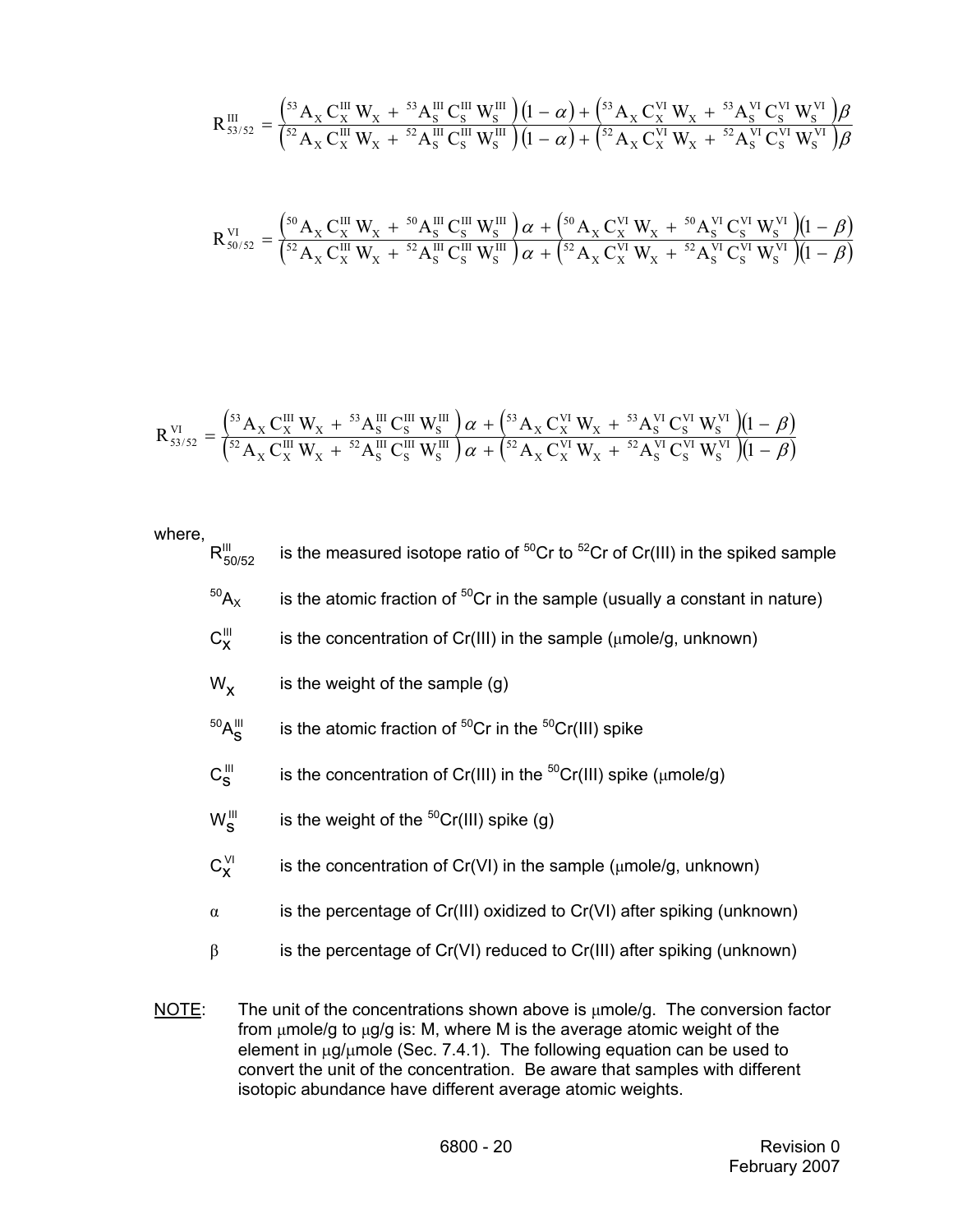Concentration ( $\mu$ mole/g) x M = Concentration ( $\mu$ g/g)

- NOTE: Although the species distribution of the isotopic spike is determined (Sec. 7.4), the above equations assume that each isotope-enriched spike is only in one species form to simplify the equations. This has been validated for  $50Cr(III)$  and  $53$ Cr(VI) spikes prepared using the procedures described in Sec. 7.3. For other speciation analysis, this assumption must be verified experimentally, or the distribution of the species in the isotope-enriched spikes must be taken into account.
- NOTE: For the quantification of the single-spiked samples, the following equations are used:

$$
C_{\text{Sample}}^{\text{VI}} = C_{\text{X}}^{\text{VI}} M_{\text{X}}
$$

$$
C_{\rm S}^{\rm VI}\,{=}\,C_{\rm Spike}^{\rm VI}/\,M_{\rm S}^{\rm VI}
$$

$$
C_x^{VI} = \frac{C_s^{VI} W_s}{W_x} \left( \frac{^{53} A_S^{VI} - R_{53/52}^{VI}}{R_{53/52}^{VI} - {^{52}} A_X^{VI}} \right)
$$

where  $\text{C}_\text{s}^\text{\tiny\rm VI}$  and  $\text{C}_\text{x}^\text{\tiny\rm VI}$  are the concentrations of the isotope-enriched spike and the sample in  $\mu$ mole/g, respectively. M $^{\vee\prime}_\mathrm{s}$  and M<sub>x</sub> are the average atomic weight of the isotope-enriched spike and the sample in g/mole, respectively.  ${}^{53}{\sf A}^{\lor|}_\mathbf{S}$  and  ${}^{53}{\sf A}_\times$  are the atomic fraction of  $^{53}$ Cr for the isotope-enriched spike and sample, respectively.  $^{52}A_S^{\vee l}$  and  $^{52}A_X$  are the atomic fractions of <sup>52</sup>Cr for the isotope-enriched spike and sample, respectively.  $\, {\sf C}_{\sf spike}^{\lor \mathsf{l}} \,$  is the concentration of the isotope-enriched spike in  $\mu$ g/g.

NOTE: When isotope  ${}^{50}$ Cr is used, substitute 53 with 50 in the above equations.

12.2.3 A computer program such as a spreadsheet can be developed to solve this set of second power, four variable equations. Solutions of the values for,  $C_X^{\text{III}}$ ,  $C_X^{\text{VI}}$ ,  $\alpha$ and β are required. The following mathematics is a way to solve the equations iteratively. To assist the analyst a spreadsheet file with these preprogrammed equations has been placed on the internet (Ref. 11). Additional discussion and alternate equations are also available.

To make the expression simpler, assume

$$
C_x^{III}\,W_x=N_x^{III},\,C_x^{VI}\,W_x=N_x^{VI},\,C_s^{III}\,W_s^{III}=N_s^{III},\,C_s^{VI}\,W_s^{VI}=N_s^{VI}
$$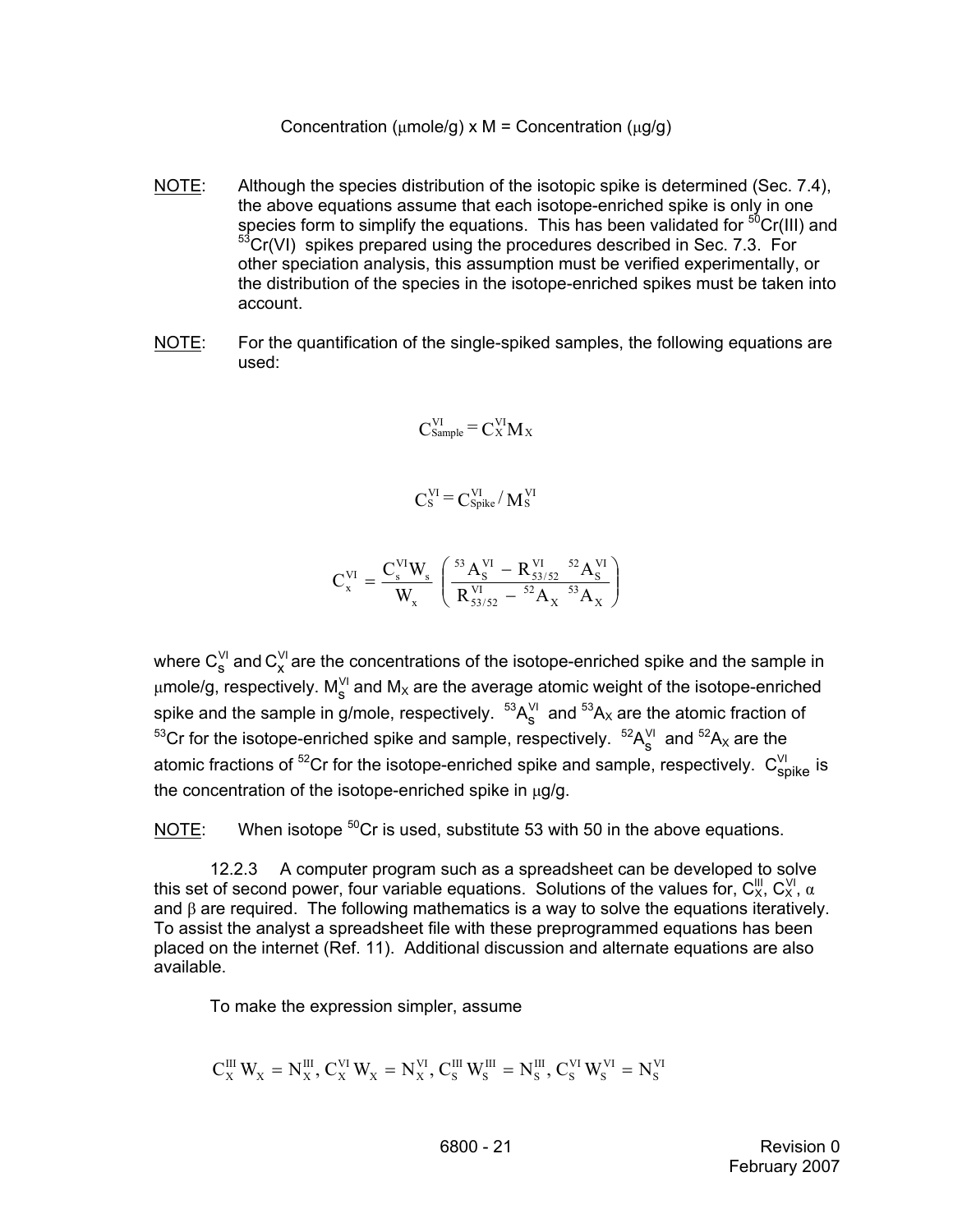At the beginning of the iteration, arbitrary values can be assigned to  $N^{\vee}_{\times}$  and  $\alpha$ . For example, both of them are assigned as 0s. Now we need to know the expression of  $N_X^{\text{III}}$ and β. After careful derivation, we can get the following equations:

$$
\begin{cases}\n(1-\alpha)\left(R_{50/52}^{\text{III}} \, {}^{52}\text{A}_{\text{X}} - {}^{50}\text{A}_{\text{X}}\right)N_{\text{X}}^{\text{III}} + \left[R_{50/52}^{\text{III}} \left({}^{52}\text{A}_{\text{X}} \, N_{\text{X}}^{\text{VI}} + {}^{52}\text{A}_{\text{S}}^{\text{VI}} \, N_{\text{S}}^{\text{VI}}\right) - \left({}^{50}\text{A}_{\text{X}} \, N_{\text{X}}^{\text{VI}} + {}^{50}\text{A}_{\text{S}}^{\text{VI}} \, N_{\text{S}}^{\text{VI}}\right)\right]\beta \\
= \left(-R_{50/52}^{\text{III}} \, {}^{52}\text{A}_{\text{S}}^{\text{II}} + {}^{50}\text{A}_{\text{S}}^{\text{III}}\right)N_{\text{S}}^{\text{III}}\left(1-\alpha\right) \\
(1-\alpha)\left(R_{53/52}^{\text{III}} \, {}^{52}\text{A}_{\text{X}} - {}^{53}\text{A}_{\text{X}}\right)N_{\text{X}}^{\text{III}} + \left[R_{53/52}^{\text{III}} \left({}^{52}\text{A}_{\text{X}} \, N_{\text{X}}^{\text{VI}} + {}^{52}\text{A}_{\text{S}}^{\text{VI}} \, N_{\text{S}}^{\text{VI}}\right) - \left({}^{53}\text{A}_{\text{X}} \, N_{\text{X}}^{\text{VI}} + {}^{53}\text{A}_{\text{S}}^{\text{VI}} \, N_{\text{S}}^{\text{VI}}\right)\right]\beta \\
= \left(-R_{53/52}^{\text{III}} \, {}^{52}\text{A}_{\text{S}}^{\text{III}} + {}^{53}\text{A}_{\text{S}}^{\text{III}}\right)N_{\text{S}}^{\text{III}}\left(1-\alpha\right)\n\end{cases}
$$

These equations can be rewritten as:

$$
\begin{cases}\n\mathbf{A}_1 \mathbf{N}_X^{\text{III}} + \mathbf{B}_1 \boldsymbol{\beta} = \mathbf{C}_1 \\
\mathbf{A}_2 \mathbf{N}_X^{\text{III}} + \mathbf{B}_2 \boldsymbol{\beta} = \mathbf{C}_2\n\end{cases}
$$

The solutions are:

$$
\beta = \frac{\begin{vmatrix} A_1 & C_1 \\ A_2 & C_2 \end{vmatrix}}{\begin{vmatrix} A_1 & B_1 \\ A_2 & B_2 \end{vmatrix}} \quad \text{and} \quad N_x^{\text{III}} = \frac{\begin{vmatrix} C_1 & B_1 \\ C_2 & B_2 \end{vmatrix}}{\begin{vmatrix} A_1 & B_1 \\ A_2 & B_2 \end{vmatrix}}
$$

Use these two values in the following equations to solve  $N_X^{\vee}$  and  $\alpha$ 

$$
\left\{\n\begin{array}{l}\n(1-\beta)\left(R_{50/52}^{VI}\right)^{52}A_{X}-^{50}A_{X}\right)N_{X}^{VI} + \left[R_{50/52}^{VI}\left({}^{52}A_{X}\,N_{X}^{III}+{}^{52}A_{S}^{III}\,N_{S}^{III}\right) - \left({}^{50}A_{X}\,N_{X}^{III}+{}^{50}A_{S}^{III}\,N_{S}^{III}\right)\right]\alpha \\
=(-R_{50/52}^{VI}\,{}^{52}A_{S}^{VI}+{}^{50}A_{S}^{VI}\,N_{S}^{VI}\left(1-\beta\right) \\
(1-\beta)\left(R_{50/52}^{VI}\,{}^{52}A_{X}-{}^{53}A_{X}\right)N_{X}^{VI} + \left[R_{53/52}^{VI}\left({}^{52}A_{X}\,N_{X}^{III}+{}^{52}A_{S}^{III}\,N_{S}^{III}\right) - \left({}^{53}A_{X}\,N_{X}^{III}+{}^{53}A_{S}^{III}\,N_{S}^{III}\right)\right]\alpha \\
=(-R_{53/52}^{VI}\,{}^{52}A_{S}^{VI}+{}^{53}A_{S}^{VI}\,N_{S}^{VI}\left(1-\beta\right)\n\end{array}\n\right.
$$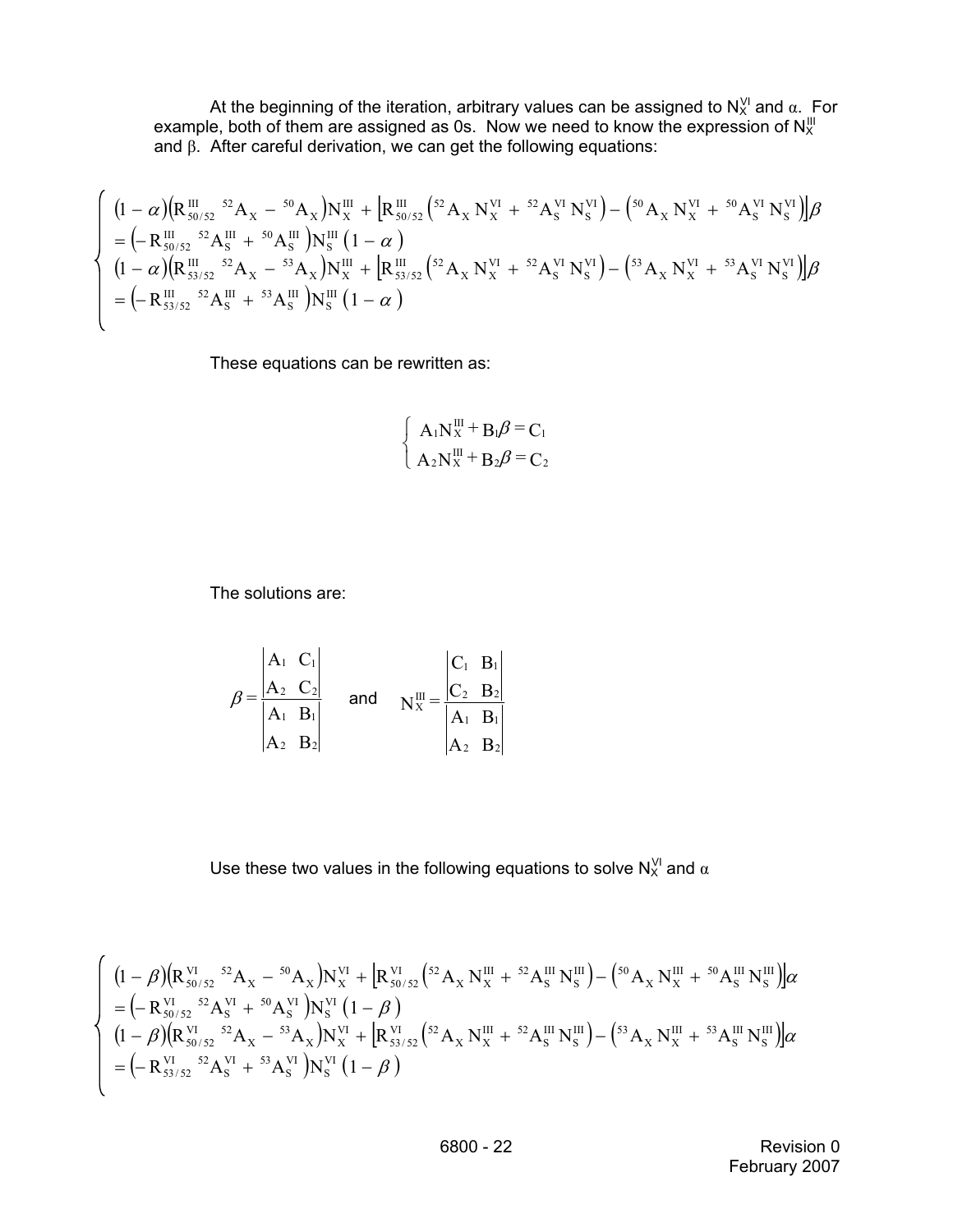Rewrite the equation as:

$$
\begin{cases}\nA_3N_X^{VI} + B_3\alpha = C_3 \\
A_4N_X^{VI} + B_4\alpha = C_4\n\end{cases}
$$

again:

$$
\alpha = \frac{\begin{vmatrix} A_3 & C_3 \ A_4 & C_4 \end{vmatrix}}{\begin{vmatrix} A_3 & B_3 \ A_4 & B_4 \end{vmatrix}} \quad \text{and} \quad N_X^{\text{VI}} = \frac{\begin{vmatrix} C_3 & B_3 \ C_4 & B_4 \end{vmatrix}}{\begin{vmatrix} A_3 & B_3 \ A_3 & B_3 \end{vmatrix}}
$$

Repeating the calculation, the variables  $N_X^{\text{III}}$  ,  $N_X^{\text{VI}}$  ,  $\alpha$  and  $\beta$  will converge to constant values, and these values are the solution of the equations.

12.2.4 If conversion is complete from one species to another, then the starting samples may be respiked with the isotope-enriched spikes and analyzed, with a particular attention to retard the conversion of the species, if possible. As long as the isotope ratio can be determined the SIDMS protocol will correct for the conversion even if extensive conversion has occurred. If 100% conversion occurs, this is the result of an active matrix. This indicates that the species converted is highly unstable in that matrix and under the extraction procedure chosen.

12.2.5 If appropriate or required, calculate results for solids on a dry-weight basis as described in Sec. 12.1.3.

12.3 Examples, calculation aids, and help documents for SIDMS are available as referenced in the web (Ref. 11).

12.4 Results must be reported in units commensurate with their intended use and all dilutions must be taken into account when computing final results.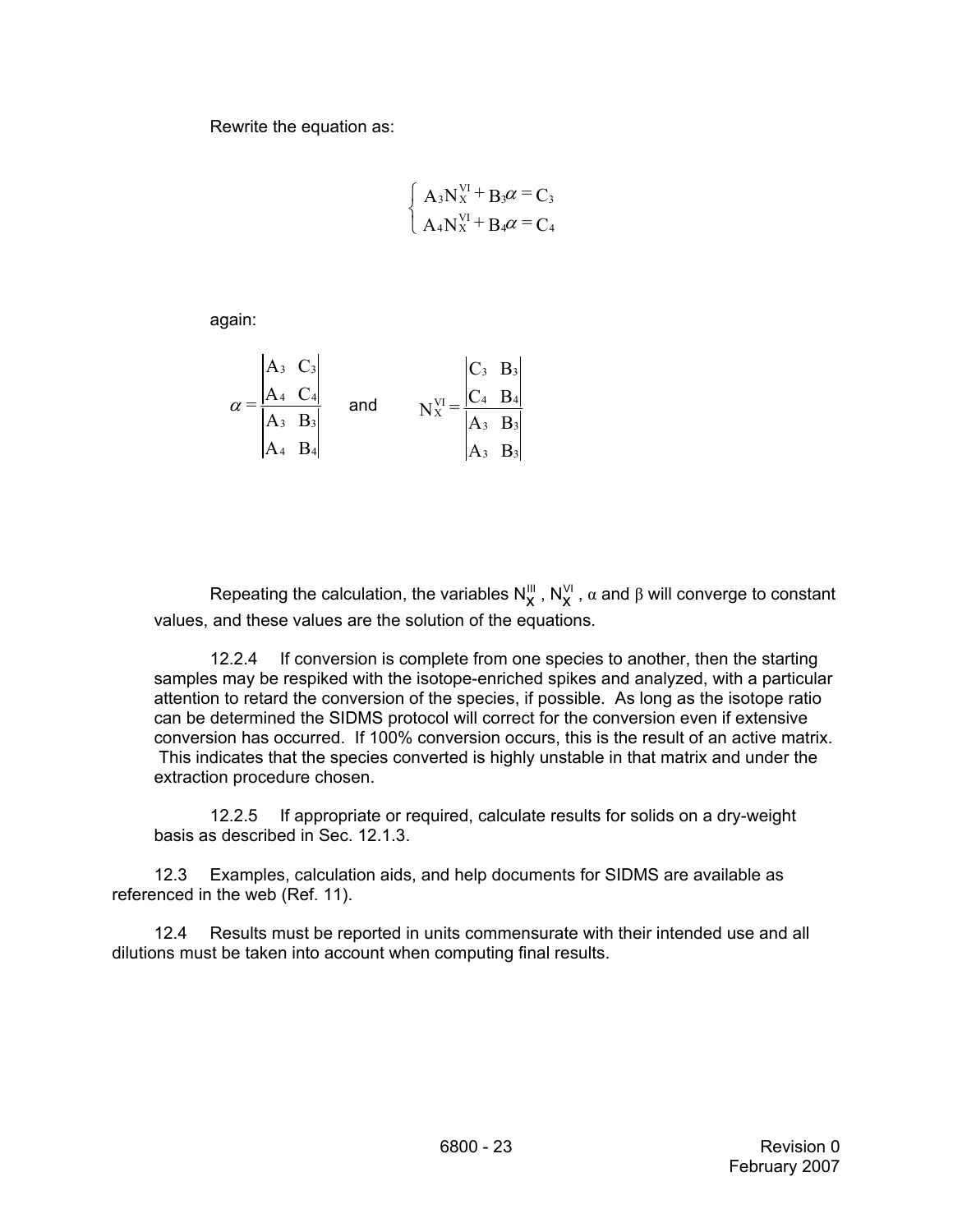## 13.0 METHOD PERFORMANCE

13.1 Performance data and related information are provided in SW-846 methods only as examples and guidance. The data do not represent required performance criteria for users of the methods. Instead, performance criteria should be developed on a project-specific basis, and the laboratory should establish in-house QC performance criteria for the application of this method. These performance data are not intended to be and must not be used as absolute QC acceptance criteria for purposes of laboratory accreditation.

13.2 Performance and use of IDMS as a definitive method in standard reference material certification has been well established in practice and in the literature. Review and discussion articles are referenced for performance criteria of this highly accurate method (Refs. 1, 9, and 10).

13.3 Accuracy, precision, and use of SIDMS/6800 in quantifying and correcting species interconversion are shown in Tables 1 through 11. Table 2(A) and Table 2(B) compare data against Method 7196 analysis for Cr(VI) in chromium ore process residues (COPR) and soil extracts. Table 1 demonstrates the ability of this method to correct for transformations of both Cr(VI) and Cr(III) in aqueous samples. Table 1 also displays the magnitude of errors that may be expected when using other methods unable to track and determine the conversion of these species. Table 2(A) indicates a sample type where double spikes were added into the same extract (spiked after extraction with Method 3060A) used for determination of Cr(VI) with Method 7196 and then analyzed with Method 6800. In this case, both the traditional 3060A/7196 methods and 3060A/6800 methods produced statistically similar data indicating that transformation had already occurred and confirmation between these two analytical methods was observed (Refs. 8 and 12). Whereas Table 2(B) indicates a situation where one set of samples were extracted with Method 3060A and analyzed with Method 7196 and another set of sub-samples of the same samples were double spiked before extraction with Method 3060A and then analyzed with Method 6800. In this case, statistically significant different results were obtained from both the traditional 3060A/7196 and 3060A/6800 methods (Refs. 3 and 12). Method 6800 provided the ability to correct for the transformation of Cr(III) to Cr(VI) using the mathematical protocol described in Sec.12.2.3. This is also an example of how Method 6800 can be used as a diagnostic tool to isolate the origin of species-shifts in sample handling, and in analytical preparation steps of methods.

The SIDMS analysis technique, applied to difficult environmental sample matrices, demonstrates the advantages of having the capability to identify and understand the transformations and method perturbations of dynamic species (Refs. 13 and14). The study described in Table 3 demonstrates how Method 6800 can be used to field-spike reactive samples that would have degraded by the time they reached the analytical laboratory. Table 3 analytically evaluates and validates the field application of a chemical spiking at the sampling site and permits evaluation of the process involving ferrous iron and chromate in the treatment or remediation of hexavalent chromium runoff by using another waste by-product, acid mine drainage (AMD) (Ref. 14). Figure 6 demonstrates the analysis of the isolated flyash runoff and the waste stream mixed with the second waste stream of AMD. These data in Table 3 and Figure 6 as cited in the literature (Ref. 14) demonstrate the accuracy and precision of both a stable and a less stable sets of samples.

Tables 4(A) and 4(B) demonstrate how Method 6800 can be used as a diagnostic tool to observe whether chromium species transformation occurs during or after extraction steps. It is reported in the literature that there is a possibility of precipitation of Pb as  $PbCrO<sub>4</sub>$  during acidification. In order to determine if there is a bias introduced for Cr(VI) during acidification, the extracts were analyzed directly after acidification, without filtration and after filtration. From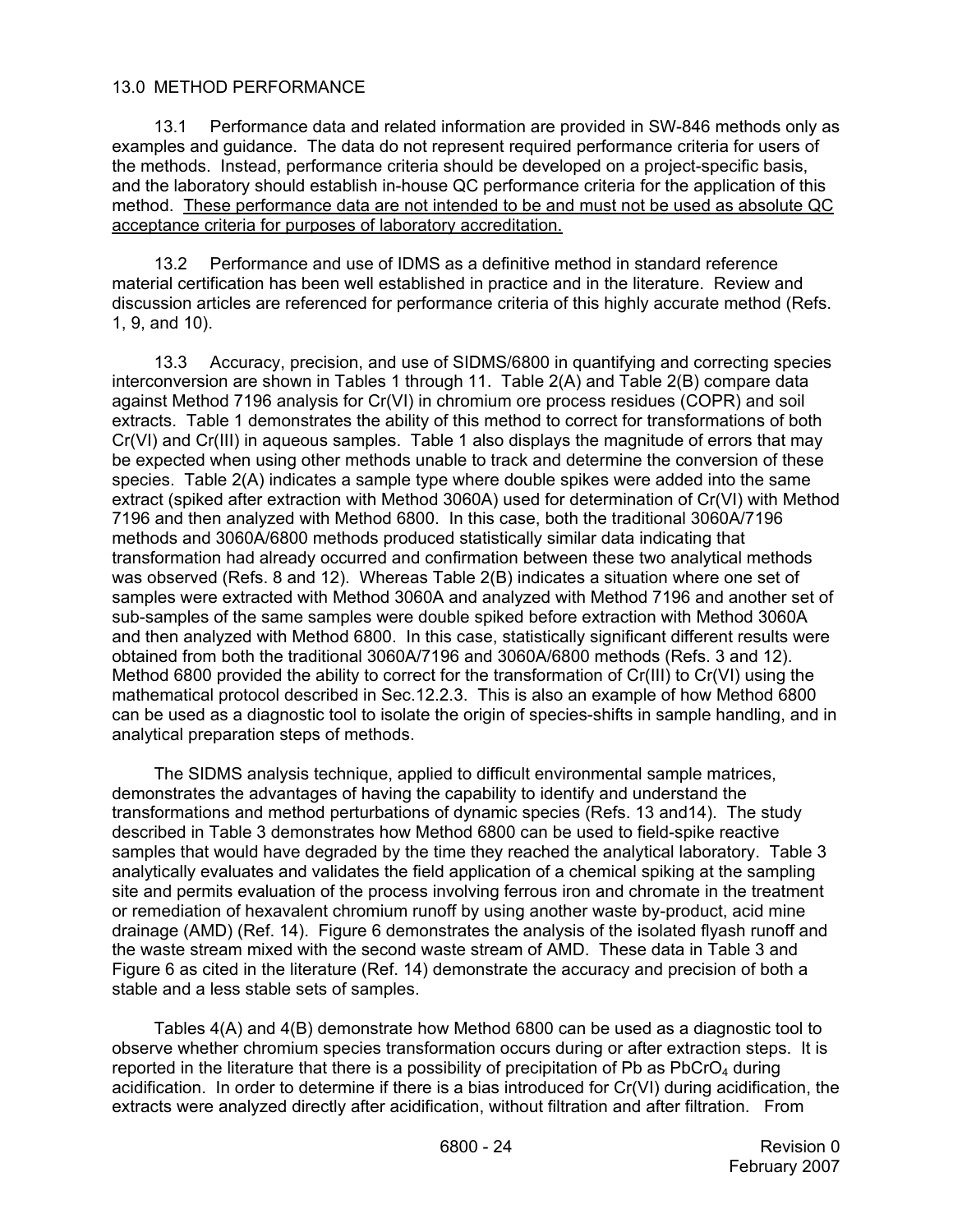Table 4(A), it is observed that the results obtained for the same extract aliquots after performing filtration completely agree with those obtained from direct analysis of unfiltered samples after neutralization (Ref. 13). In Method 6800, loss of some portion of an already equilibrated sample does not cause an error as the ratio does not depend on recovery of the analyte but only on the isotopic ratio (Refs. 13 and 18). Standard calibration is effected by the loss of analyte however the SIDMS is not effected by loss of analyte after isotopic species equilibration. From Table 4(B), after extraction it is observed that the determination of Cr(VI) is the same for three different instrumental calibrations. In most cases, similar results were obtained by analyzing the same extract using external calibration, IDMS (single spike after extraction) or SIDMS (double spike after extraction). This is because the equilibration chemistry, including species transformation, has usually taken place during extraction of the sample. It can be observed from Table 4(A) and 4(B) that substantial transformation of Cr(III) to Cr(VI) can occur during extraction of the sample, and transformations generally occur nominally during post-extraction manipulation

Table 5 demonstrates the correction necessary in some soil samples where the sample matrix causes a bias in more traditional methods. These bias corrections demonstrate the ability of Method 6800 to identify and correct for the degradation and transformation of species during the measurement process. Traditional methods such as Methods 7196, 7196A and 7199 are not able to correct for Cr(VI) transformations which may increase or decrease during Method 3060A extraction. Transformations occurring in transportation, storage, extraction, and sample preparation that have changed the species are not accounted for and all errors add to create biases that are undetectable. Method 6800 corrects for transformations occurring during extraction and other targeted steps when the enriched isotopic spike(s) are added to include those step including in the field at collection.

The SIDMS approach in Method 6800 was applied in the simultaneous determination of chromium species in food supplement, in this case biological samples, by an independent laboratory (Ref. 22). The Institute of National Measurement Standards, National Research Council of Canada has independently validated Method 6800 on brewers' yeast where they found Cr(VI) converting to Cr(III) and Cr(III) converting to Cr(VI), and concluded that the SIDSM method enabled the accurate determination of both Cr(VI) and Cr(III) under these conditions. This work is summarized in Table 6 which was abstracted with permission from that author in Ref. 22. This study concluded that despite the presence of significant bidirectional transformation of species during sample preparation, an accurate simultaneous determination of both chromium species in yeast was made possible through the application of the SIDMS method (Table 6).

13.4 The SIDMS analysis technique has successfully been applied for the determination of other species. For example, methylmercury and inorganic mercury have been successfully determined in biological tissues, human tissue and other tissues, and soils. Table 7 demonstrates concentration measurements in soil samples (Refs. 15 and 16). Method 6800 has also been applied as a diagnostic tool to determine the concentration and to identify analytical biases caused by species transformations using the Microwave-Assisted Extraction methods such as Method 3200, used in mercury species extraction. The SIDMS protocol of Method 6800 provides the ability to measure the concentration of species and to evaluate if species transformations have occurred. In Table 7, the sample was spiked, both pre- and postextraction. One set of samples was double-spiked before extraction and another aliquot of the same sample was double-spiked after extraction. It was observed that this extraction method did not alter the species or permit them to transform in this matrix, using this extraction protocol. The deconvoluted concentrations for each species (Table 7) obtained from both sets of extractions overlap at the 95% CI and are statistically indistinguishable (Ref. 15).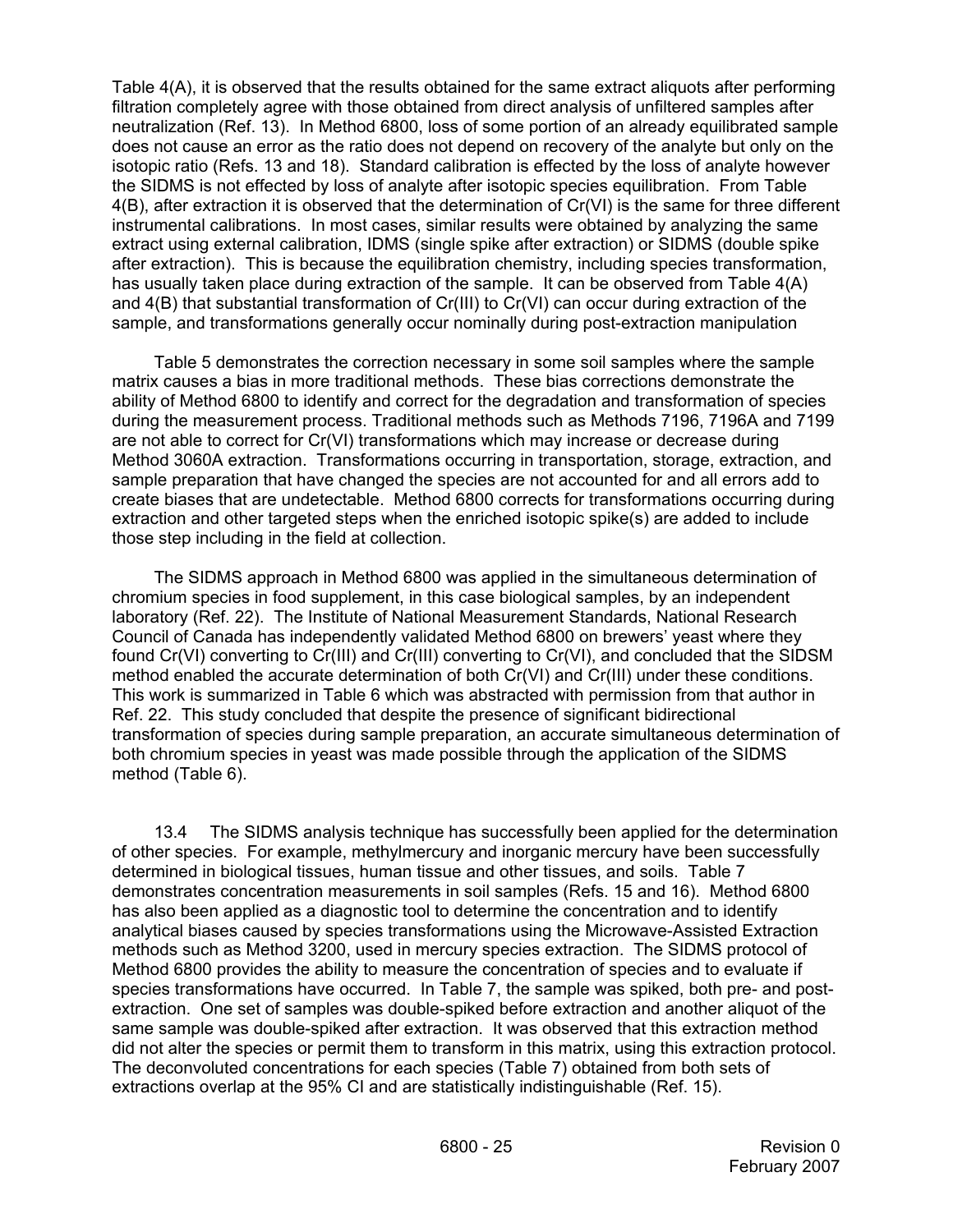In a separate study, the SIDMS protocol was used as a diagnostic tool for the evaluation of different mercury speciation methods published in the literature and in Method 3200 (Refs. 16 and 17). From this study, it was observed that two of the five literature methods were highly prone to form inorganic mercury from methylmercury during extraction. These two published methods converted approximately ~100% of the methylmercury to inorganic mercury, including the spiked isotope enriched methylmercury. In another literature method, as much as 45% of methylmercury was converted into inorganic mercury during extraction. Two methods, Method 3200 and one sonication-based method induced very little or no methylmercury to inorganic mercury conversion during extraction (Table 8) (Ref. 17). Method 6800 has also been used to validate other speciation method. For example, if used in conjunction with Method 3200, Method 6800 corrects for matrix-induced and method-induced transformations of species if they occur, thus permitting the evaluation of this and other speciation methods. Method 6800 also was used as a method of evaluating other methods of speciation analysis in the literature (Refs. 15, 17, 20 and 21).

The SIDMS protocol of Method 6800 along with Method 3200 was applied for the determination of mercury species in tissue samples (Ref. 20) (Table 9). After analyzing a fish tissue reference material (BCR-464) with a 20% precision, approximately 20% of the inorganic mercury was converted to methylmercury during analysis. Here, the creation of the species of interest from inorganic mercury would be undetected without the ability of Method 6800 to evaluate and correct for the species-conversions in these speciated measurements.

The SIDMS method was applied as a diagnostic tool to evaluate eight published literature methods for mercury speciation in human hair (IAEA-085) (Ref. 21). From this study, it is observed that most of the methods induced minor or no statistically significant species transformation from this human tissue matrix during extraction. However, two of the eight methods induced larger amounts of species transformation from methylmercury to inorganic mercury. One method transformed approximately 90% and the other transformed almost 20% of methylmercury to inorganic mercury during extraction (Table 10). Because an IAEA reference material was used in this study, the reference value was available for validation of all methods. The inorganic and methylmercury concentrations were obtained by method SIDMS/6800 as were the amount of inorganic mercury converted into methylmercury. The correction for interconvertion of methylmercury and inorganic mercury was also determined. The total mercury was determined mathematically by adding inorganic and methylmercury. Without correction for conversion, the correct concentration can not be assured.

 The SIDMS protocol can also be used successfully to determine the concentration of one or more analytes from samples where species conversion, or degradation and/or incomplete separation take place before or during analysis (Refs. 2, 3, 5 through 8 and 11 through 27). The determination of three simultaneous species requires additional equations and mathematical manipulation that has been developed and published. For mathematical solutions to three simultaneous species equations, tutorials and calculation aids you are referred to the references, referenced web sites and related publications cited (Refs. 24 and 27).

 The IDMS protocol can be used to determine simultaneously elemental concentrations for materials as totals elemental concentrations in conjunction with decomposition methods such as Method 3052. An example of such IDMS analysis is demonstrated for grounded and pulverized electronic components and circuit boards. The European environmental regulations referred to as RoHS, WEEE and REACH (Reduction of Hazardous Substances, Waste, Electrical and Electronic Equipment, Registration, Evaluation, Authorization and Restriction of Chemicals, respectively) require total and speciated analyses. Table 11 demonstrates total elemental analysis by IDMS in conjunction with 3052 microwave-enhanced total decomposition where the isotopes of Cd-112, Cr-50, Pb-206 and Hg-199 were added during Method 3052 decomposition.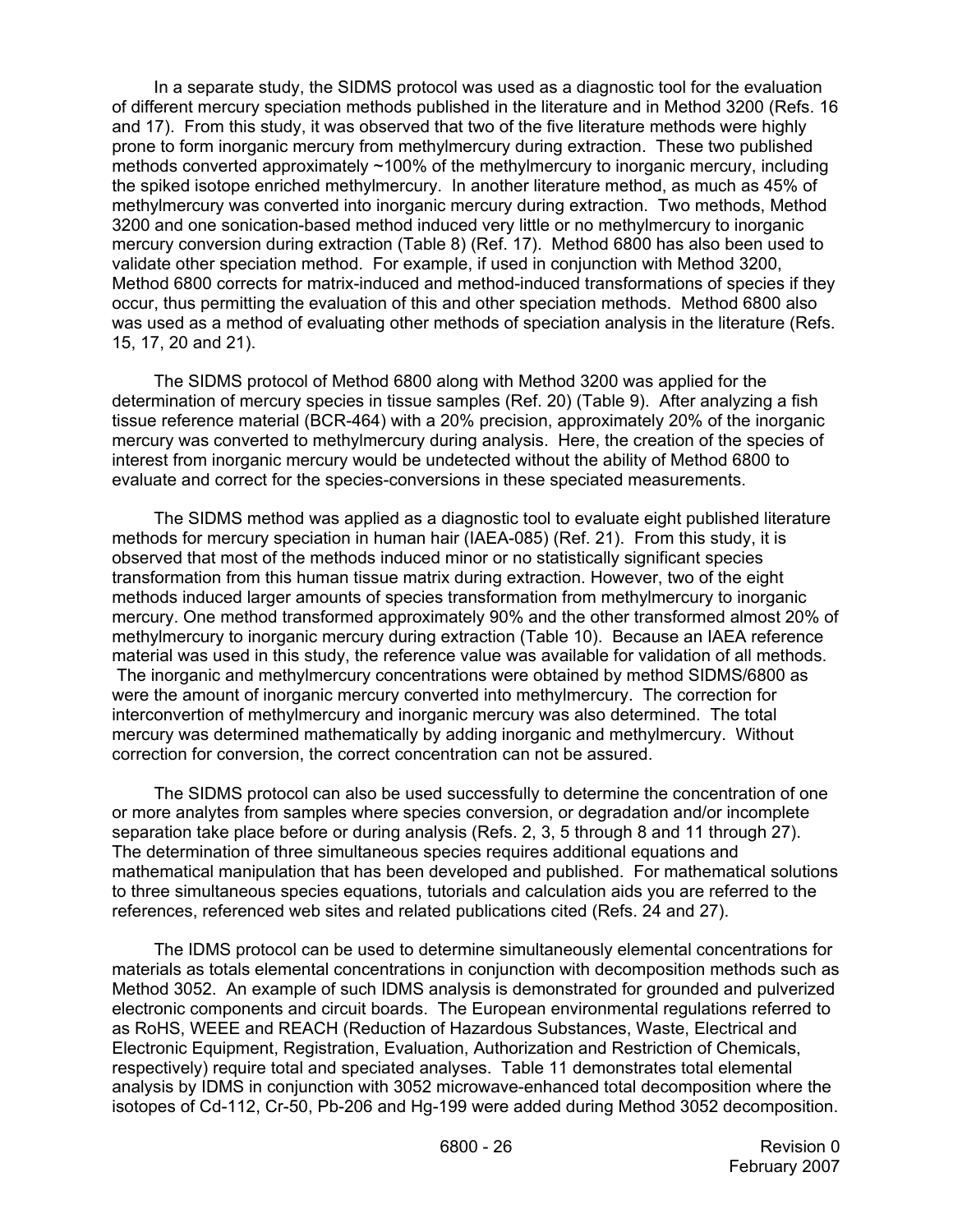IDMS analysis was accomplished on a commercial ICP-MS and total elemental content reported in Table 11 (Ref. 26). Chromium species can be accomplished as described in this method and demonstrated in Sec. 13.3 to complete the analysis requirements under the European RoHS regulations.

13.5 The following documents may provide additional guidance and insight on the isotope ratio measurement using ICP-MS:

13.5.1 K. E. Jarvis, A. L. Gray and R. S. Houk, *Handbook of Inductively Coupled Plasma Mass Spectrometry*; Blackie Academic & Professional: London, U.K. 1992, p-315.

13.5.2 G. P. Russ III, J. M. Bazan, *Spectrochim. Acta, Part B* 1987, 42B, 49- 62.

13.5.3 H. E. Taylor, *Inductively Coupled Plasma Mass Spectrometry: Practice and Techniques*, Academic Press: San Diego, CA, USA, 2001, p-48.

13.5.4 M. Sargent, R. Harte and C. Harrington, *Guidelines for Achieving High Accuracy in Isotope Dilution Mass Spectrometry*, The Royal Society of Chemistry: Cambridge, UK, 2002.

13.5.5 The web sites

http://www.epa.gov/epaoswer/hazwaste/test/new-meth.htm contains Method 6800 and www.sampleprep.duq.edu and www.sidms.com, contain SIDMS/Method 6800 analysis aids, tutorials and update information and applications (Ref. 27).

# 14.0 POLLUTION PREVENTION

14.1 Pollution prevention encompasses any technique that reduces or eliminates the quantity and/or toxicity of waste at the point of generation. Numerous opportunities for pollution prevention exist in laboratory operations. The EPA has established a preferred hierarchy of environmental management techniques that places pollution prevention as the management option of first choice. Whenever feasible, laboratory personnel should use pollution prevention techniques to address their waste generation. When wastes cannot be feasibly reduced at the source, the Agency recommends recycling as the next best option.

14.2 For information about pollution prevention that may be applicable to laboratories and research institutions consult *Less is Better: Laboratory Chemical Management for Waste Reduction* available from the American Chemical Society's Department of Government Relations and Science Policy, 1155 16th St., N.W. Washington, D.C. 20036, http://www.acs.org.

## 15.0 WASTE MANAGEMENT

The Environmental Protection Agency requires that laboratory waste management practices be conducted consistent with all applicable rules and regulations. The Agency urges laboratories to protect the air, water, and land by minimizing and controlling all releases from hoods and bench operations, complying with the letter and spirit of any sewer discharge permits and regulations, and by complying with all solid and hazardous waste regulations, particularly the hazardous waste identification rules and land disposal restrictions. For further information on waste management, consult *The Waste Management Manual for Laboratory Personnel*  available from the American Chemical Society at the address listed in Sec. 14.2.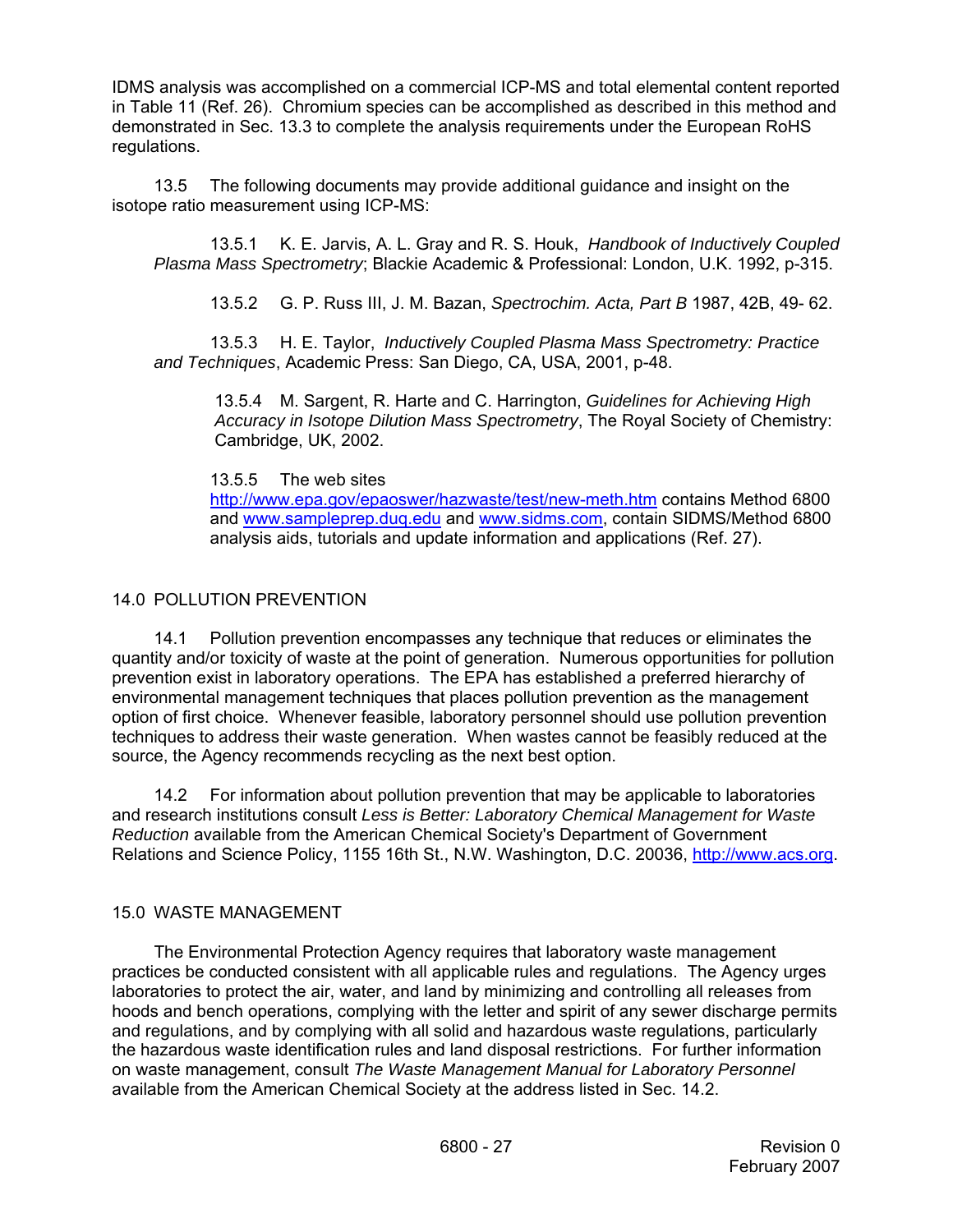### 16.0 REFERENCES

- 1. J. D. Fasset and P. J. Paulsen, "Isotope Dilution Mass Spectrometry," *Anal. Chem*. 1989, 61(10), 643A-649A.
- 2. H. M. Kingston, "Method of Speciated Isotope Dilution Mass Spectrometry," US Patent Number: 5,414,259, 1995.
- 3. D. Huo and H. M. Kingston, "Correction of Species Transformations in the Analysis of Cr(VI) in Solid Environmental Samples Using Speciated Isotope Dilution Mass Spectrometry," *Anal. Chem. 2000, 72(20), 5047-5054*.
- 4. B. R. James, J. C. Petura, R. J. Vitale and G. R. Mussoline, "Hexavalent Chromium Extraction from Soils: A Comparison of Five Methods," *Environ. Sci. Tech.* 1995, 29(9)**,**  2377-2381.
- 5. H. M. Kingston, D. Huo, Y. Lu and S. Chalk, "Accuracy in Species Analysis. Speciated Isotope Dilution Mass Spectrometry (SIDMS) Exemplified by the Evaluation of Chromium Species," *Spectrochim. Acta, Part B: Atomic Spectroscopy*, 1998, 53B(2), 299-309.
- 6. D. Huo, H. M. Kingston and B. Larget, "Application of Isotope Dilution in Elemental Speciation: Speciated Isotope Dilution Mass Spectrometry (SIDMS)," In: *Comprehensive Analytical Chemistry,* J. A. Caruso, K. L. Sutton and K. L. Ackley (eds.), Vol. 33 (Elemental Speciation: New Approaches for Trace Element Analysis), Elsevier, New York, USA, 2000, p-277-313.
- 7. H. M. Kingston, D. Huo, S. Chalk and P. Walter, "The Accurate Determination of Species by Speciated Isotope Dilution Mass Spectrometry: Exemplified by the Evaluation of Chromium (VI) in Soil," The Twelfth Annual Waste Testing & Quality Assurance Symposium; Washington, DC, July 23-26, 1996, 112-119.
- 8. D. Huo, Y. Lu and H. M. Kingston, "Determination and Correction of Analytical Biases and Study on Chemical Mechanisms in the Analysis of Cr(VI) in Soil Samples Using EPA Protocols," *Environ. Sci. Tech.*, 1998, 32(21), 3418-3423.
- 9. G. N. Bowers, Jr., J. D. Fassett and E. V. White, "IDMS and the National Reference System: Accuracy Transfer in Clinical Chemistry," *Anal. Chem.*, 1993, 65(12), 475 - 479.
- 10. L. J. Moore, H. M. Kingston and T. J. Murphy, "The Use of Isotope Dilution Mass Spectrometry for the Certification of Standard Reference Materials," *Environ. Intern.*, 1984, 10(2), 169-173.
- 11. H. M. 'Skip' Kingston, D. Huo, G. M. M. Rahman, and P. Walter, SamplePrep Web [Homepage of SamplePrep Web], Available: http://www.sampleprep.duq.edu/, referenced 2006.
- 12. D. Huo, "The Development of Methods in Speciated Isotope Dilution Mass Spectrometry (SIDMS) for Elemental Speciation of Chromium in Environmental Samples Using LC-ICP-MS," *Doctoral Dissertation*, Duquesne University, July 30, 1999.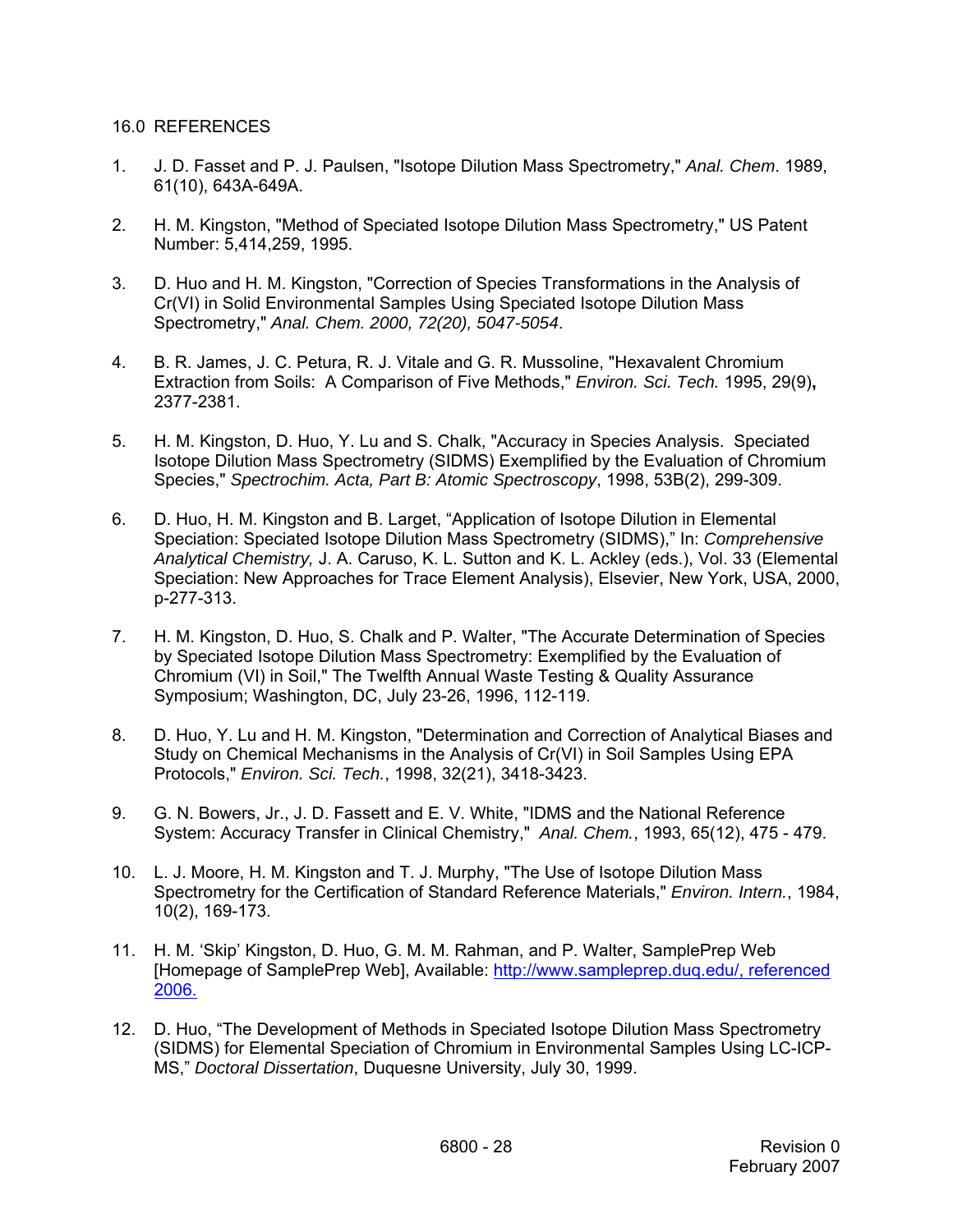- 13. G. M. M. Rahman, H. M. Skip Kingston, T. G. Towns, R. J. Vitale and K. R. Clay, "Determination of hexavalent chromium by using speciated isotope-dilution mass spectrometry after microwave speciated extraction of environmental and other solid materials," *Anal. Bioanal. Chem*., 2005, 382, 1111-1120.
- 14. H. M. "Skip" Kingston, R. Cain, D. Huo and G. M. M. Rahman, "Determination and evaluation of hexavalent chromium in power plant coal combustion by-products and costeffective environmental remediation solutions using acid mine drainage," *J. Environ. Monit.*, 2005, 7, 899-905.
- 15. G. M. M. Rahman and H. M. 'Skip' Kingston, "Development of a microwave-assisted extraction method and isotopic validation of mercury species in soils and sediments," *J. Anal. At. Spectrom.*, 2005, 20, 183-191.
- 16. G. M. M. Rahman, H. M. 'Skip' Kingston, John Kern, Sarah W. Hartwell, Ramond F. Anderson and Shen-yi Yang, "Inter-laboratory Validation of EPA Method 3200 for mercury species analysis using prepared soil reference materials," *J. Applied Organometallic Chem.*, 2005, 19, 301-307.
- 17. G. M. M. Rahman and H. M. 'Skip' Kingston, "Application of Speciated Isotope Dilution Mass Spectrometry to Evaluate Extraction Methods for Determining Mercury Speciation in Soils and Sediments," *Anal. Chem*., 2004, 76, 3548-3555.
- 18. H. M. Kingston, "Speciated isotope dilution mass spectrometry of reactive species and related methods," US Patent Number 6 790 673 B1, 2004 and *PCT Int. Appl*. January 28, 1999, Patent No. WO 9939198.
- 19. H. M. Skip Kingston, U.S. Patent Number 6,974,951 B1, "Automated In-Process Ratio Mass Spectrometry" Dec 13, 2005.
- 20. G. M. M. Rahman, T. Fahrenholz and H. M. Skip Kingston, Speciated Isotope Dilution Determination of Methyl Mercury in Fish Tissue (Manuscript in Preparation).
- 21. G. M. M. Rahman, T. Fahrenholz and H. M., Skip Kingston, "Application of Speciated Isotope Dilution Mass Spectrometry to Evaluate Different Literature Methods for Mercury Speciation in Human Hair (IAEA-085)". (Manuscript in Preparation).
- 22. Lu. Yang, E. Ciceri, Z. Mester and R. E. Sturgeon, "Application of Double Spike Isotope Dilution for the Accurate Determination of Cr(III), Cr(VI) and Total Cr in Yeast", *Anal. Bioanal. Chem*., 2006, (Published online on September 05, 2006, DOI: 10.1007 /s00216- 006-0756-z).
- 23. Skip Kingston, Robert McDonald, Ye Han, Jason Wang, June Wang, Michael West, Larry Stewart, Bob Ormond, and Rudy Mui, "Automated, On-Line, Trace Contamination and Chemical Species Analysis For the Semiconductor Industry," American Institute of Physics (AIP), Conference Proceedings, Proceedings form the 2003 Characterization and Metrology for ULSI Technology Conference, Volume 683, Melville, NY, 2003.
- 24. G. M. Mizanur Rahman, "Development, Research and Validation of Environmental Speciation Methods: Evaluation by Speciated Isotope Dilution Mass Spectrometry in Mercury and Chromium Speciation Analysis." Duquesne University, Pittsburgh, PA USA, 2004.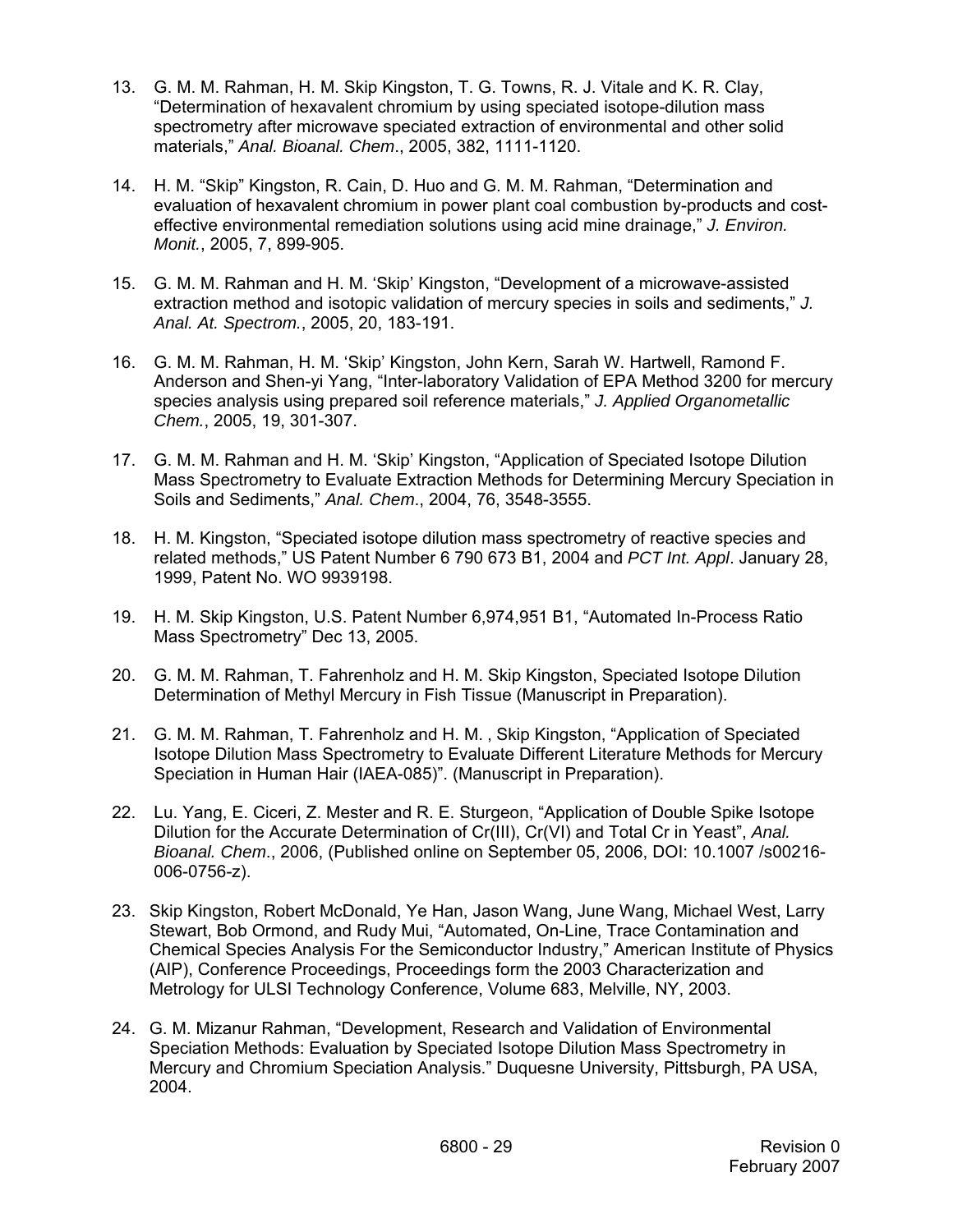- 25. Juris Meija, Lu Yang, Joseph A. Caruso, Zoltan Mester, "Calculations of Double Spike Isotope Dilution Results Revisited." J. Analytical Atomic Spectrometry, 2006 (Referenced on-line Aug. 2006),
- 26. Gonzalo Manchego, G. M. Mizanur Rahman, Frank Bath, H. M. Skip Kingston, "The Simultaneous Analysis of RoHS Analytes Cadmium, Chromium, Lead, Mercury, and Bromates with Chromium Species Using EPA Method 6800, (Manuscript in Preparation).
- 27. http://www.epa.gov/epaoswer/hazwaste/test/new-meth.htm and www.sampleprep.duq.edu and www.sidms.com.
- 17.0 TABLES, DIAGRAMS, FLOW CHARTS, AND VALIDATION DATA

The following pages contain the tables and figures referenced by this method. The pages also contain two flow diagrams (one each for IDMS and SIDMS). A glossary follows these materials.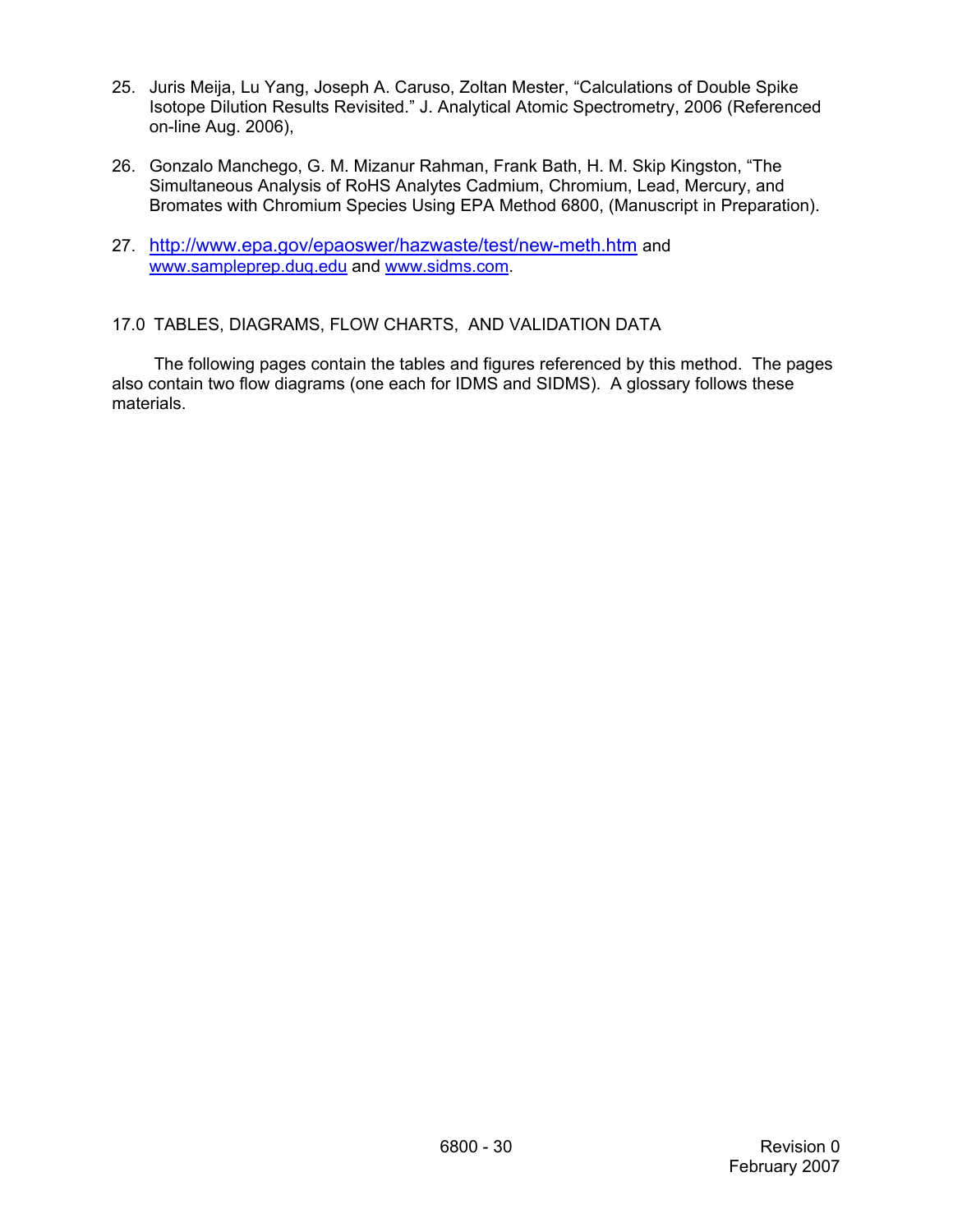# TABLE 1

|                |                       | Concentration<br>(ng/g) |                |                        | Conversion<br>(% )     |
|----------------|-----------------------|-------------------------|----------------|------------------------|------------------------|
| Aliquot        | Days after<br>spiking | Cr(III)                 | Cr(VI)         | $Cr(III)$ to<br>Cr(VI) | $Cr(VI)$ to<br>Cr(III) |
|                |                       | $69.8 \pm 0.3$          | $68.8 \pm 0.3$ | $4.87 \pm 0.22$        | $3.57 \pm 0.03$        |
| 1              | 4                     | $69.2 \pm 0.6$          | $69.4 \pm 0.3$ | $3.47 \pm 0.11$        | $11.9 \pm 0.5$         |
|                | 13                    | $70.5 \pm 0.9$          | $68.5 \pm 0.4$ | $2.80 \pm 0.13$        | $22.4 \pm 0.2$         |
|                | 1                     | $69.6 \pm 0.2$          | $68.8 \pm 0.4$ | $17.6 \pm 0.1$         | $2.95 \pm 0.02$        |
| $\overline{2}$ | 4                     | $69.3 \pm 0.7$          | $69.6 \pm 0.6$ | $14.6 \pm 1.3$         | $11.4 \pm 0.7$         |
|                | 13                    | $70.7 \pm 0.4$          | $68.8 \pm 0.3$ | $12.8 \pm 0.1$         | $22.1 \pm 0.3$         |
|                | 1                     | $69.8 \pm 0.6$          | $69.0 \pm 0.2$ | $23.8 \pm 0.3$         | $2.76 \pm 0.08$        |
| 3              | 4                     | $69.0 \pm 0.8$          | $69.6 \pm 0.3$ | $21.6 \pm 0.2$         | $10.2 \pm 0.1$         |
|                | 13                    | $70.4 \pm 0.5$          | $68.9 \pm 0.8$ | $17.6 \pm 0.3$         | $22.1 \pm 0.1$         |
| True           |                       | 69.67                   | 68.63          |                        |                        |

# ANALYSIS OF AN ARTIFICIALLY SYNTHESIZED WATER SAMPLE (Refs. 6 and 7)

mean  $\pm$  95% confidence interval

Aliquots 1, 2 and 3 were from the same isotopically-spiked synthesized sample. These aliquots were treated in different ways to permit different degrees of interconversion between Cr(III) and Cr(VI). Measurements were done on different days to check the stability of the species during storage. Despite the different degrees of interconversion, the deconvoluted concentrations for both Cr(III) and Cr(VI) were always corrected successfully within experimental error to the true concentrations.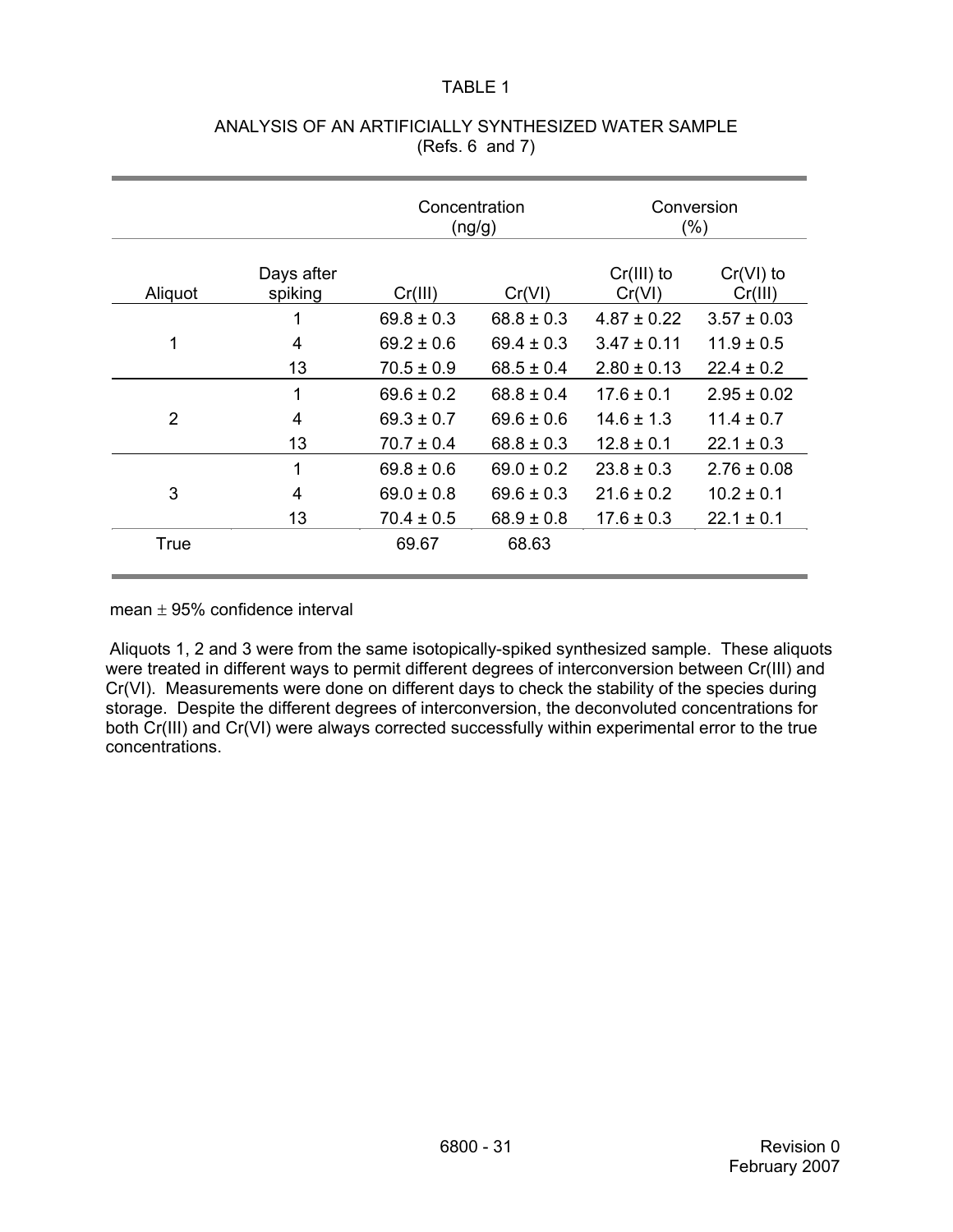# TABLE 2 (A)

|                   | Method 7196                    |                             | <b>SIDMS</b>                   |                             |
|-------------------|--------------------------------|-----------------------------|--------------------------------|-----------------------------|
| sample            | Conc. of Cr(VI)<br>$(\mu g/g)$ | Average<br>(mean $\pm$ std) | Conc. of Cr(VI)<br>$(\mu g/g)$ | Average<br>(mean $\pm$ std) |
| COPR1             | 1330                           | $1410 \pm 85$               | 1373                           | $1445 \pm 70$               |
|                   | 1410                           |                             | 1449                           |                             |
|                   | 1500                           |                             | 1512                           |                             |
| COPR <sub>3</sub> | 91.2                           | $85.3 \pm 5.2$              | 93.9                           | $88.8 \pm 6.1$              |
|                   | 81.5                           |                             | 82.1                           |                             |
|                   | 83.1                           |                             | 90.4                           |                             |
| COPR4             | 408.9                          | $407.8 \pm 7.2$             | 419.8                          | $418.0 \pm 9.2$             |
|                   | 414.4                          |                             | 426.1                          |                             |
|                   | 400.2                          |                             | 408.0                          |                             |

### CONCENTRATIONS OF Cr(VI) IN COPR SAMPLES DETERMINED WITH METHOD 7196 AND SIDMS (SPIKED AFTER EXTRACTION) (Refs. 8 and 12)

COPR: chromite ore processing residue.

Method 3060A was used for Cr(VI) extraction.

Results obtained from SIDMS and Method 7196 are comparable for COPR samples.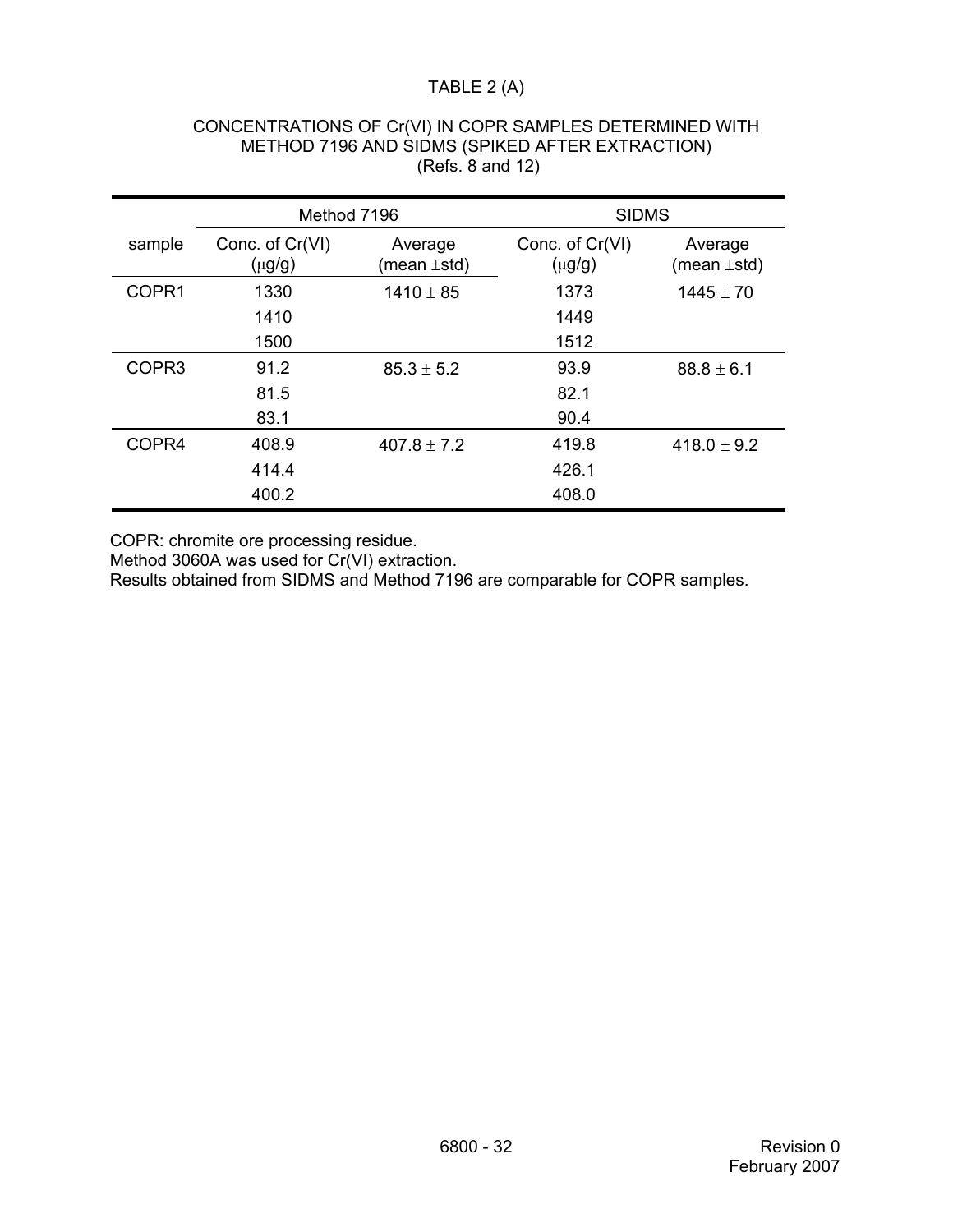## TABLE 2(B)

### OXIDATION OF Cr(III) TO Cr(VI) DURING EXTRACTION WITH METHOD 3060A FROM THREE COPR SAMPLES AND DETERMINED WITH METHOD 7196 AND SIDMS (SPIKED BEFORE EXTRACTION) (Refs. 3 and 12)

|                                                        | <b>Total Cr</b>   | $Cr(VI)$ (µg g <sup>-1</sup> ) | $RE^e$                     |     |
|--------------------------------------------------------|-------------------|--------------------------------|----------------------------|-----|
|                                                        | $(mg g^{-1})$     | <b>SIDMS</b>                   | Method 7196                | (%) |
|                                                        |                   | Corrected for Cr(III) to       | Uncorrected for Cr(III) to |     |
|                                                        |                   | Cr(VI) conversion              | Cr(VI) conversion          |     |
| COPR <sub>1</sub>                                      | 10.4 <sup>a</sup> | $2573 \pm 35^{\rm d}$          | $2671 \pm 17$              | 3.8 |
| COPR <sub>3</sub>                                      | 1.97 <sup>a</sup> | $161 \pm 6$                    | $351 \pm 8$                | 118 |
| COPR <sub>4</sub>                                      | 4.60 <sup>a</sup> | $614 \pm 13$                   | $877 \pm 21$               | 43  |
| Fresh Fly Ash                                          | $0.0475^{b}$      | $8.3 \pm 0.3$                  | $10.0 \pm 0.4$             | 21  |
| Fly Ash (at 41 ft.)                                    | $0.0582^{b}$      | $3.3 \pm 0.3$                  | $4.1 \pm 0.1$              | 24  |
| SRM 1645 (River                                        | 29.6 <sup>c</sup> | $1045 \pm 46$                  | $2753 \pm 31$              | 163 |
| sediment)                                              |                   |                                |                            |     |
| <sup>a</sup> provided by Environmental Standards, Inc. |                   |                                |                            |     |
| <b>b</b> determined with EPA method 3052               |                   |                                |                            |     |
| <sup>c</sup> certified values                          |                   |                                |                            |     |
| $^d$ mean $\pm$ 95% confidence interval                |                   |                                |                            |     |
| <sup>e</sup> Relative error                            |                   |                                |                            |     |

# TABLE 3

#### ANALYSIS OF Cr(VI) IN LEACHATE FROM COAL FLYASH AND ACID MINE DRAINAGE (AMD) COMBINATION SAMPLES (Ref. 14)

| Sample mixture                                                     | Aliguot   | Cr(VI) calculated/<br>ng $g^{-1 b}$ | Cr(VI) measured/<br>ng g <sup>-1</sup> |  |  |  |
|--------------------------------------------------------------------|-----------|-------------------------------------|----------------------------------------|--|--|--|
| 1:1 $F$                                                            | Aliquot 1 | 704                                 | $46.6 \pm 8.6$                         |  |  |  |
| 1:1 L                                                              | Aliquot 2 | 704                                 | $17.5 \pm 4.2$                         |  |  |  |
| 5:1 F                                                              | Aliquot 1 | 1172                                | $963 \pm 53$                           |  |  |  |
| $5:1$ L                                                            | Aliguot 2 | 1172                                | $25.5 \pm 3.5$                         |  |  |  |
| <sup>a</sup> Uncertainties are at 95% confidence interval, $n = 3$ |           |                                     |                                        |  |  |  |

<sup>b</sup>Only dilution of the leachate is considered

L – spiked in laboratory

F – spiked in filed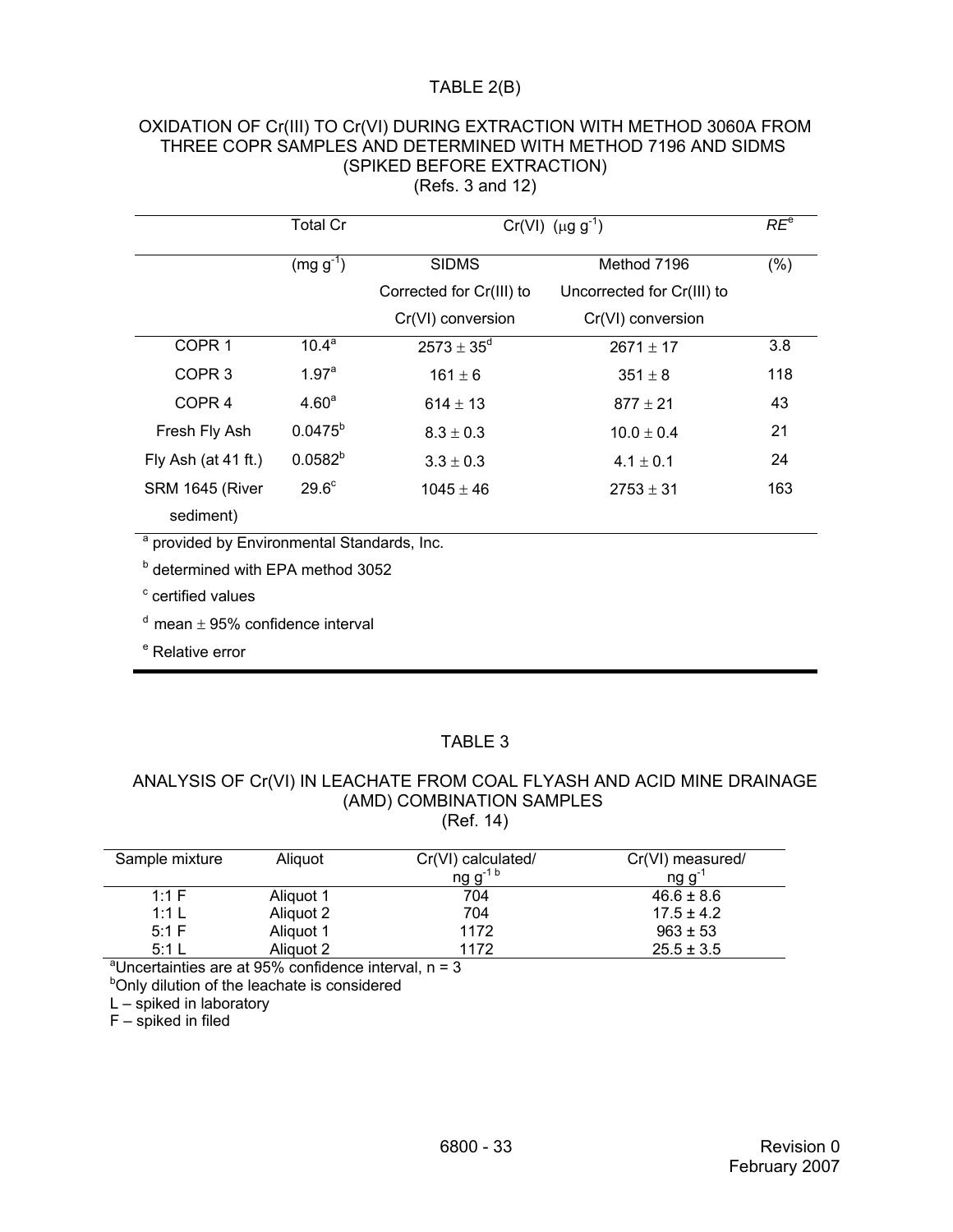# TABLE 4(A)

### HEXAVALENT CHROMIUM RESULTS OBTAINED FROM INDUSTRIAL MATERIALS EXTRACTED WITH METHOD 3060A AND ANALYZED WITH METHOD 6800 (DOUBLE SPIKED BEFORE EXTRACTION) (Ref. 13)

| Sample     | Sample ID       |                             |                  | EPA Method 6800 (diagnostic SIDMS) |                              |
|------------|-----------------|-----------------------------|------------------|------------------------------------|------------------------------|
| Matrix     |                 | $\overline{Cr}^{6+}$ before | $Cr6+$ after     | $Cr^{3+}$ to $Cr^{6+}$             | $Cr^{3+}$ to $Cr^{6+}$ after |
|            |                 | filtration                  | filtration       | before filtration                  | filtration                   |
|            |                 | $(\mu g g^{-1})$            | $(\mu g g^{-1})$ | $(\% )$                            | (% )                         |
| <b>SRM</b> | <b>SRM 2704</b> | $7 \pm 3$                   | $8 \pm 1$        | $50 \pm 2$                         | $45 \pm 4$                   |
|            | <b>SRM 2711</b> | N/A                         | N/A              | N/A                                | N/A                          |
| Sediments  | Sediment-1      | <b>ND</b>                   | N/A              | N/A                                | N/A                          |
|            | sediment-2      | $1.77 \pm 0.34$             | N/A              | N/A                                | N/A                          |
| Aggregate  | Aggregate-1     | $308 \pm 44$                | $314 \pm 28$     | $56 \pm 3$                         | $57 \pm 2$                   |
| Material   | Aggregate-2     | $341 \pm 29$                | $334 \pm 36$     | $46 \pm 1$                         | $47 \pm 1$                   |
|            | Aggregate-3     | $206 \pm 9$                 | $205 \pm 16$     | $48 \pm 6$                         | $49 \pm 7$                   |
|            | Aggregate-4     | $141 \pm 6$                 | $141 \pm 14$     | $33 \pm 3$                         | $33 \pm 2$                   |
|            | Aggregate-5     | $223 \pm 28$                | $216 \pm 17$     | $41 \pm 2$                         | $41 \pm 1$                   |
|            | Aggregate-6     | $289 \pm 27$                | $291 \pm 22$     | $19 \pm 3$                         | $19 \pm 3$                   |
|            | Aggregate-7     | $278 \pm 32$                | $306 \pm 29$     | $20 \pm 1$                         | $20 \pm 1$                   |

Uncertainties are at 95% CI, n = 3

ND = not detectable (lowest measurable chromium =  $0.5$  ng mL<sup>-1</sup> and this corresponds to 12.5 ng g<sup>-1</sup> in soil or sediment sample)

NA = not applicable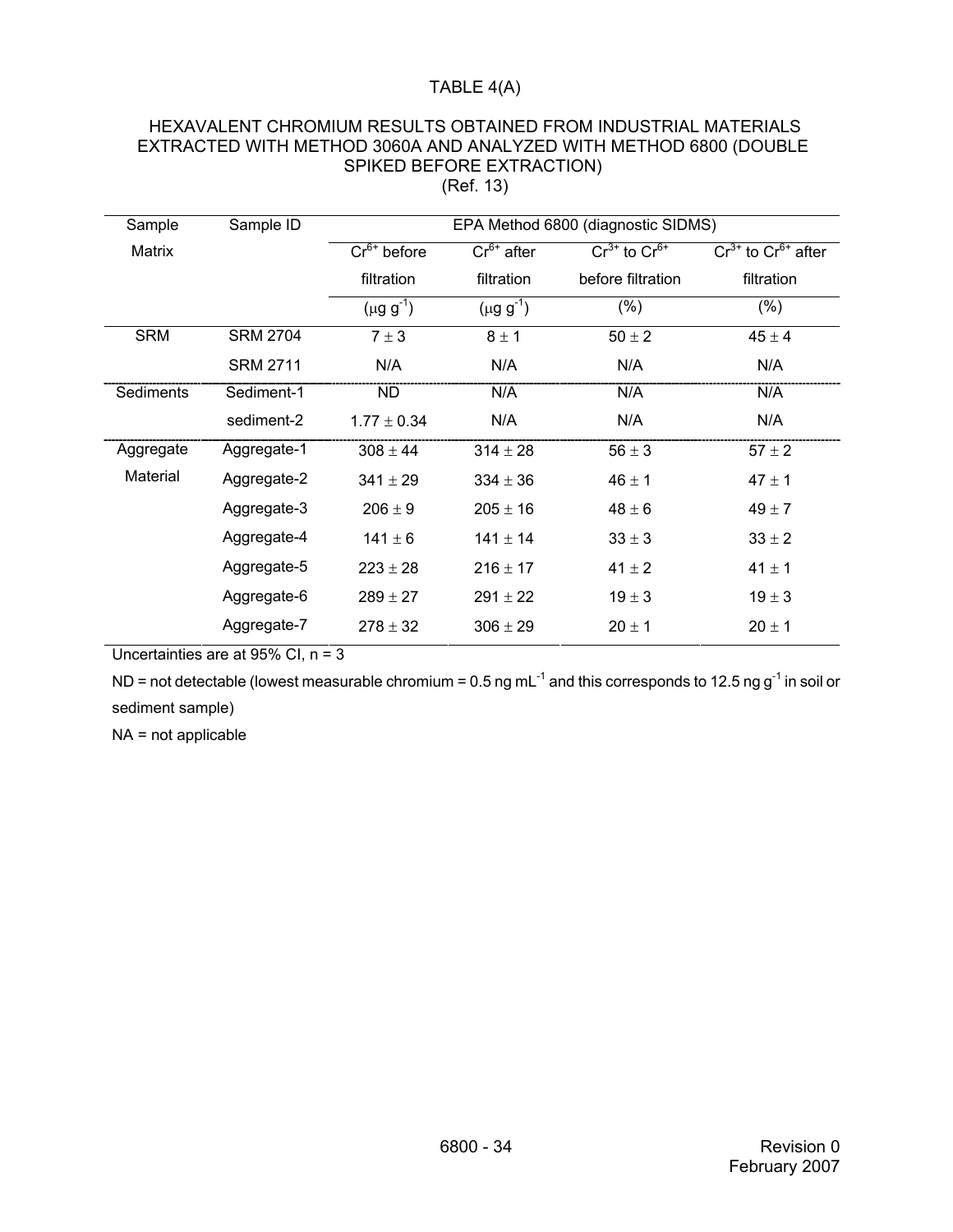# TABLE 4(B)

| HEXAVALENT CHROMIUM RESULTS OBTAINED FROM INDUSTRIAL MATERIALS            |
|---------------------------------------------------------------------------|
| EXTRACTED WITH METHOD 3060A AND ANALYZED WITH IC-ICP-MS (EXTERNAL         |
| CALIBRATION) AND METHOD 6800 (IDMS & SIDMS) (SINGLE & DOUBLE SPIKED AFTER |
| EXTRACTION)                                                               |
| (Ref. 13)                                                                 |

| Sample          | External         | IDMS <sup>a</sup> | EPA method 6800 <sup>b</sup> |                                      |
|-----------------|------------------|-------------------|------------------------------|--------------------------------------|
|                 | calibration      |                   |                              |                                      |
|                 | $(\mu g g^{-1})$ | $(\mu g g^{-1})$  | $(\mu g g^{-1})$             | $Cr^{3+}$ converted to $Cr^{6+}$ (%) |
| <b>SRM 2704</b> | $7 \pm 2$        | $12 \pm 1$        | $14 \pm 2$                   | $10 \pm 1$                           |
| <b>SRM 2711</b> | $7 \pm 1$        | $1.5 \pm 0.1$     | $12 \pm 4$                   | $9 \pm 4$                            |
| Aggregate-1     | $342 \pm 19$     | $367 \pm 25$      | $342 \pm 26$                 | $12 \pm 3$                           |
| Aggregate-2     | $440 \pm 6$      | $448 \pm 17$      | $409 \pm 11$                 | $5 \pm 2$                            |
| Aggregate-3     | $245 \pm 17$     | $259 \pm 12$      | $242 + 16$                   | $4 \pm 1$                            |
| Aggregate-4     | $164 \pm 8$      | $171 \pm 7$       | $184 \pm 11$                 | $10 \pm 2$                           |
| Aggregate-5     | $199 \pm 22$     | $215 \pm 17$      | $214 \pm 23$                 | $9 \pm 2$                            |
| Aggregate-6     | $277 \pm 22$     | $295 \pm 15$      | $319 \pm 23$                 | $10 \pm 2$                           |
| Aggregate-7     | $291 \pm 22$     | $298 \pm 18$      | $328 \pm 24$                 | $17 + 4$                             |
|                 |                  |                   |                              |                                      |

Uncertainties are at 95% CI, n = 3

<sup>a</sup>Extracts were spiked with <sup>53</sup>Cr<sup>6+</sup> spike after extraction

 $\mathrm{^{b}Ex}$ tracts were double spiked with  $\mathrm{^{iso\text{-}50}Cr^{3+}}$  and  $\mathrm{^{53}Cr^{6+}}$  after extraction

### TABLE 5

# RECOVERY OF Cr(VI) SPIKED INTO SOIL EXTRACTS (Ref. 8)

| Sample | Mass of Soil (g) | Spiked nat Cr(VI) | Recovery (%)   |                |
|--------|------------------|-------------------|----------------|----------------|
|        |                  | (μg/g)            | Method 7196    | <b>SIDMS</b>   |
|        | 0                | 2.997             | $101 \pm 0.4$  | $100 \pm 1.3$  |
| 2      | 1.53             | 3.033             | $91.8 \pm 1.7$ | $100 \pm 0.3$  |
| 3      | 3.06             | 2.993             | $81.9 \pm 1.1$ | $101 \pm 0.3$  |
| 4      | 3.12             | 1.587             | $71.6 \pm 2.5$ | $99.3 \pm 0.3$ |

Results obtained from SIDMS and Method 7196 are incomparable for soil extracts due to the serious matrix effects resulting from the coexisting reducing agents in soil. Method 7196 is incapable of correcting conversion of Cr(VI) leading to low recoveries. Results are based on N = 3 with uncertainties expressed in standard deviation.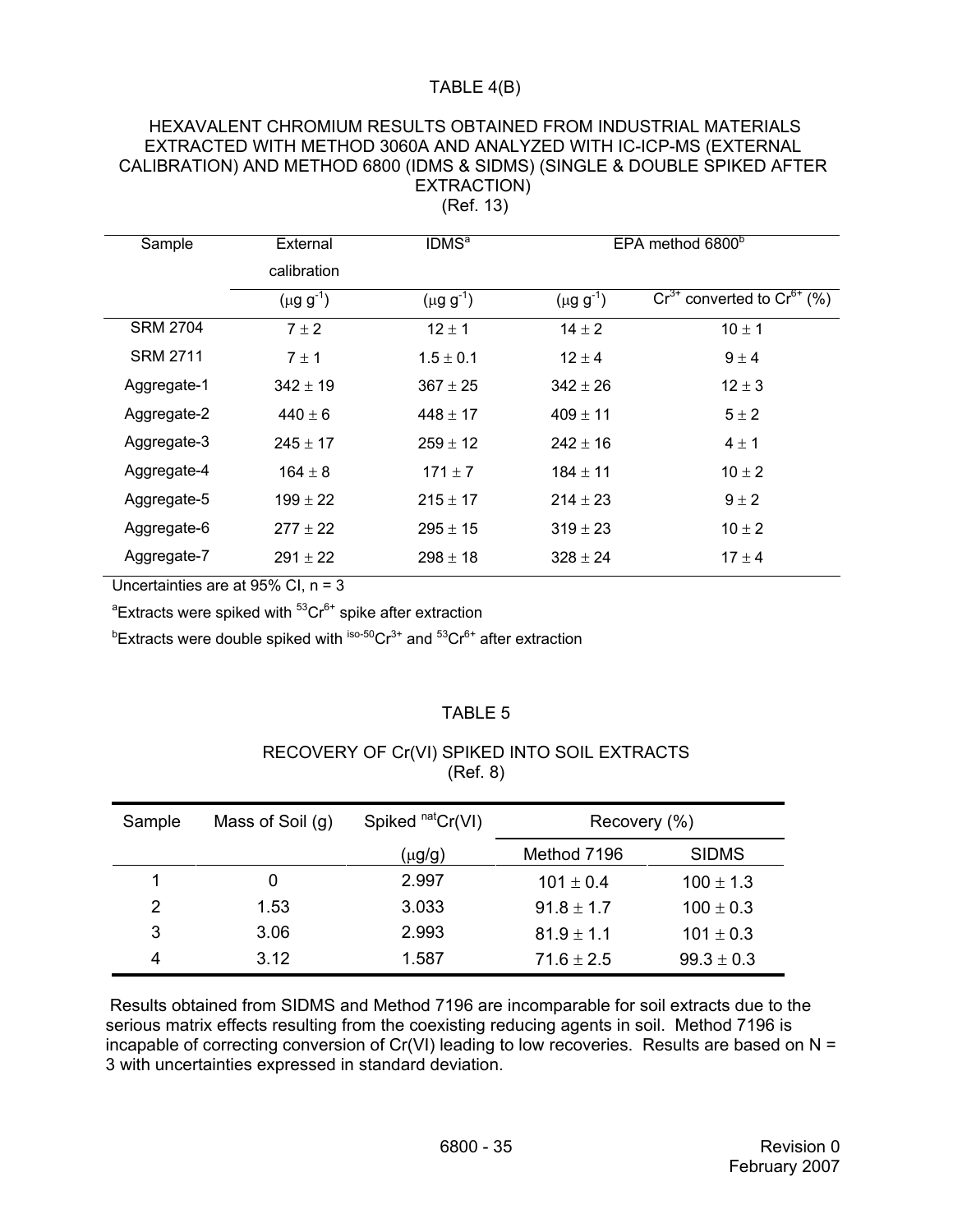## TABLE 6

# RESULTS FOR SPECIATION OF Cr IN YEAST (Ref. 22)

| Sample | $NatCr(III)$ | $NatCr(VI)$ | Measured       | Measured      | Nat <sub>Cr</sub> (III) | Nat <sub>Cr</sub> (VI) | Measured      | Measured      |
|--------|--------------|-------------|----------------|---------------|-------------------------|------------------------|---------------|---------------|
|        | added,       | added.      | $Cr(III)$ ,    | Cr(VI),       | Recovery                | Recovery               | $Cr(III) +$   | Total Cr      |
|        | (mg/kg)      | (mg/kg)     | (mg/kg)        | (mg/kg)       | (%)                     | $\frac{9}{6}$          | Cr(VI)        | (mg/kg)       |
|        |              |             |                |               |                         |                        | (mg/kg)       |               |
| Yeast  |              |             | $1952 \pm 103$ | $76 \pm 48$   | <b>NA</b>               | ΝA                     | $2028 \pm 57$ | $2014 \pm 16$ |
| Spiked | 1784         | 2398        | $3749 \pm 43$  | $2466 \pm 40$ | $101 \pm 2$             | $100 \pm 2$            | ΝA            | ΝA            |
| Yeast  |              |             |                |               |                         |                        |               |               |

NA – not applicable

Uncertainties are at 95% confidence interval, n = 3.

## TABLE 7

### THE DECONVOLUTED CONCENTRATION AND TRASFORMATION OF MERCURY SPECIES IN REFERENCE SOIL (MATERIAL-1) USING SIDMS CALCULATIONS. (Ref. 15)

|             | Deconvoluted Concentration |                 | Interconversion         |                    |  |
|-------------|----------------------------|-----------------|-------------------------|--------------------|--|
|             | $Hg^{2+}$<br>$CH3Hg+$      |                 | $Hg^{2+}$ to $CH_3Hg^+$ | $CH3Hg+$ to $Hg2+$ |  |
|             | $(\mu g/g)$                | $(\mu g/g)$     | $(\%)$                  | (%)                |  |
| <b>DSBE</b> | $3.05 \pm 0.12$            | $2.69 \pm 0.10$ | $1.3 \pm 1.5$           | $0.1 \pm 1.4$      |  |
| <b>DSAE</b> | $2.94 \pm 0.07$            | $2.62 \pm 0.09$ | $0.8 \pm 1.5$           | $0.7 \pm 0.6$      |  |

DSBE = double spiked before extraction; DSAE = double spiked after extraction.

Uncertainties are expressed at 95% CL with n = 3.

Material-1: 100% processed topsoil containing both inorganic mercury and methylmercury.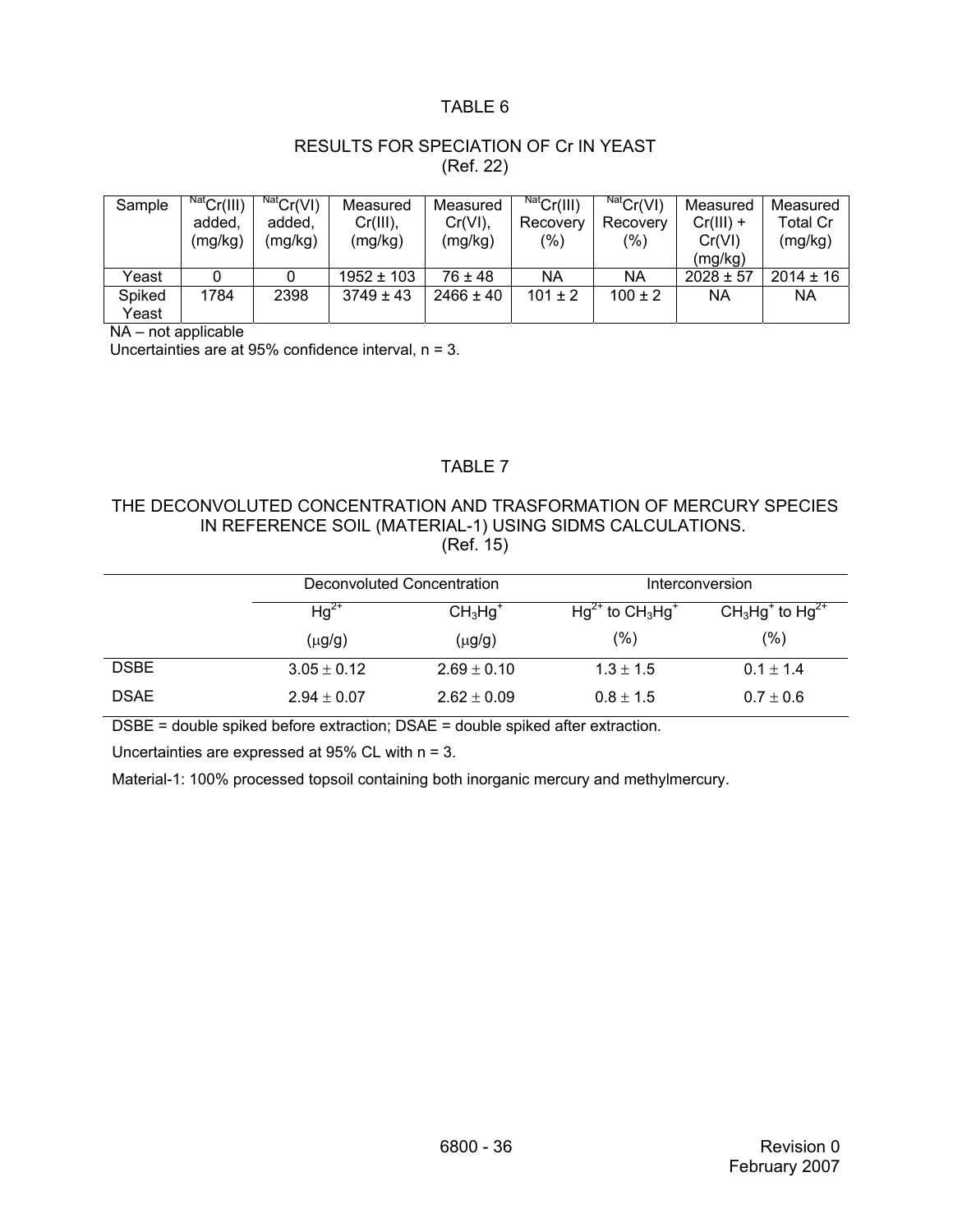### TABLE 8 EVALUATION OF DIFFERENT LITERATURE METHODS FOR MERCURY SPECIATION IN SOILS AND SEDIMENTS USING METHOD 6800. (Ref. 16)

|            | Extraction | Deconvoluted Concentration |                 | % Recovery  |            | Interconversion (%) |             |
|------------|------------|----------------------------|-----------------|-------------|------------|---------------------|-------------|
|            | Method     | $(\mu g/g)$                |                 |             |            |                     |             |
| Sample     |            | $Hg^{2+}$                  | $CH3Hg+$        | $Hg^{2+}$   | $CH3Hg+$   | $Hg^{2+}$ to        | $CH3Hg+$ to |
|            |            |                            |                 |             |            | $CH3Hg+$            | $Hg^{2+}$   |
| Material-1 | M-3200     | $2.68 \pm 0.34$            | $2.20 \pm 0.29$ | $89 \pm 12$ | $73\pm10$  | $0 \pm 3$           | $0 \pm 9$   |
|            | SONI-1     | $2.49 \pm 0.16$            | $1.83 \pm 0.13$ | $83 \pm 5$  | $61 \pm 4$ | $5 \pm 1$           | $45 \pm 4$  |
|            | SONI-2     | $1.88 \pm 0.20$            | $1.96 \pm 0.24$ | $63 \pm 7$  | $65 \pm 8$ | $2 \pm 3$           | $10 \pm 5$  |
|            | <b>MAE</b> | $1.99 \pm 0.14$            | $2.01 \pm 0.16$ | $66 \pm 8$  | $67 \pm 5$ | $0 \pm 3$           | $7 \pm 3$   |
|            | <b>CAE</b> | <b>NA</b>                  | <b>NA</b>       | <b>NA</b>   | NA         | NA                  | ~100        |
| Material-2 | M-3200     | $4.09 \pm 0.93$            | $2.79 \pm 0.29$ | $91 \pm 21$ | $62 \pm 6$ | $2 \pm 2$           | $6 \pm 5$   |
|            | SONI-1     | $3.67 \pm 0.16$            | $2.65 \pm 0.09$ | $81 \pm 3$  | $59 \pm 2$ | $2 \pm 1$           | $44 \pm 4$  |
|            | SONI-2     | $3.09 \pm 0.23$            | $2.29 \pm 0.20$ | $67 \pm 5$  | $51 \pm 5$ | $1 \pm 1$           | $2 \pm 2$   |
|            | <b>MAE</b> | $3.09 \pm 0.24$            | $2.26 \pm 0.13$ | $69 \pm 5$  | $50 \pm 3$ | $2 \pm 1$           | $4 \pm 3$   |
|            | CAE        | <b>NA</b>                  | NA              | NA          | NA         | <b>NA</b>           | ~100        |

Uncertainties are expressed at 95% CL, n = 9.

NA – analyzed but could not perform SIDMS calculations.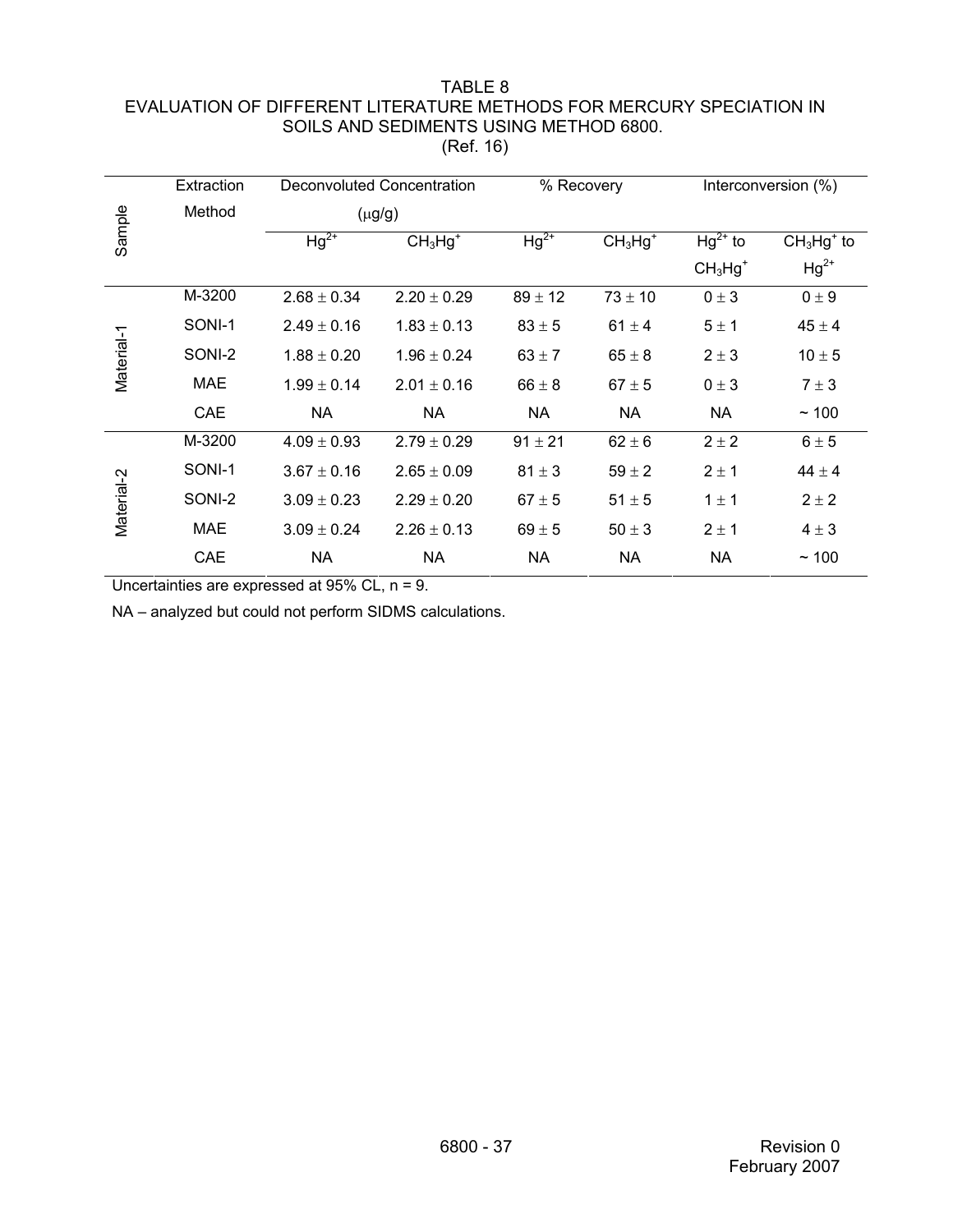### TABLE 9

#### SIDMS ANALYSIS OF FISH TISSUE (TUNA FISH) (BCR-464) AFTER EXTRACTION WITH METHOD 3200 (MICROWAVE-ASSISTED EXTRACTION) (Ref. 20)

|                        | Methylmercury (as  | <b>Total Mercury</b> | $Hg^{2+}$ to $CH_3Hg^+$ | $CH3Hg+$ to $Hg2+$ |
|------------------------|--------------------|----------------------|-------------------------|--------------------|
|                        | $Hg)$ ( $\mu$ g/g) | $(\mu g/g)$          | (%)                     | (%)                |
| <b>Certified Value</b> | $5.12 \pm 0.16$    | $5.24 \pm 0.10$      |                         |                    |
| Method 6800            | $5.60 \pm 0.30$    | $5.71 \pm 0.42$      | $18.07 \pm 4.14$        | $0.84 \pm 0.62$    |

Uncertainties are at 95% CI, n = 4.

### TABLE 10

### EVALUATION OF DIFFERENT LITERATURE METHODS FOR MERCURY SPECIATION IN HUMAN HAIR (IAEA-085) USING METHOD 6800 (Ref. 21)

| <b>Extraction Method</b> | $Hg^{2+}$       | $M$ eHg <sup>+</sup> | <b>Total Mercury</b> | $Hg^{2+}$ to MeHg <sup>+</sup> | MeHg <sup>+</sup> to Hg <sup>2+</sup> |
|--------------------------|-----------------|----------------------|----------------------|--------------------------------|---------------------------------------|
|                          | $(\mu g/g)$     | $(\mu g/g)$          | $(\mu g/g)$          | $(\%)$                         | $(\%)$                                |
| Certified value          | 0.3             | $22.9 \pm 1.4$       | $23.2 \pm 0.8$       |                                |                                       |
| Akagi et. al.            | $1.96 \pm 0.59$ | $23.81 \pm 0.67$     | $25.77 \pm 0.89$     | $\leq 0$                       | $\leq 0$                              |
| Diez et al.              | $1.36 \pm 0.39$ | $24.82 \pm 1.59$     | $26.18 \pm 1.64$     | $\leq 0$                       | $4 \pm 1$                             |
| Bermejo et. al.          | $1.32 \pm 0.16$ | $22.39 \pm 0.49$     | $23.71 \pm 0.52$     | $4 \pm 1$                      | $2 \pm 1$                             |
| Feng et. al.             | $1.15 \pm 0.40$ | $23.49 \pm 0.49$     | $24.64 \pm 0.63$     | $4 \pm 2$                      | $3 \pm 1$                             |
| Chai et. al.             | $1.00 \pm 0.56$ | $23.62 \pm 0.57$     | $24.62 \pm 0.80$     | $2 \pm 2$                      | $5 \pm 2$                             |
| Montuori et al.          | $1.15 \pm 0.42$ | $25.17 \pm 0.96$     | $26.32 \pm 1.05$     | $14 \pm 2$                     | $22 + 1$                              |
| Morton et. al.           | $1.09 \pm 0.23$ | $23.50 \pm 1.21$     | $24.59 \pm 1.23$     | $\leq 0$                       | $90 \pm 5$                            |
| Method 3200 (MAE)        | $0.59 \pm 0.22$ | $23.65 \pm 1.42$     | $24.24 \pm 1.44$     | $4 \pm 2$                      | 6±1                                   |
| Method 3200 (UAE)        | $1.13 \pm 0.25$ | $19.80 \pm 1.25$     | $20.93 \pm 1.28$     | $9 \pm 3$                      | $0 \pm 1$                             |

Uncertainties are at 95% CL, n = 12.

MAE – Microwave-assisted extraction; UAE – Ultrasound-assisted extraction.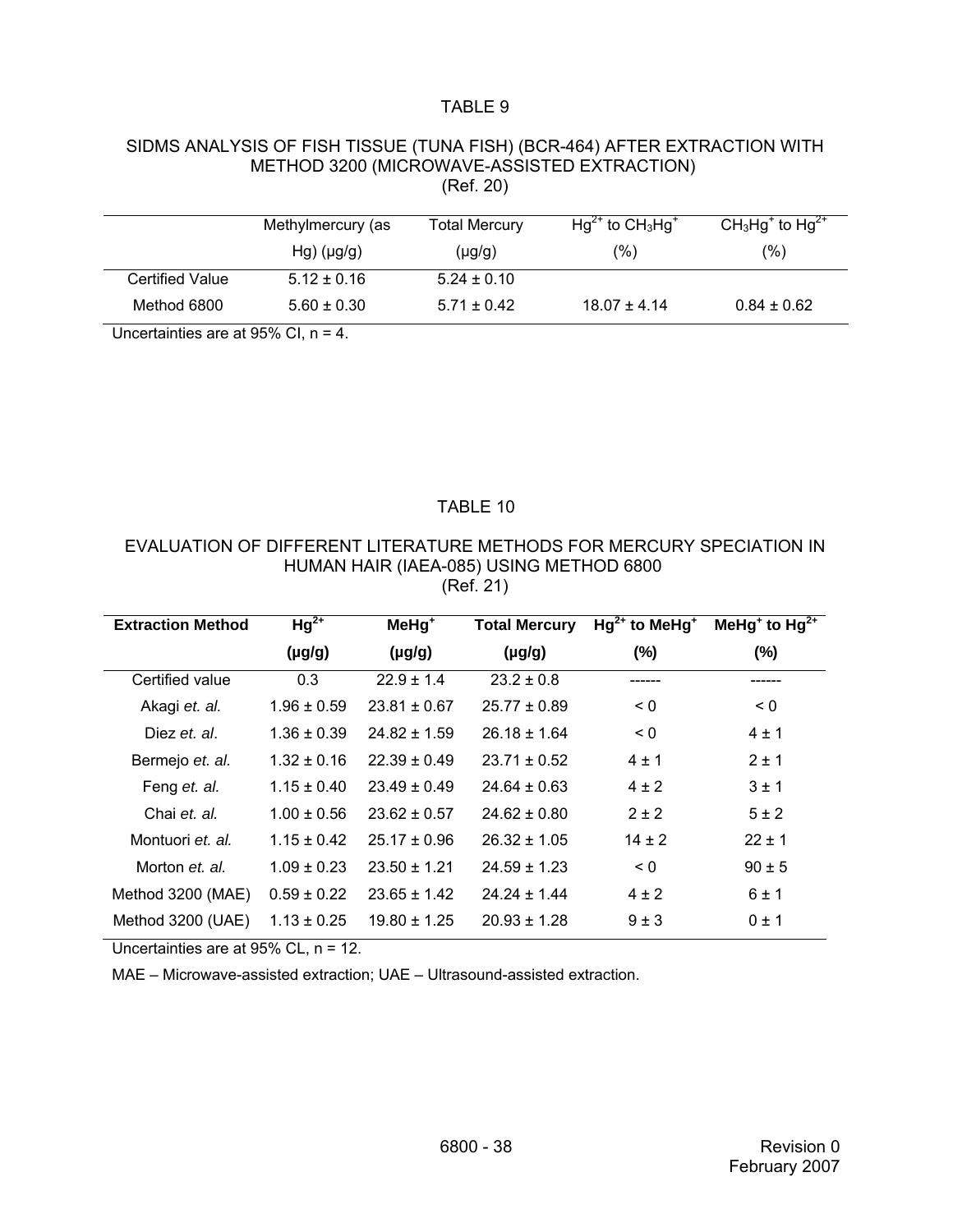# TABLE 11

### ANALYSIS OF RoHS GROUND AND PULVERIZED CIRCUIT BOARDS FOR ALL REGULATED METALS SIMULTANEOUSLY USING IDMS (Ref. 26)

| Sample ID        | Cadmium<br>(µg/g) | Chromium<br>$(\mu g/g)$ | Lead<br>(µg/g)     | Mercury<br>$(\mu g/g)$ |
|------------------|-------------------|-------------------------|--------------------|------------------------|
| 2811             | $1.916 \pm 0.054$ | $23.829 \pm 0.866$      | $19,806 \pm 973$   | $4.134 \pm 1.059$      |
| Compag#1         | $2.087 \pm 0.107$ | $13.462 \pm 1.252$      | $15.257 \pm 917$   | $6.316 \pm 1.709$      |
| Dell Optiplex #5 | $2.081 \pm 0.049$ | $20.624 \pm 1.010$      | $23,496 \pm 1,354$ | $3.838 \pm 0.871$      |
| Dell Optiplex #3 | $2.013 \pm 0.086$ | $38.512 \pm 3.113$      | $21,634 \pm 972$   | N/A                    |
| <b>AVVA</b>      | $2.017 \pm 0.115$ | $35.399 \pm 1.045$      | $23.883 \pm 1.243$ | N/A                    |

Uncertainties are at 95% CI with n = 3

N/A – not analyzed.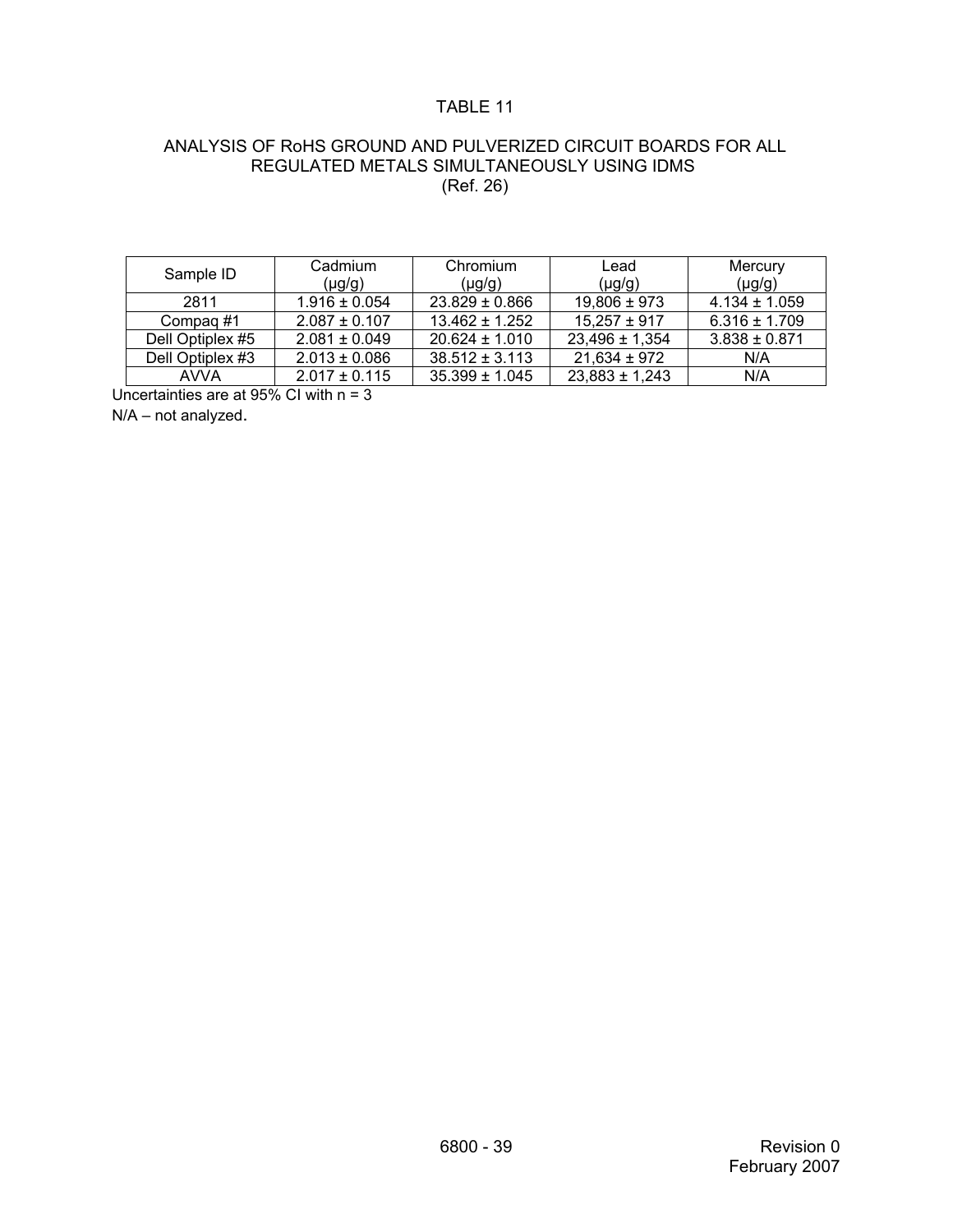### THE INFLUENCE OF THE DEAD TIME CORRECTION ON THE ISOTOPE RATIOS MEASURED WITH ICP-MS EQUIPPED WITH A CONTINUOUS DYNODE MULTIPLIER (Ref. 12) Gain loss occurs when the count rate exceeds  $5.8x10<sup>5</sup>$ .

dead time (ns) 0.054  $\mathsf{o}$ 0.053 20 0.052 43.5



# FIGURE 2

IDMS DETERMINATION OF VANADIUM IN CRUDE OIL. NUMBERS SHOWN ABOVE THE BARS ARE THE ATOMIC FRACTION (Revised from Ref. 1)

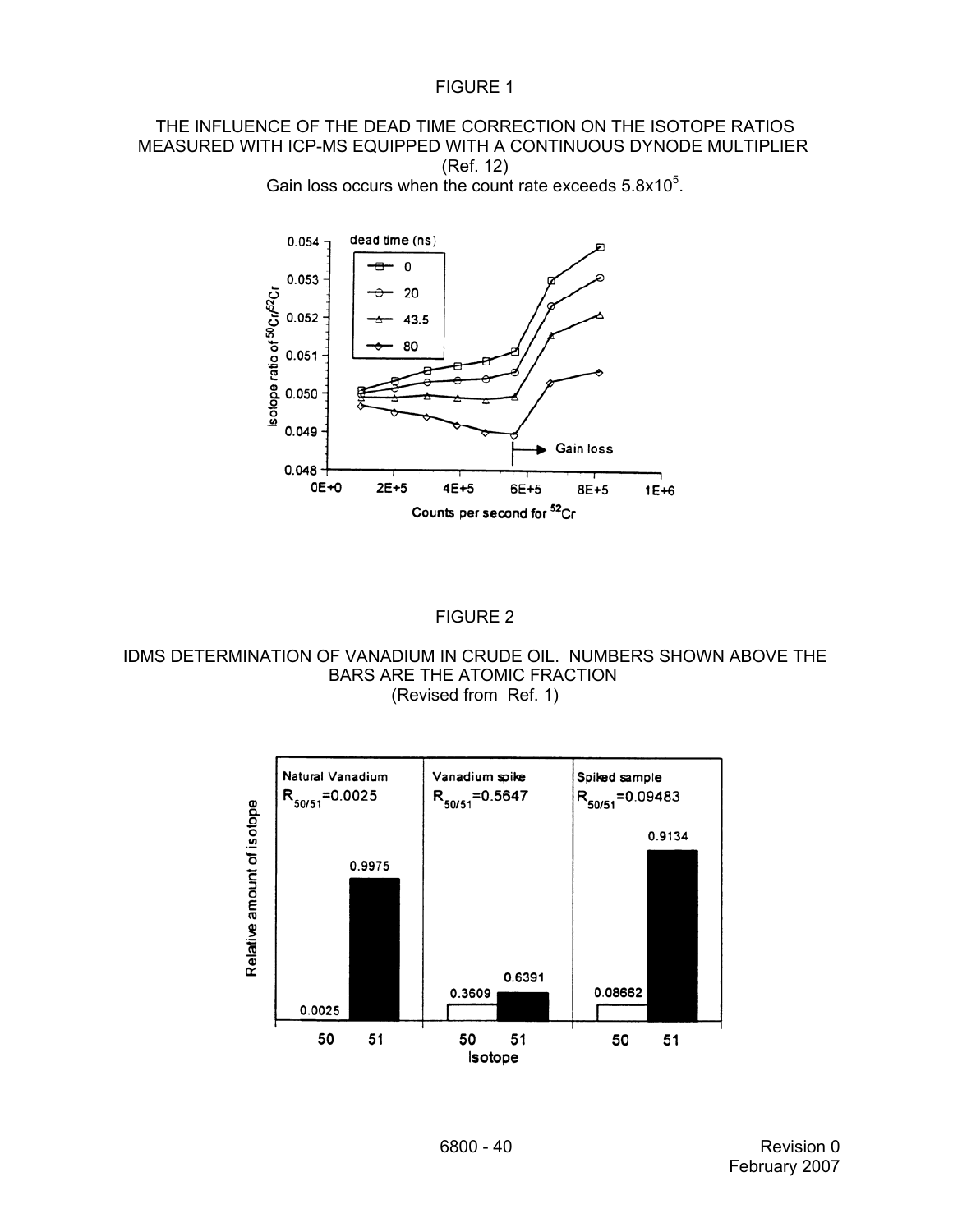### FIGURE 3

#### SEPARATION AND DETECTION OF Cr(III) AND Cr(VI) WITH ION-EXCHANGE CHROMATOGRAPHY COUPLED WITH AN ICP-MS (Ref. 5)



#### FIGURE 4

## SEPARATION OF THE UNSPIKED SAMPLE AND ISOTOPICALLY SPIKED SAMPLE (Ref. 6)

(a): Chromatograms of a solution containing Cr(III) and Cr(VI) with natural isotopic abundance.

(b): Chromatograms of the same solution spiked with isotope-enriched spikes <sup>50</sup>Cr(III) and <sup>53</sup>Cr(VI).

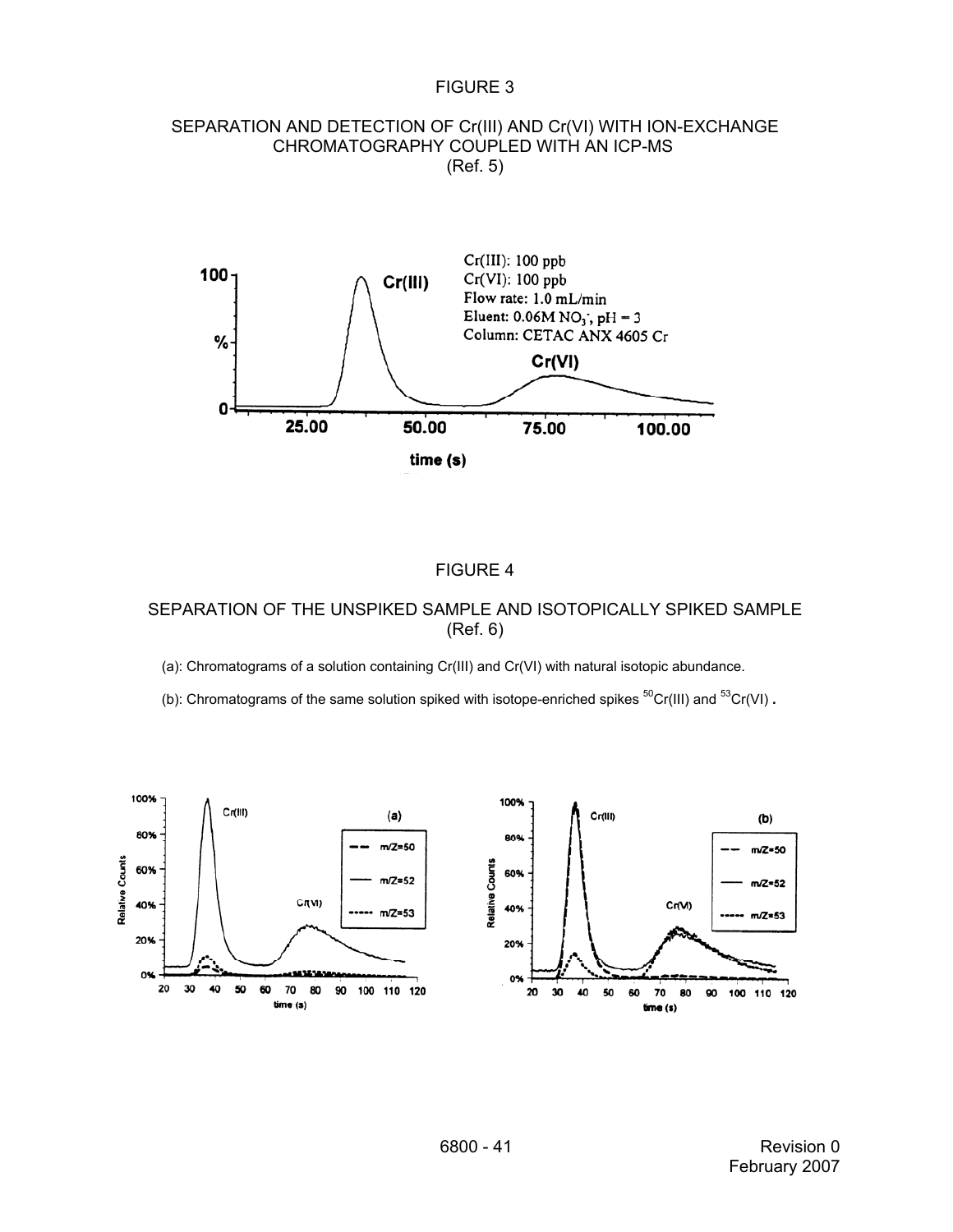### FIGURE 5

### GRAPHIC CALCULATED ILLUSTRATION OF THE APPLICATION OF SIDMS TO THE SIMULTANEOUS DETERMINATION OF Cr(III) AND Cr(VI) (Ref. 6)



 $Cr(III)$ 

 $Cr(VI)$ 

(a) and (b) show the initial natural isotopic abundance of species Cr(III) and Cr(VI) in a 50\_I 200 ppb Cr solution in which the concentrations of both Cr(III) and Cr(VI) are 100 ppb. In (c) and (d), the sample is spiked and 100 ppb  $^{53}Cr(VI)$  (in which  $^{53}Cr$  is enriched), there is no interconversion between Cr(III) and Cr(VI). In (e) and (f), 20% of Cr(III) is converted to Cr(VI), and 20% of Cr(VI) is converted to Cr(III). Different degrees of interconversion results in different isotopic abundances, so the change of the relative isotopic abundance can be applied to the determination of the species and the degree of the interconversion.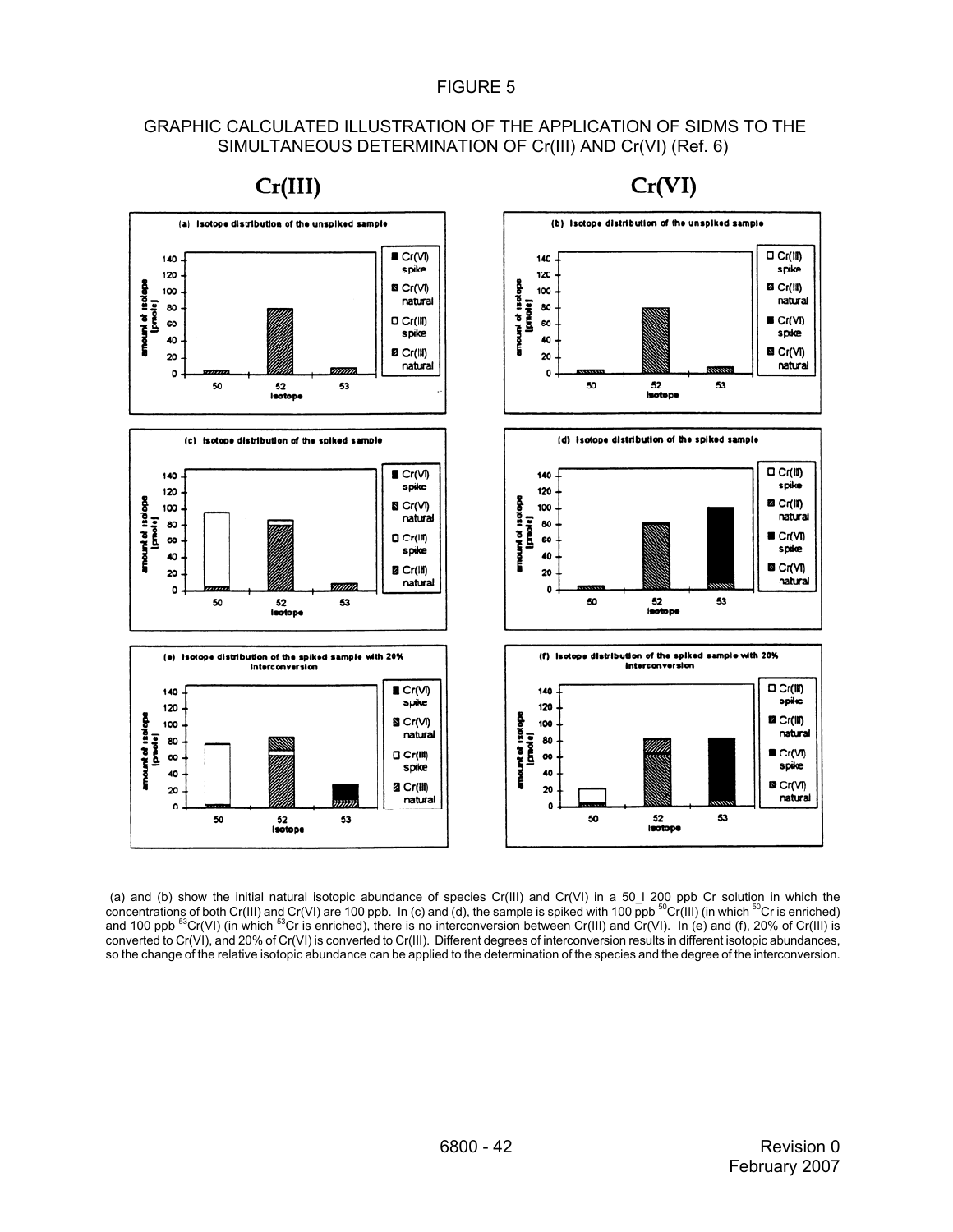### FIGURE 6

#### HEXAVALENT CHROMIUM CONCENTRATIONS IN FLY ASH LEACHATE OBTAINED FROM HISTORICAL DATA (HD), STUDY WITH SIDMS (DU); AND BEFORE AND AFTER COMBINATION WITH ACID MINE DRAINAGE (AMD) (Ref. 14)



Cr(VI) concentration in leachate before and after combination with AMD, which illustrate the dramatic and statistically significant decrease in Cr(VI) concentrations in the fly ash leachate as a result of treating with AMD. Observations from HD-1 to HD-7 (dark gray bars) were historical data obtained from the power plant. Observations from DU-1 to DU-3 (light gray bars) were obtained from the SIDMS analysis at Duquesne University during current study, and observations '1:1 combo' and '5:1 combo' were obtained by mixing leachate and AMD with the ratios of 1:1 and 5:1 (leachate to AMD), respectively. Error bars are shown at 95% confidence intervals with n = 3.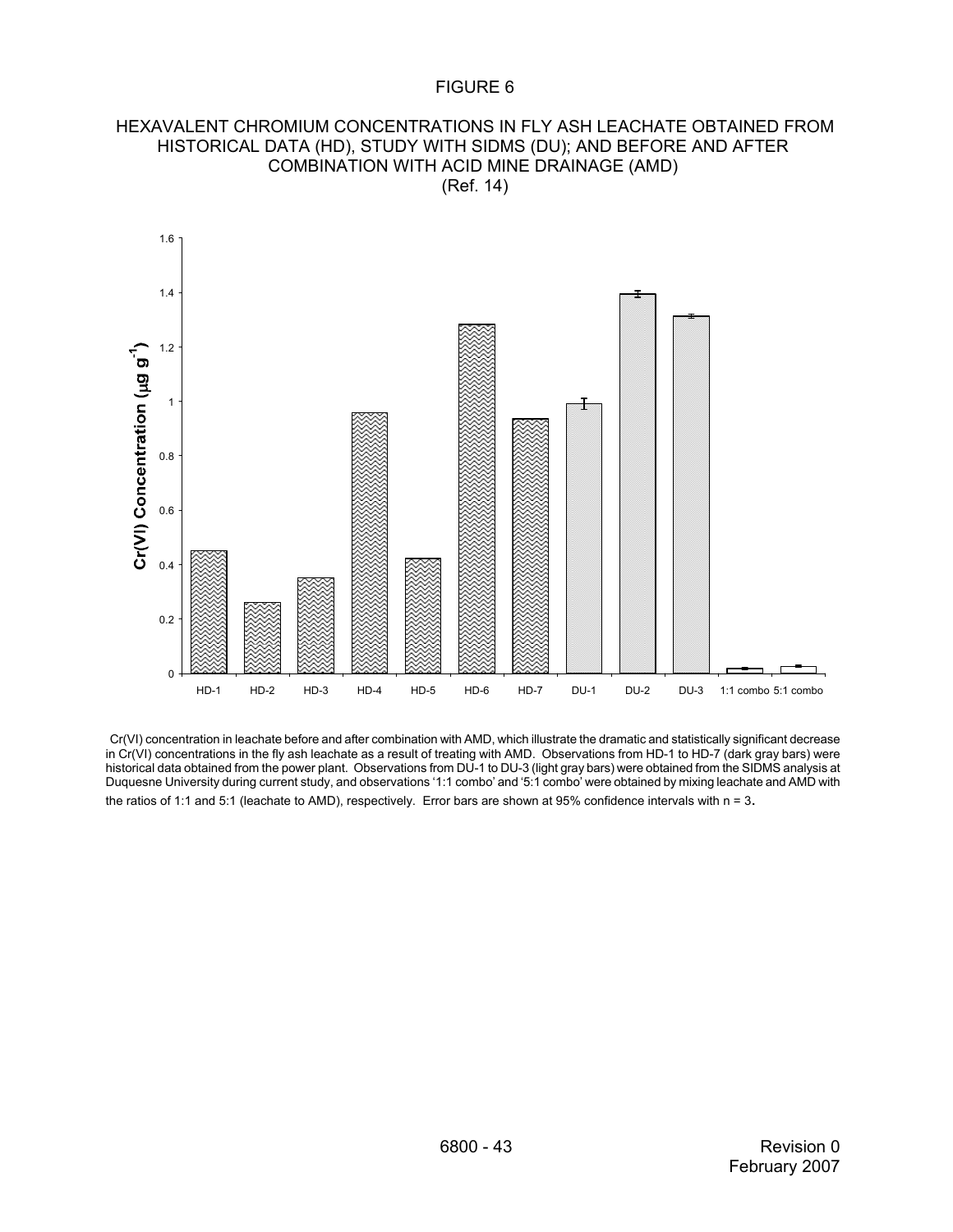### ELEMENTAL AND SPECIATED ISOTOPE DILUTION MASS SPECTROMETRY: ISOTOPE DILUTION MASS SPECTROMETRY (IDMS)

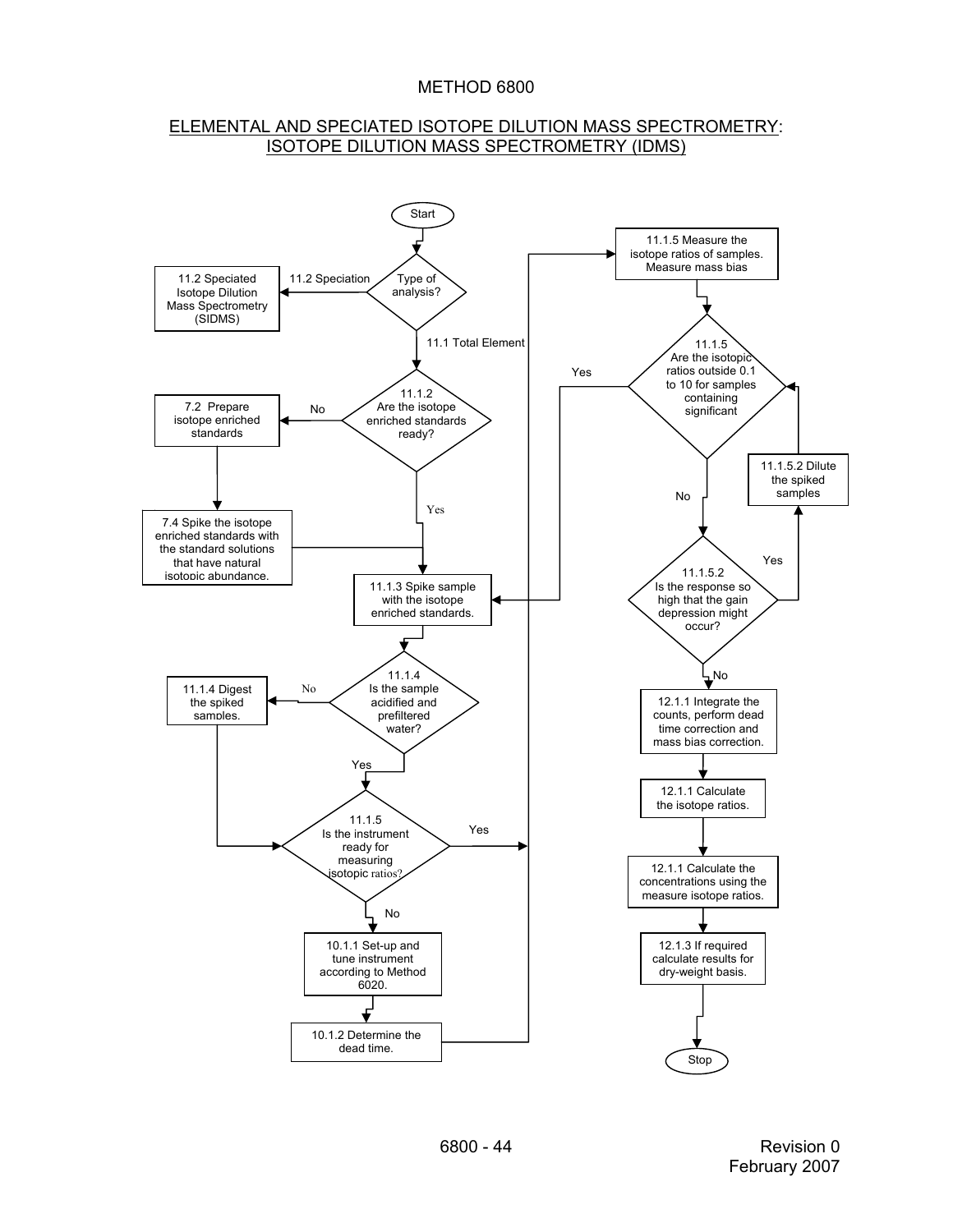#### METHOD 6800 ELEMENTAL AND SPECIATED ISOTOPE DILUTION MASS SPECTROMETRY: SPECIATED ISOTOPE DILUTION MASS SPECTROMETRY (SIDMS)

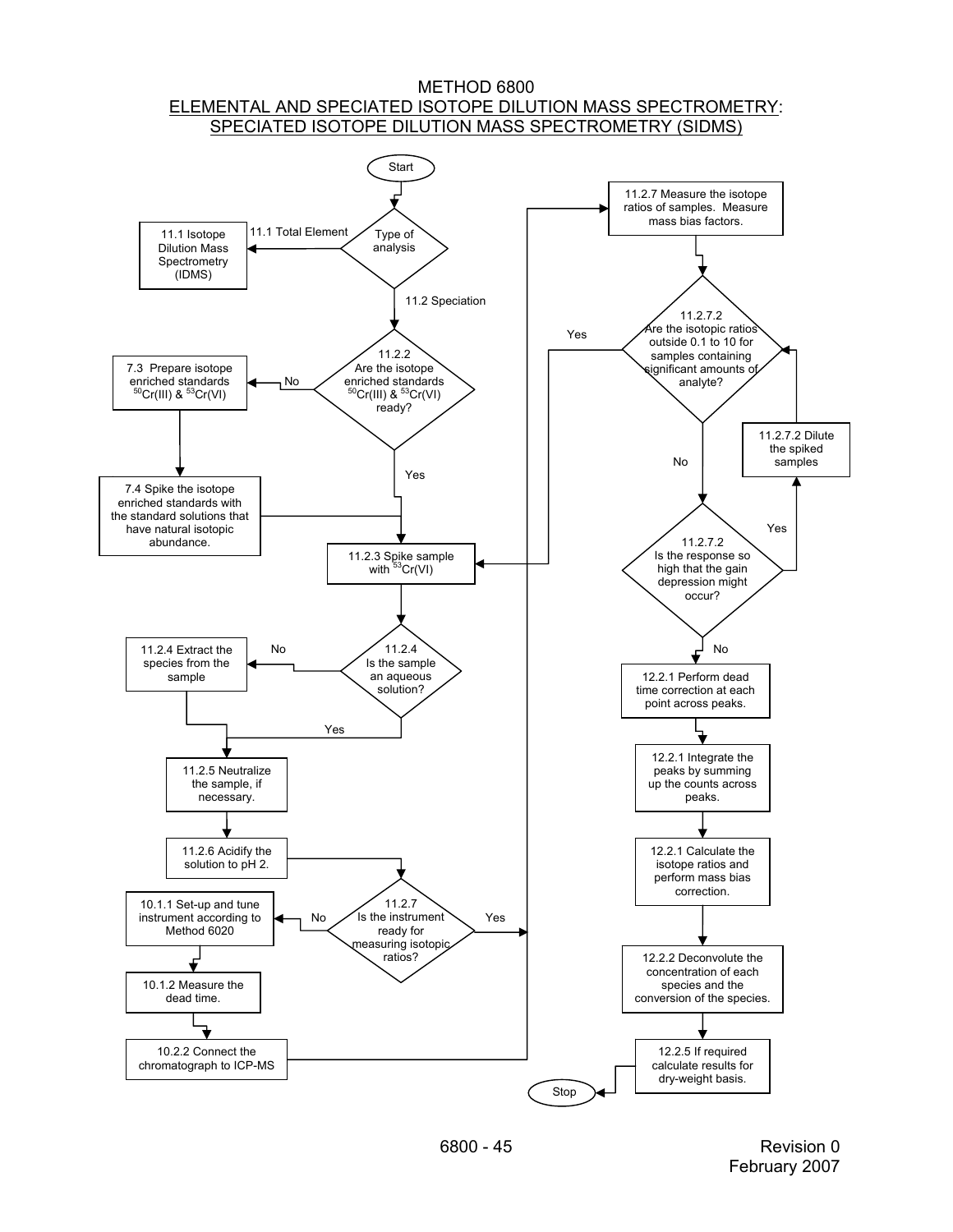# **GLOSSARY**

Isotope dilution mass spectrometry (IDMS) -- A quantitative method for total concentration of an analyte based on the measurement of the isotope ratio of a nuclide using mass spectrometry after isotope dilution.

Isotope dilution -- Mixing of a given nuclide with one or more of its isotopes. The isotope usually has an enriched isotopic abundance different from that occurring naturally.

Speciated isotope dilution mass spectrometry (SIDMS) -- A quantitative method for determining elemental species based on the measurement of isotope ratio(s) in each species of a nuclide using mass spectrometry after speciated isotope dilution. Samples are mixed with one or more isotopic spikes which have different isotopic abundance and are artificially converted to chemical forms corresponding to the species to be analyzed. The spiked samples are then subjected to the separation of the species and the measurement of the altered isotope ratios in each species. Both species concentrations and species conversions can be mathematically deconvoluted.

Isotopic abundance -- The relative number of atoms of a particular isotope in a mixture of the isotopes of an element, expressed as a fraction of all the atoms of the element.

Isotopes -- Nuclides having the same atomic number but different mass numbers.

Species -- Chemical forms in which an element exists.

Natural isotopic abundance -- Isotopic abundance of elements from natural sources. Most elements (except lithium, lead and uranium) found in nature have a constant isotope abundance.

Isotope ratio -- Ratio of the isotopic abundances of two isotopes.

Speciation (or speciated) analysis -- Quantification of elements in specific chemical forms.

Isotope-enriched material -- Material containing elements artificially enriched in minor isotopes.

Isotopic spike (Isotope-enriched spike) -- Standards prepared from isotope-enriched materials.

Dead time -- The interval during which the detector and its associated counting electronics are unable to resolve successive pulses. The measured counts are lower than the true counts if no correction is performed.

Gain loss -- The loss of gain in detector caused by the inability of the multiplier's dynode string to supply enough current to maintain constant dynode voltage drops. The measured counts are lower than the true counts, and cannot be mathematically corrected if gain loss occurs.

Mass bias -- The deviation of the measured isotope ratio from the true value caused by the differential sensitivity of the instrument to mass. This effect may occur in the ionization process or from differential transmission/detection by the mass spectrometer.

Mass bias factor -- A number used to correct for the mass bias of the measured isotope ratios. Mass bias factor is measured by employing an isotopically certified standard.